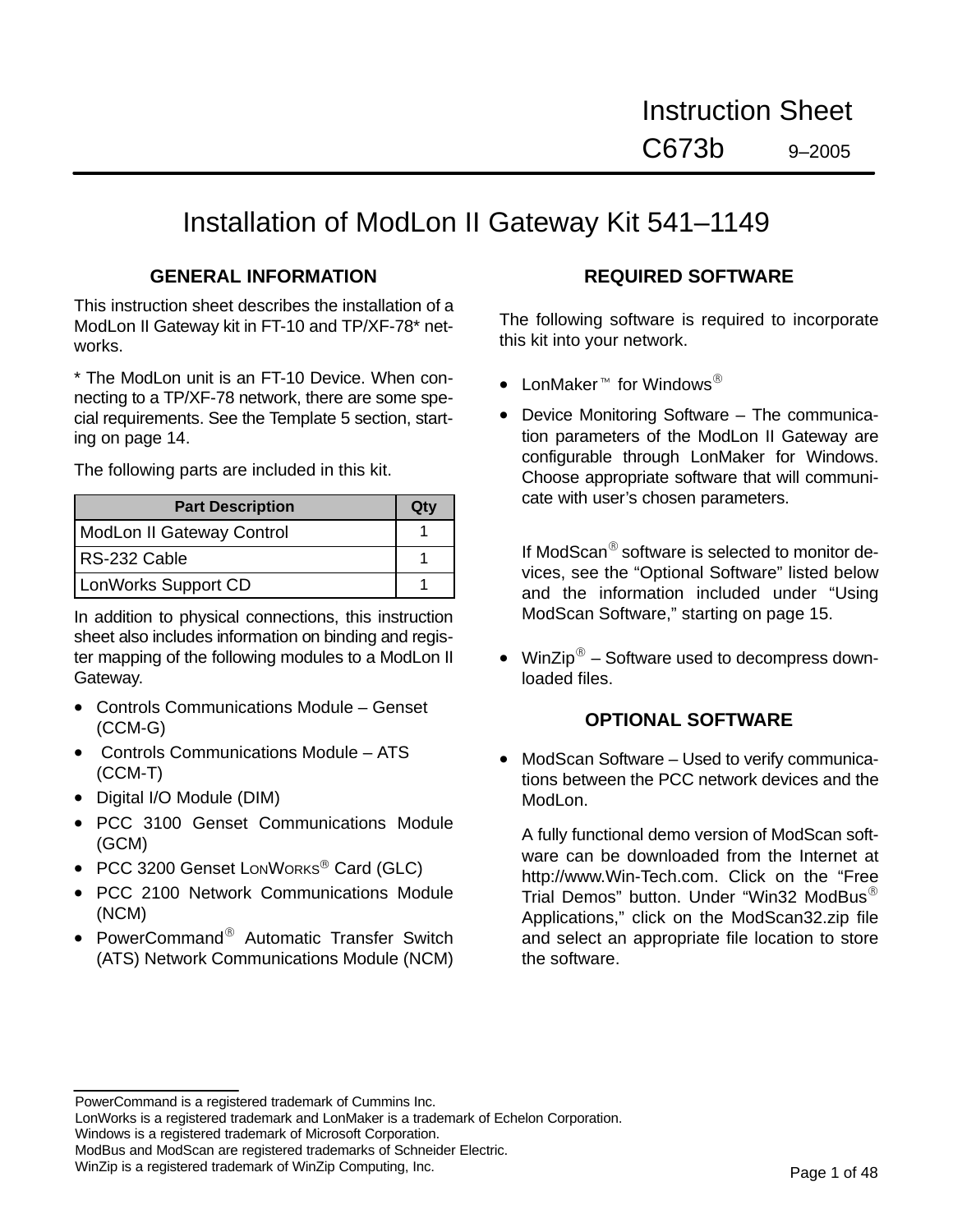# **DESCRIPTION**

The ModLon II Gateway provides a direct Echelon LonWorks network interface to any device that can communicate:

• ModBus RTU\*

OR

• ModBus ASCII\*

This module translates LonWorks network protocol into ModLon ASCII or RTU. Figure 1 is a block diagram of the ModLon II Gateway.

\* ModLon II supports Function Code 06 and does not support Function Code 16.

**Refer to the** *PowerCommand Network Installation and Operation Manual* (900–0529) for instructions on network topology, wiring, and software installation.

The ModLon II Gateway (see Figure 2) has a network connector on the front for connection to network data and a DB9 connector on the top for connection to an RS-232 port.

Externally the ModLon II Gateway has a DC power connector input, a Service (SVC) pushbutton, Service (SVC) LED, Reset (RST) pushbutton, MOD-BUS LED, OK LED, LON LED, Termination Switch, and a Template Selection Dipswitch.



**FIGURE 1. MODLON II GATEWAY BLOCK DIAGRAM**



**FIGURE 2. MODLON II GATEWAY OUTLINE DRAWING**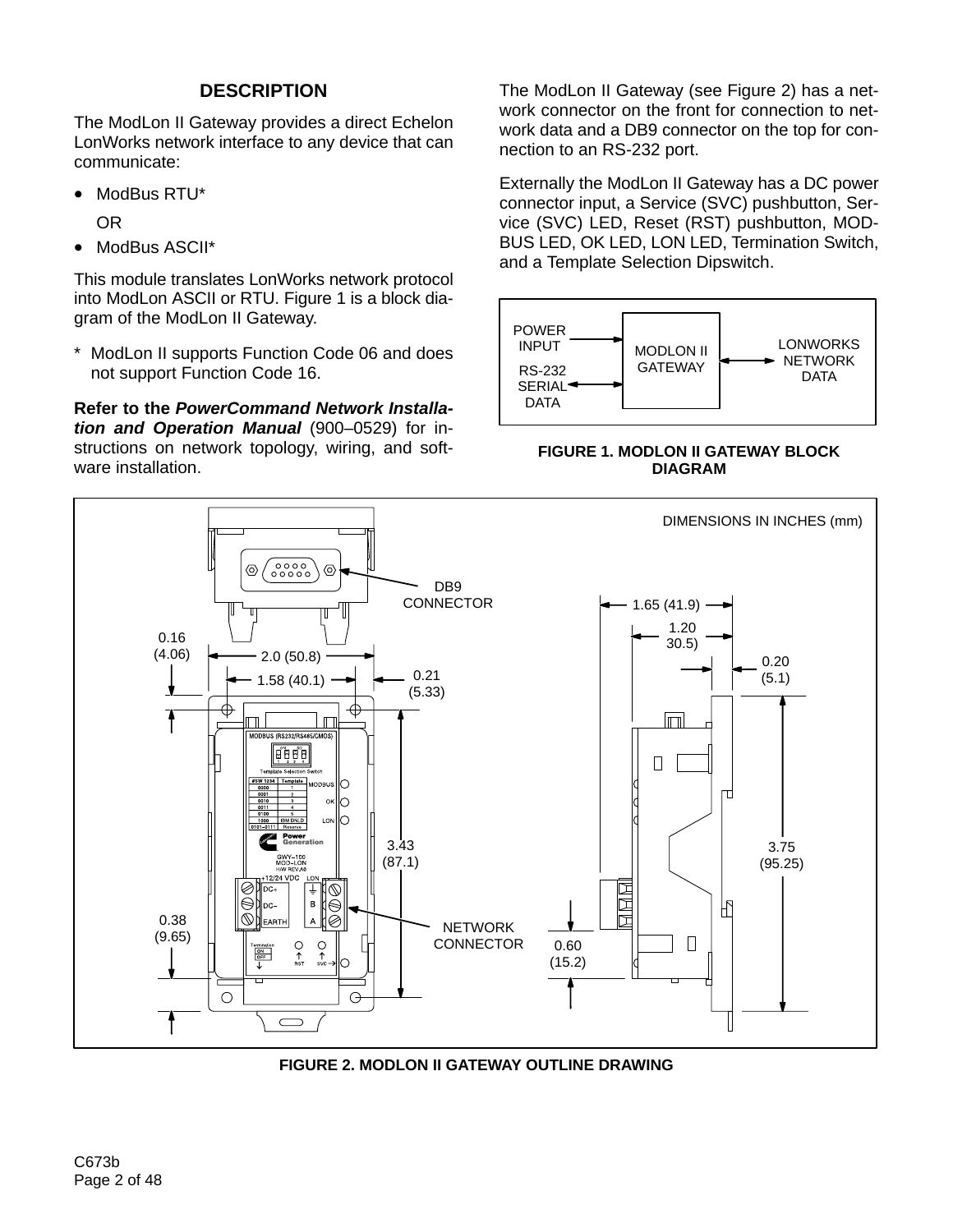# **Termination Switch**

The termination switch is located on the bottom of the ModLon II Gateway (see Figure 3). The termination switch is a doubly terminated bus topology termination circuit.

FT-10 Networks can be configured as either multidrop bus topology (as TP/XF-78 networks are configured) or free topology. Networks configured as a multi-drop bus must be terminated at each end of the bus with a multi-drop bus terminator circuit. Free topology networks must have one free topology type terminator somewhere in the network. The ModLon II has a multi-drop bus terminator. Place the terminator in the "On" position to use this terminator in a multi-drop bus network. If the ModLon II is installed in a free topology network, place the terminator in the "Off" position.

**NOTE:** Power Command FT-10 devices (CCMs, DIMs, NCMs, GCMs) have free topology terminators. If an FT-10 network is used in a multi-drop bus topology network, use the bus topology terminator (300–5729) to terminate the network. Refer to *FT-10 Power-Command Network Installation and Operation Manual* (900–0529) for more information on network topology termination.



**FIGURE 3. MODLON II GATEWAY TERMINATOR SWITCH**

## **MODLON II GATEWAY INSTALLATION**

If there is a site network installation drawing, refer to it for the ModLon II Gateway location. If a site network installation drawing is not available, refer to the *PowerCommand Network Installation and Operation Manual* (900–0529) for network topology and maximum network length. **All wiring must follow a specific network topology and must fall within distance limits.** Refer to individual instruction sheets for information on installing additional network devices.

Choose a clean, flat, vibration-free mounting surface. Avoid locations that are hot, damp, or dusty. The temperature range must not exceed –4°F ( $-20$ °C) to 140°F (60°C).

## **Power Supply**

The ModLon II Gateway has a DC power connector (see Figure 5) that connects to a power supply from one of the network devices. The ModLon must have a 9–32 VDC power input to function properly.

## **NETWORK TOPOLOGY AND DATA MEDIA**

Refer to the "Network Hardware and Wiring" section of the PowerCommand Network Installation and Operation Manual for information on the network topology and data transmission media.

**WARNING** *AC voltages and currents present an electrical shock hazard that can cause severe personal injury or death. Only trained, experienced personnel are to perform the following procedures.*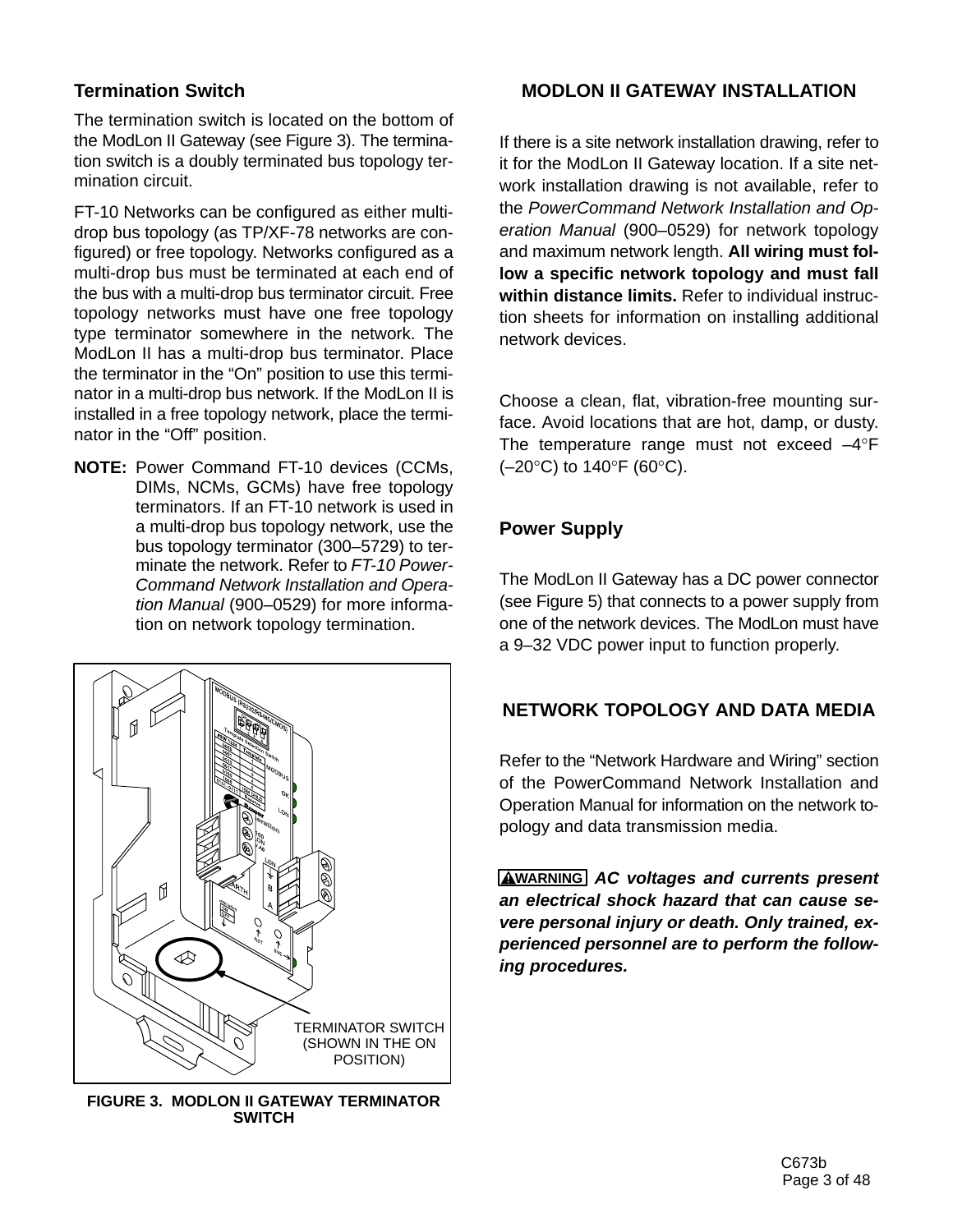# **Connections**

Network data connections are made at the network connector (LON connector) for LonWorks network data and at a DB9 connector for connection to an RS-232 port. (Connectors and the cable supplied with the ModLon II Gateway are shown in Figure 5.)

## **Template Selection Dipswitch**

The Template Selection Dipswitch (see Figure 4) sets the state for the ModLon. Dipswitch settings are listed in Table 1.



#### **FIGURE 4. MODLON II GATEWAY DIPSWITCH, PUSHBUTTONS, AND LEDS**

|  | TABLE 1.  DIPSWITCH SETTINGS |  |
|--|------------------------------|--|
|--|------------------------------|--|

| #SW 1234 | <b>Template</b> | Figure Ref. |
|----------|-----------------|-------------|
| 0000     | $1(FT-10)$      | 9           |
| 0001     | 2 (FT-10)       | 10          |
| 0010     | $3(FT-10)$      | 11          |
| 0011     | 4 (FT-10)       | 12          |
| 0100     | 5 (TP/XF-78)    | 13          |
| 1000     | Download        |             |



**FIGURE 5. MODLON II CONNECTIONS**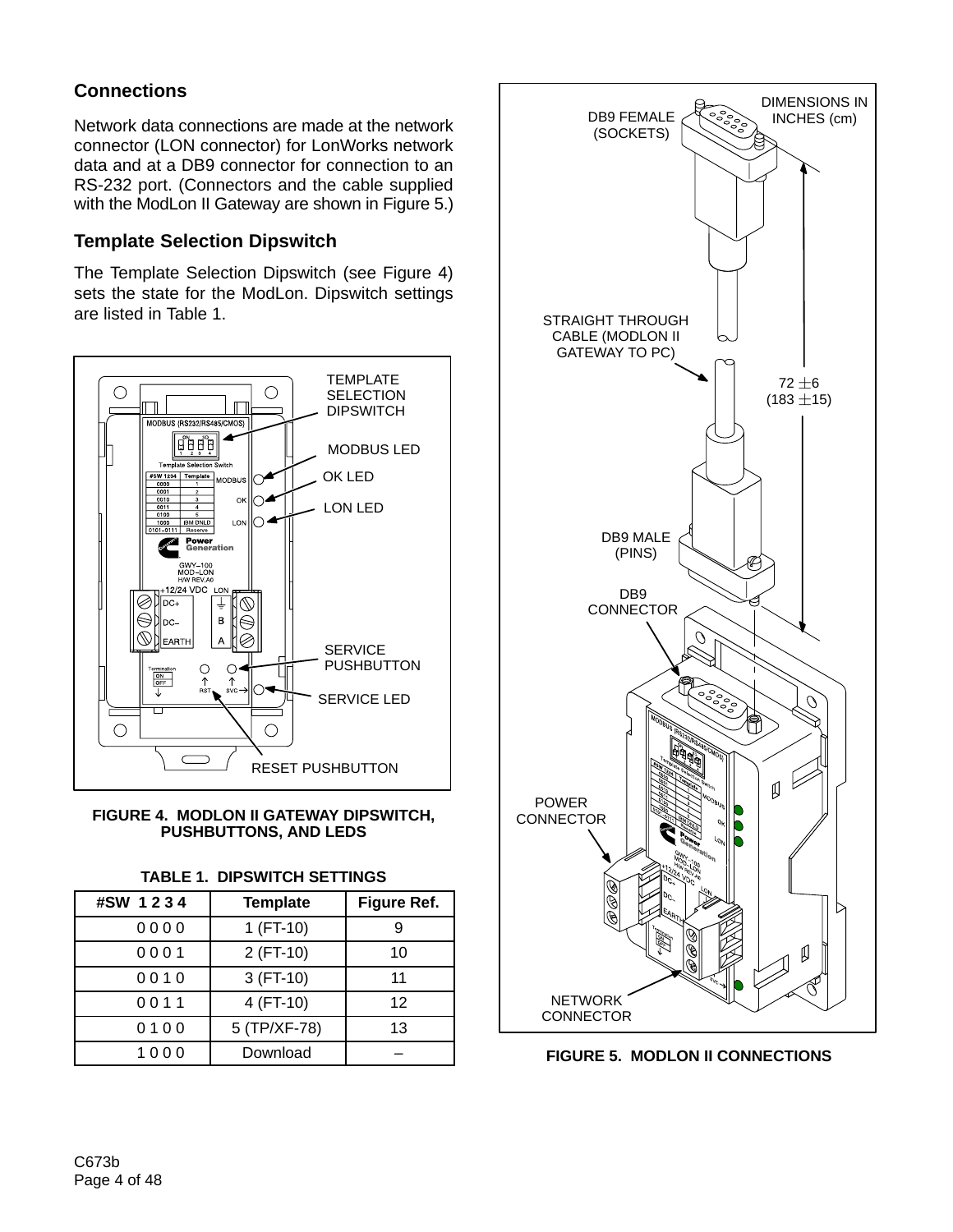## **SWITCH AND LEDs**

The ModLon II Gateway includes two pushbuttons and four status LEDs (see Figure 4).

## **Service Pushbutton and Service LED**

The Service (SVC) pushbutton is used during installation (when prompted by the LonMaker program). **It is important to press the service switch on the ModLon II Gateway that is part of the permanent site. The service switch should only be pressed during installation.**

The green Service LED lights when the service push button is pressed. The LED blinks when the ModLon II Gateway is unconfigured and is off if the ModLon II Gateway is configured. The LED remains on if an unrecoverable error is detected.

## **Reset Pushbutton**

The Reset (RST) pushbutton should not be used during or after installation for any reason.

## **Status LEDs**

The ModLon has three status LEDs (MODBUS, OK, and LON) on the front panel. The MODBUS and LON LEDs indicate communication status on the two ports, whereas the OK LED indicates the ModLon mode.

#### **TABLE 2. LED FUNCTIONS**

| <b>MODBUS LED</b>                                                         |                                                            |  |  |  |
|---------------------------------------------------------------------------|------------------------------------------------------------|--|--|--|
| Status                                                                    | <b>Description</b>                                         |  |  |  |
| <b>Momentary Flashing</b><br>while communicating<br>with Network/Software | Communication occurring<br>with the MODBUS port            |  |  |  |
| Off                                                                       | No Communication on the<br><b>MODBUS</b> port              |  |  |  |
|                                                                           | <b>OK LED</b>                                              |  |  |  |
| Status                                                                    | <b>Description</b>                                         |  |  |  |
| $\Omega$ ff                                                               | No Power to ModLon                                         |  |  |  |
| Fast Blinking                                                             | ModLon is waiting for<br>download                          |  |  |  |
| Steady on                                                                 | ModLon is On                                               |  |  |  |
|                                                                           | <b>LON LED</b>                                             |  |  |  |
| <b>Status</b>                                                             | <b>Description</b>                                         |  |  |  |
| Off                                                                       | No communication on LON                                    |  |  |  |
| <b>Momentary Flashing</b><br>while communicating<br>with Network/Software | Communication occurring<br>with the network and the<br>LON |  |  |  |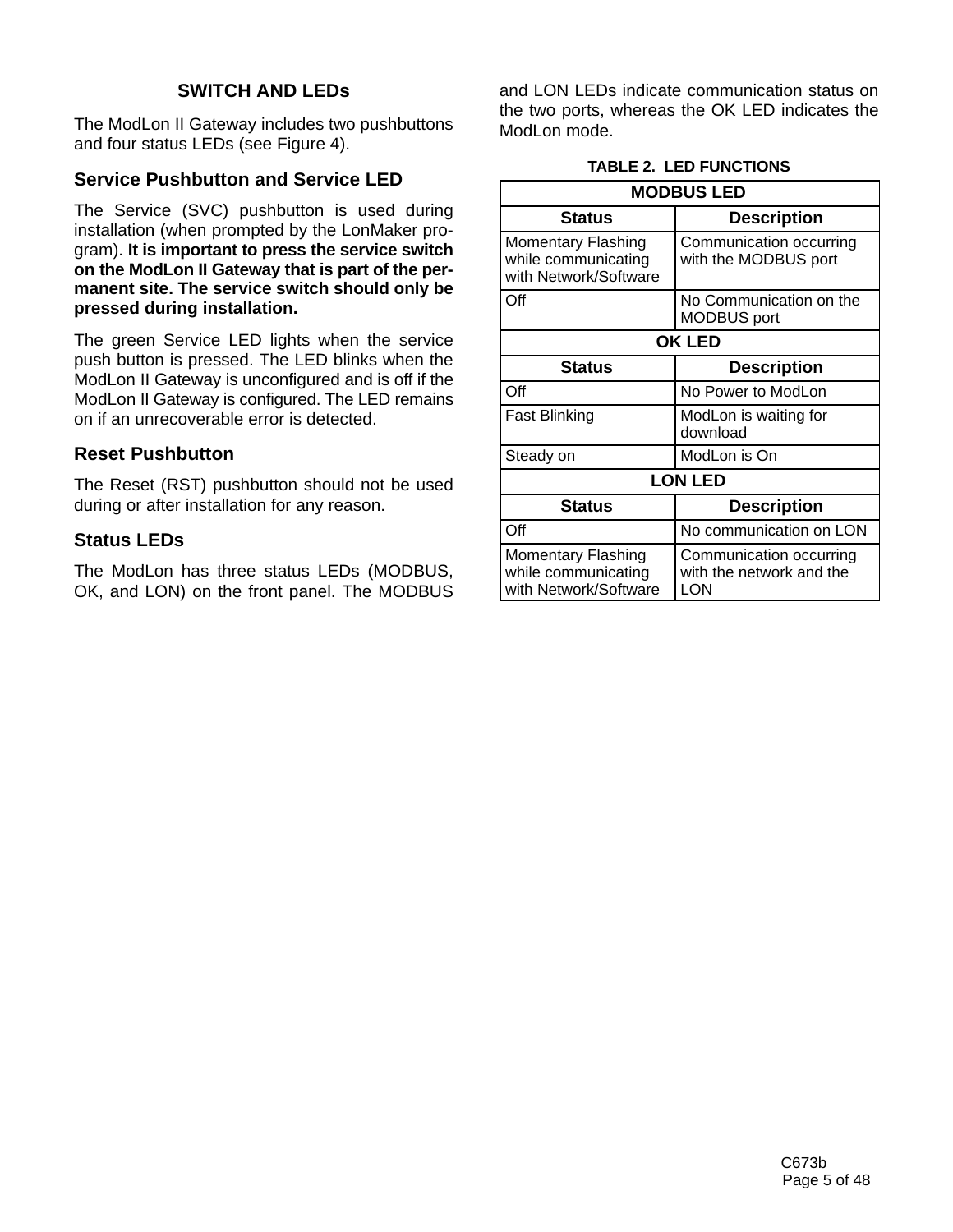# **NETWORK INSTALLATION**

Read the "Introduction" and "Network Hardware and Wiring" sections of the *PowerCommand Network Installation and Operation Manual* (900–0529) before constructing the network.

## **ModLon Configuration**

Configuration variable nciNodeCfg allows the user to set the ModLon variables baud rate, parity, data bits, stop bits, mode selection, and device ID through LonMaker for Windows (see Table 3). This variable has to be set according to the specifications of the FT-10 or TP/XF-78 network.

| <b>Byte</b> | <b>Variable</b>       | <b>Setting</b>                        |
|-------------|-----------------------|---------------------------------------|
| $8 - 6$     | <b>Baud Rate</b>      | 1200 - 115200                         |
| 5           | Parity                | $0 - None$<br>$1 - Odd$<br>$2 - Even$ |
| 4           | Data Bits             | 7 or 8                                |
| 3           | <b>Stop Bits</b>      | 1 or 2                                |
| 2           | <b>Mode Selection</b> | $0 - ASCII$<br>$1 - RTU$              |
| 1           | Device ID             |                                       |
|             | Not used              | Not used                              |

#### **TABLE 3. VARIABLE SETTINGS**

| <b>STANDARD BAUD RATES</b> | $B_8$ | B <sub>7</sub> | $\mathsf{B}_6$ |
|----------------------------|-------|----------------|----------------|
| 1200                       | 0     | 12             | ∩              |
| 2400                       | 0     | 24             |                |
| 9600                       | 0     | 96             |                |
| 14400                      |       | 44             |                |
| 19200                      |       | 92             |                |
| 38400                      | 3     | 84             |                |
| 57600                      | 5     | 76             |                |
| 115200                     |       | 52             |                |

The two settings shown below are the default settings, FT-10 and TP-78, for the first ModLon unit.

For example, the old ModLon unit setup in FT-10 configurations would be:

| <b>Baud Rate:</b> | 38,400    |
|-------------------|-----------|
| Parity:           | O         |
| Data Bits:        | 8         |
| Stop Bit:         | 1         |
| Mode Selection:   | $1$ (RTU) |
| Device ID:        |           |

| $\mathbf{I}$ |    | $B_6$ | $B_4$ | B٩ | B <sub>2</sub> | B۱ |  |
|--------------|----|-------|-------|----|----------------|----|--|
| ◡            | 84 |       |       |    |                |    |  |
|              |    |       |       |    |                |    |  |

Refer to Figure 6 and Figure 7 for examples of the ModLon II unit being configured as the default parameters of the first ModLon in LonMaker.

To set *nciModLonCfg*, right click on the ModLon stencil and select Browse. Change the values of the nciModLonCfg in the Browse window accordingly and click on Set Value. You will get an error message (see Figure 8) that can be ignored; click Close and refresh the Browse screen to confirm the new values. Make sure to note that the ModLon is configured the same as in the "Using ModScan Software" section (starting on page 15).

**NOTE:** The default configuration for ModLon II is ASCII Mode. The configuration should be changed to RTU Mode, using LonWorks (see Figure 6).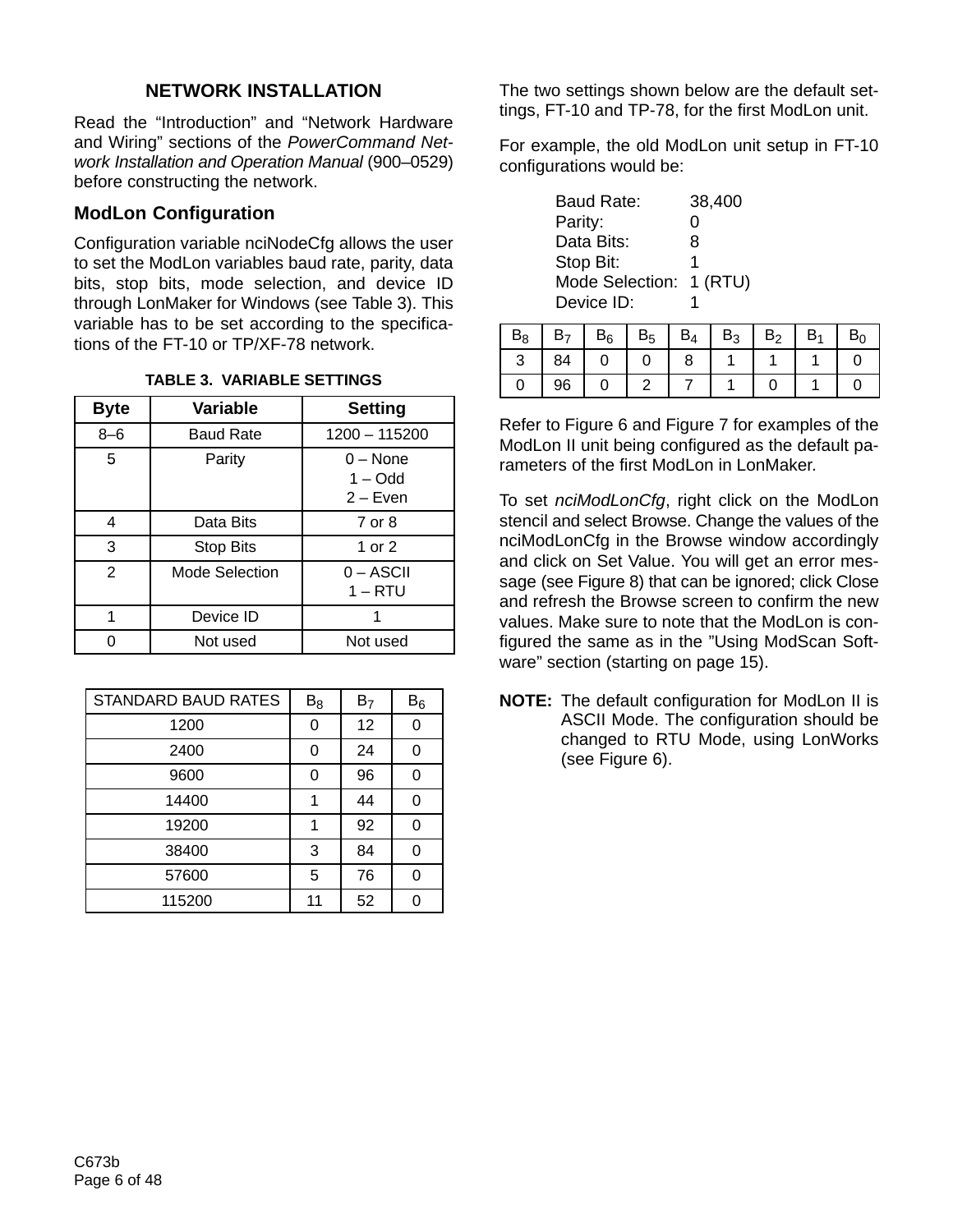| LonMaker Browser - Untitled                                                                              |             |  |                                     |                           |   |                    |  |
|----------------------------------------------------------------------------------------------------------|-------------|--|-------------------------------------|---------------------------|---|--------------------|--|
| Edit<br>File                                                                                             | Browse Help |  |                                     |                           |   |                    |  |
| 西の回日<br>$\mathcal{C}[\mathbf{E} \mathbf{\Theta}]$<br>$\Box$ : : $\pm$   3,84,0,0,8,1,1,1,0<br>  <br>। তত |             |  |                                     |                           |   |                    |  |
| Subsystem                                                                                                | Device      |  | Functional Block   Network Variable | Config Prop   Mon   Value |   |                    |  |
| Subsystem 1 Template2 1 Template2                                                                        |             |  | nciModLonCfg                        |                           | π | 3,84,0,0,8,1,1,1,0 |  |
| Subsystem 1/Template5 1/Template5/nvoRunCmd_5: The object is not accessable.<br>围                        |             |  |                                     |                           |   |                    |  |
| Ready                                                                                                    |             |  |                                     |                           |   |                    |  |

**FIGURE 6. nciModLonCfg SETTINGS FOR FT-10 NETWORK**

|                                                                                                                       | LonMaker Browser - Untitled                                                      |        |                         |                  |                   |  |                                |  |  |
|-----------------------------------------------------------------------------------------------------------------------|----------------------------------------------------------------------------------|--------|-------------------------|------------------|-------------------|--|--------------------------------|--|--|
| Browse Help<br>File<br>Edit                                                                                           |                                                                                  |        |                         |                  |                   |  |                                |  |  |
| ▲ ◎ ⊞ ⊞ │<br>$\mathcal{C}[\mathbf{E} \mathbf{\Theta}]$<br>$\Box$ $\sharp$ $\sharp$ $\Box$ 0.96,0,2,7,1,0,1,0<br>'জন্ত |                                                                                  |        |                         |                  |                   |  |                                |  |  |
|                                                                                                                       | Subsystem                                                                        | Device | <b>Functional Block</b> | Network Variable | Config Prop   Mon |  | Value                          |  |  |
|                                                                                                                       | Subsystem 1 Template5 1 Template5                                                |        |                         | nciModLonCfg     |                   |  | $\parallel$ 0,96,0,2,7,1,0,1,0 |  |  |
|                                                                                                                       | Subsystem 1/Template2/Template2/nvoTestCmd 5: The object is not accessable.<br>厓 |        |                         |                  |                   |  |                                |  |  |
|                                                                                                                       | Ready                                                                            |        |                         |                  |                   |  |                                |  |  |

**FIGURE 7. nciModLonCfg SETTINGS FOR TP/XF-78 NETWORK**

| <b>LonMaker Browser Messages</b>                                                            |       |       | $\boldsymbol{\mathsf{x}}$ |
|---------------------------------------------------------------------------------------------|-------|-------|---------------------------|
| [09/09/04, 11:32:56] Subsystem 1/Template5 1/Template5/holModLonCfg: Network error. (Si   A |       |       |                           |
|                                                                                             |       |       |                           |
| Stop Automatic Display                                                                      | Close | Clear | Help                      |

**FIGURE 8. ERROR MESSAGE WHEN CHANGING THE MODLON II CONFIGURATION**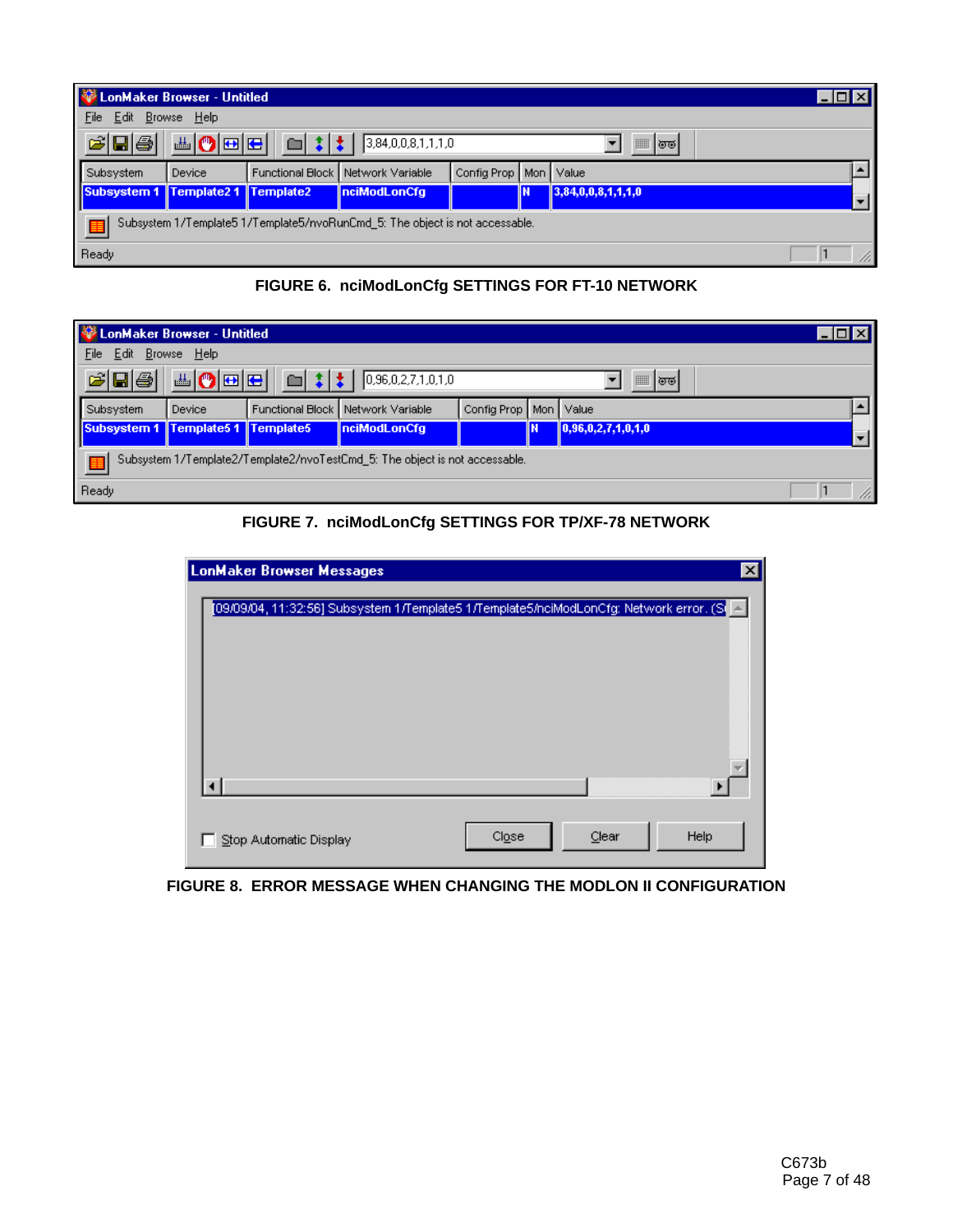# **FT-10 Networks**

The "Using LonMaker for Windows" section of the *FT-10 PowerCommand Network Installation and Operation Manual* (900–0529) provides a detailed description of the network installation process, including the following step-by-step installation procedures:

- 1. Setting up Network Installation Tools
- 2. Registering Plug-Ins
- 3. Using LonMaker for Windows Software
- 4. LonMaker for Windows Network Setup
- 5. Adding Devices with LonMaker for Windows
- 6. Installing Bindings with LonMaker for Windows
- 7. Installing Software Upgrades to an Existing Network

The ModLon II includes five possible ModLon options, four that are the same as the old FT-10 Mod-Lon and the fifth option mimics the TP/XF-78 register maps. A device template is available in LonMaker for Windows for each of these templates.

Possible bindings to a ModLon II Gateway are shown in Tables 4 (Template 1), 5 (Template 2), 6 (Template 3), 7 (Template 4), and 8 (Template 5).



**FIGURE 9. MODLON TEMPLATE 1**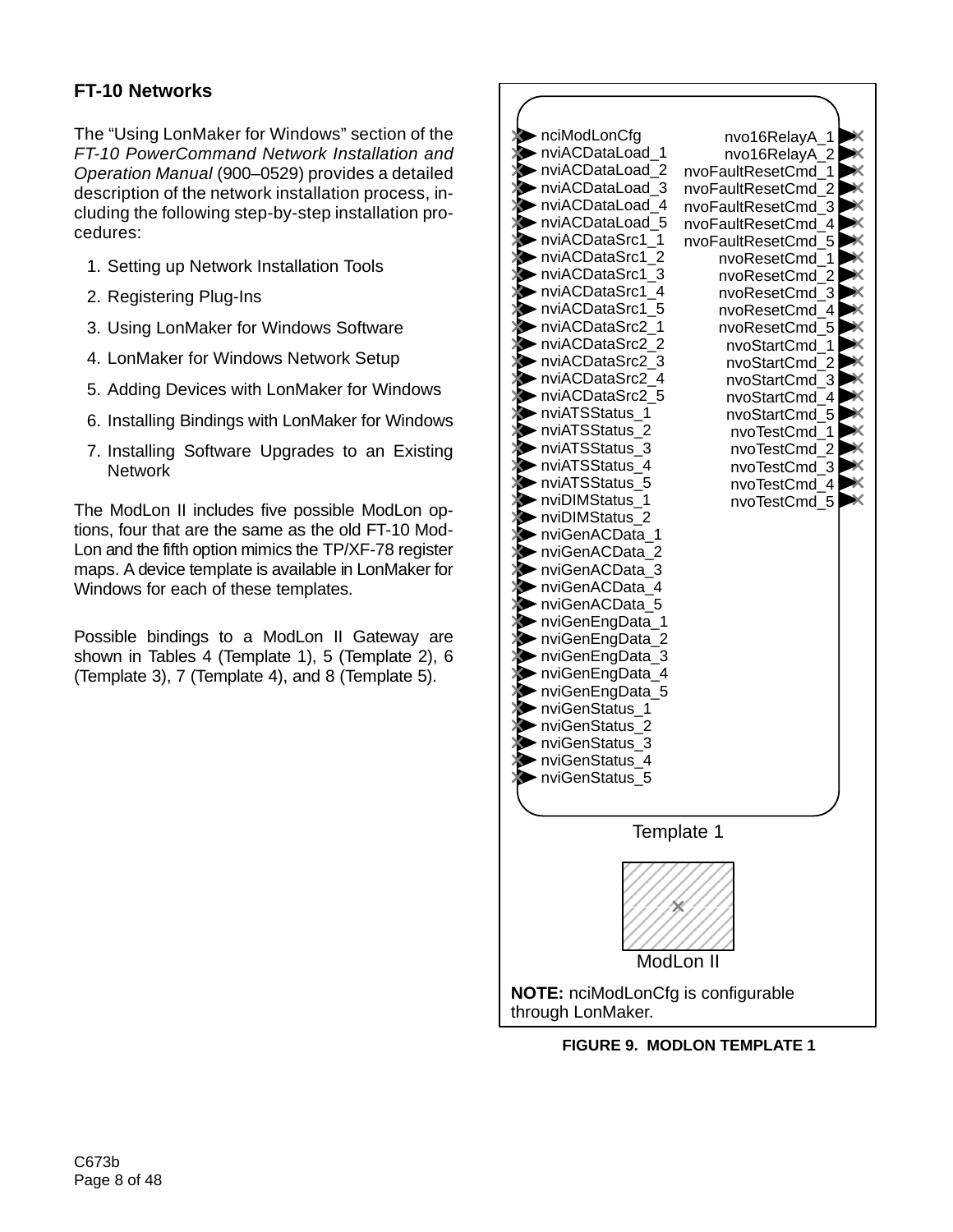

**FIGURE 11. MODLON TEMPLATE 3**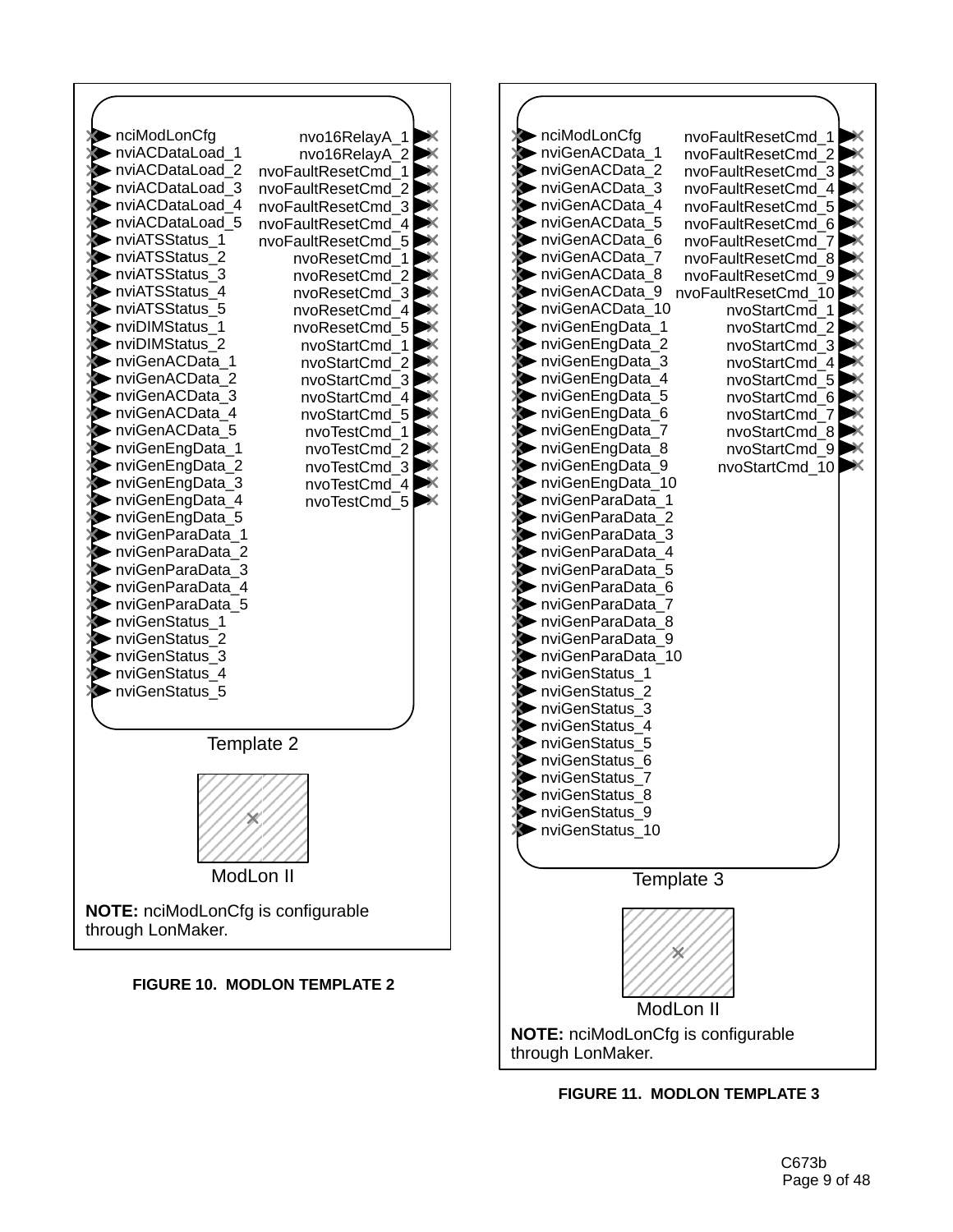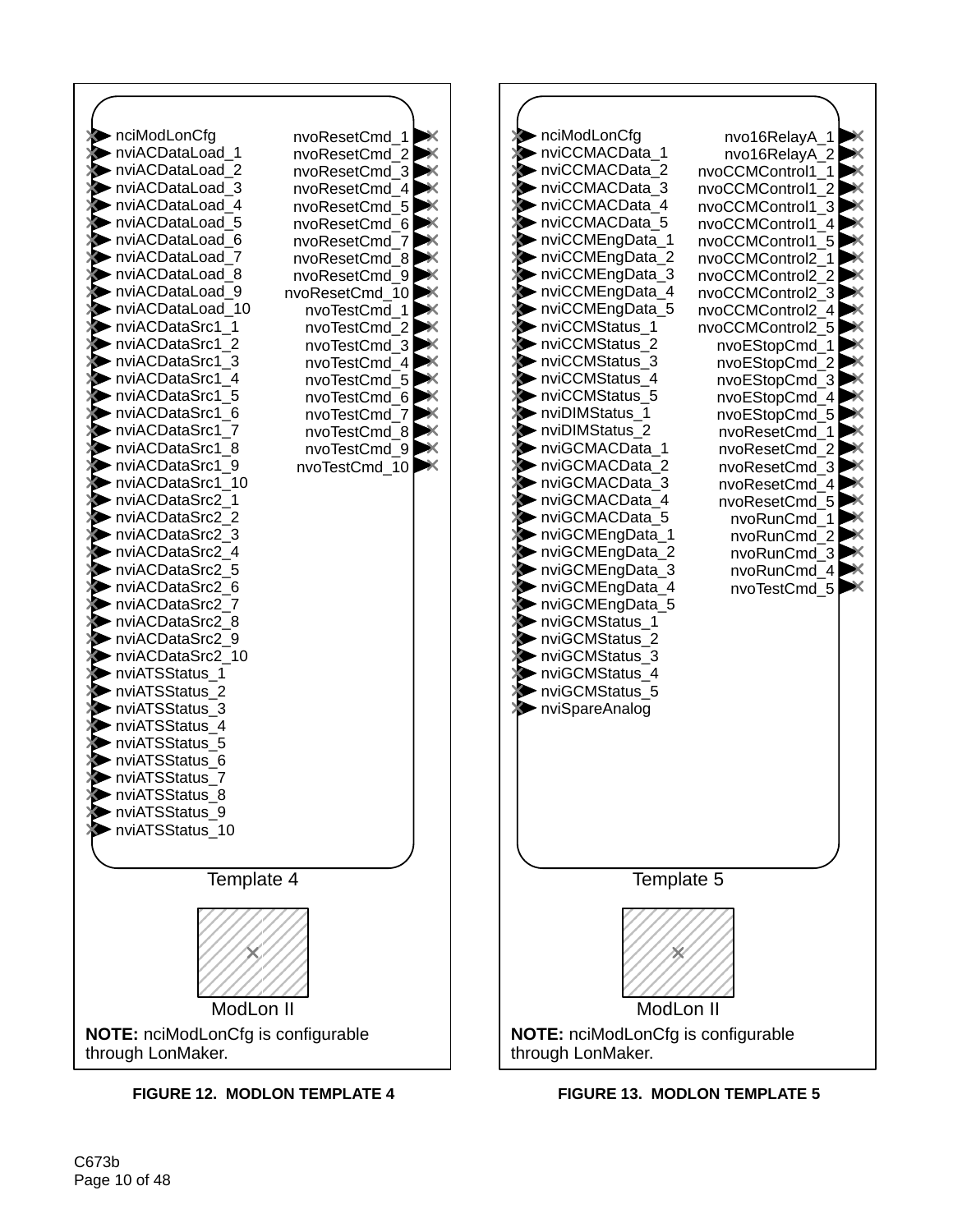## **TABLE 4. FT-10 NETWORK MODLON BINDINGS – TEMPLATE 1**

## **CCM-G ModBus Interface:**

Possible bindings to a ModLon Interface:

| <b>PCC w/CCM-G</b>                         |               | <b>ModLon</b>      |                                             |                |
|--------------------------------------------|---------------|--------------------|---------------------------------------------|----------------|
| nviStartCmd                                | $\leftarrow$  | nvoStartCmd[]      | General                                     | <b>Control</b> |
| nviFaultResetCmd                           | $\leftarrow$  | nvoFaultResetCmd[] |                                             |                |
| nvoGenStatus                               | $\rightarrow$ | nviGenStatus[]     | General                                     | <b>Monitor</b> |
| nvoGenACData                               | $\rightarrow$ | nviGenACData[]     |                                             |                |
| nvoGenEngData                              | $\rightarrow$ | nviGenEngData[]    |                                             |                |
| <b>CCM-T ModBus Interface (ModLon):</b>    |               |                    |                                             |                |
| Possible bindings to the ModLon Interface: |               |                    |                                             |                |
| <b>CCM-T</b>                               |               | <b>ModLon</b>      |                                             |                |
| nviTestCmd                                 | $\leftarrow$  | nvoTestCmd[]       | "Load Shed"<br>"Test"<br>"Transfer Inhibit" | <b>Control</b> |
| nvoACDataLoad                              | $\rightarrow$ | nviACDataLoad[]    | General                                     | <b>Monitor</b> |
| nvoATSStatus                               | $\rightarrow$ | nviATSStatus[]     |                                             |                |
| <b>DIM ModBus Interface (ModLon):</b>      |               |                    |                                             |                |
| Possible bindings to a ModLon Interface:   |               |                    |                                             |                |
| <b>ModLon</b>                              |               | <b>DIM</b>         |                                             |                |
| nvo16RelayA[]                              | $\rightarrow$ | nvi16RelayA        | 16 Relays                                   | <b>Control</b> |
| nviDIMStatus[]                             | $\leftarrow$  | nvolOStatus        | Node                                        | <b>Status</b>  |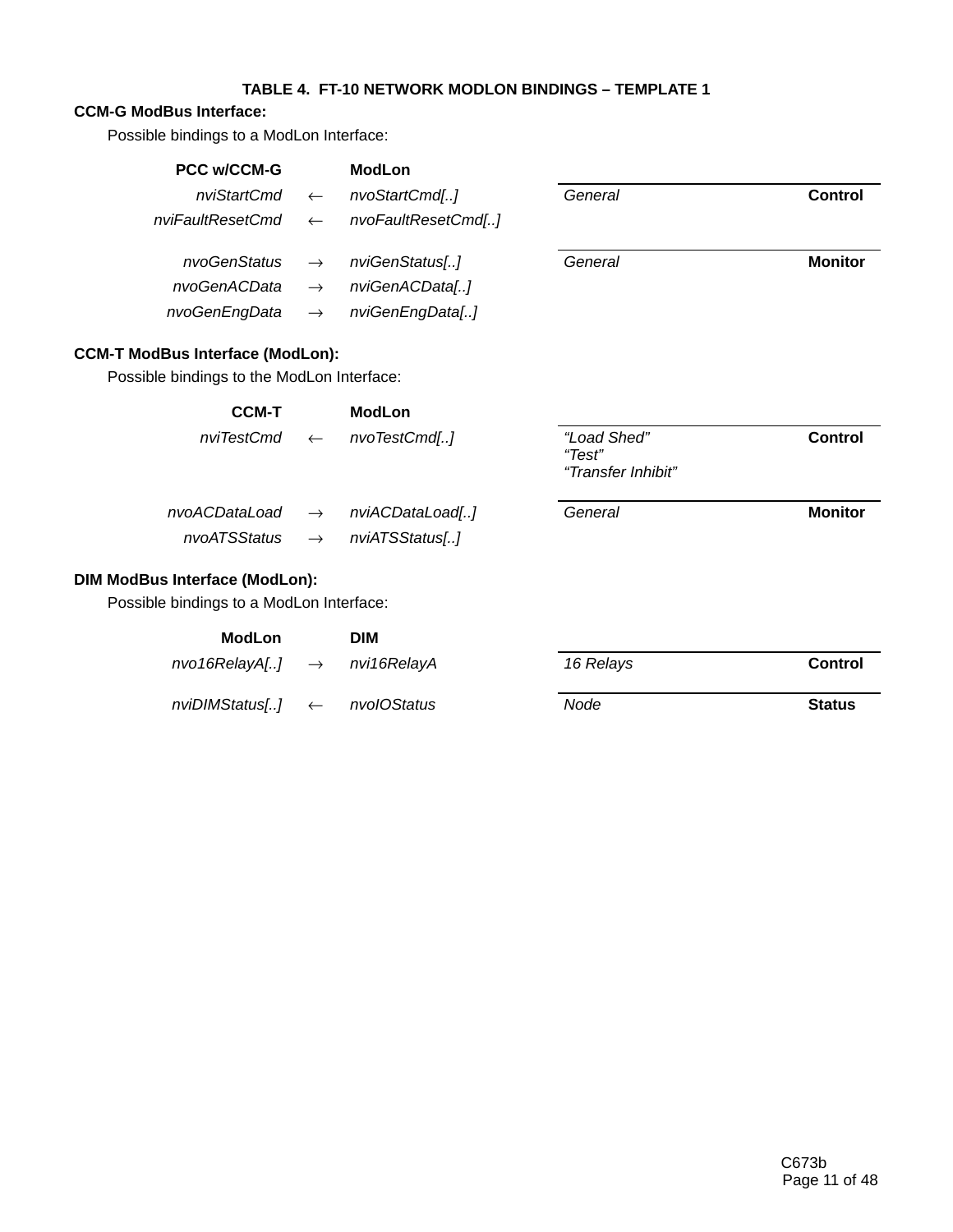## **TABLE 5. FT-10 NETWORK MODLON BINDINGS – TEMPLATE 2**

## **CCM-G ModBus Interface (ModLon):**

Possible bindings to a ModLon Interface:

| <b>PCC w/CCM-G</b>                         |               | <b>ModLon</b>      |                       |                |
|--------------------------------------------|---------------|--------------------|-----------------------|----------------|
| nviStartCmd                                | $\leftarrow$  | nvoStartCmd[]      | General               | <b>Control</b> |
| nviFaultResetCmd                           | $\leftarrow$  | nvoFaultResetCmd[] |                       |                |
| nvoGenStatus                               | $\rightarrow$ | nviGenStatus[]     | General               | <b>Monitor</b> |
| nvoGenACData                               | $\rightarrow$ | nviGenACData[]     |                       |                |
| nvoGenEngData                              | $\rightarrow$ | nviGenEngData[]    |                       |                |
| nvoGenParaData                             | $\rightarrow$ | nviGenParaData[]   |                       |                |
| <b>CCM-T ModBus Interface (ModLon):</b>    |               |                    |                       |                |
| Possible bindings to the ModLon Interface: |               |                    |                       |                |
| <b>CCM-T</b>                               |               | <b>ModLon</b>      |                       |                |
| nviTestCmd                                 | $\leftarrow$  | nvoTestCmd[]       | "Load Shed"<br>"Test" | <b>Control</b> |

| nvoATSStatus  | $\rightarrow$ | nviATSStatus[]  |
|---------------|---------------|-----------------|
| nvoACDataLoad | $\rightarrow$ | nviACDataLoad[] |

#### **DIM ModBus Interface (ModBus):**

Possible bindings to a ModLon Interface:

| ModLon                                 | <b>DIM</b>  |           |                |
|----------------------------------------|-------------|-----------|----------------|
| $n$ vo16 $R$ elay $A$ [] $\rightarrow$ | nvi16RelavA | 16 Relays | <b>Control</b> |
| $n$ viDIMStatus[] $\leftarrow$         | nvolOStatus | Node      | <b>Status</b>  |

*"Transfer Inhibit"*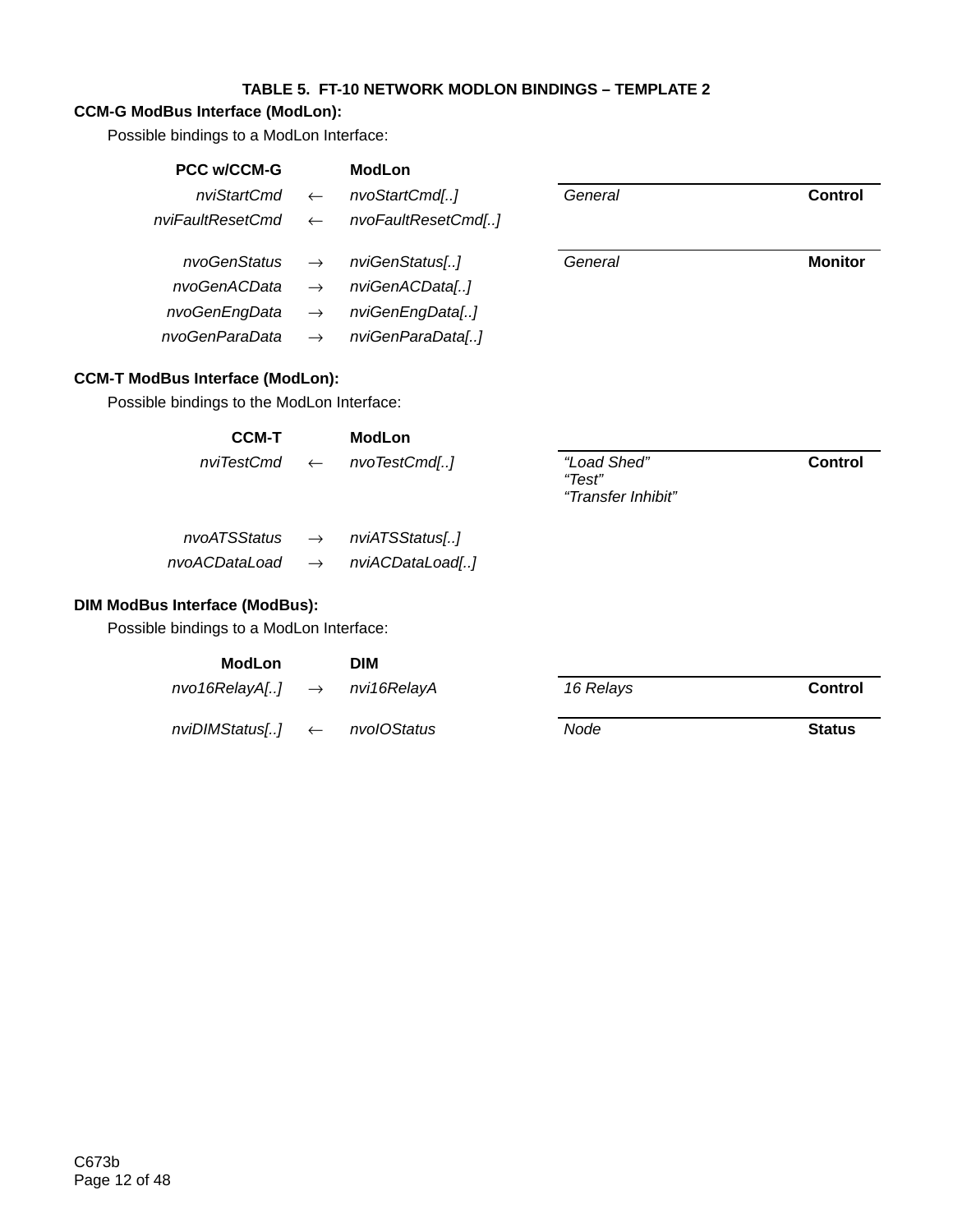## **TABLE 6. FT-10 NETWORK MODLON BINDINGS – TEMPLATE 3**

## **CCM-G ModBus Interface (ModLon):**

Possible bindings to a ModLon Interface:

| <b>PCC w/CCM-G</b>            |               | <b>ModLon</b>      |         |                |
|-------------------------------|---------------|--------------------|---------|----------------|
| nviStartCmd                   | $\leftarrow$  | nvoStartCmd[]      | General | <b>Control</b> |
| nviFaultResetCmd $\leftarrow$ |               | nvoFaultResetCmd[] |         |                |
| nvoGenStatus $\rightarrow$    |               | nviGenStatus[]     | General | <b>Monitor</b> |
| nvoGenACData                  | $\rightarrow$ | nviGenACData[]     |         |                |
| nvoGenEngData                 | $\rightarrow$ | nviGenEngData[]    |         |                |
| nvoGenParaData                | $\rightarrow$ | nviGenParaData[]   |         |                |

### **TABLE 7. FT-10 NETWORK MODLON BINDINGS – TEMPLATE 4**

### **CCM-T ModBus Interface (ModLon):**

Possible bindings to the ModLon Interface:

| <b>CCM-T</b> | <b>ModLon</b>                               |                                             |                |
|--------------|---------------------------------------------|---------------------------------------------|----------------|
|              | $nvTestCmd \leftarrow nvoTestCmd[]$         | "Load Shed"<br>"Test"<br>"Transfer Inhibit" | Control        |
|              | $nvoACDataLoad \rightarrow nviACDataLoad[]$ | General                                     | <b>Monitor</b> |
|              | $nvoATSStatus \rightarrow nviATSStatus[]$   |                                             |                |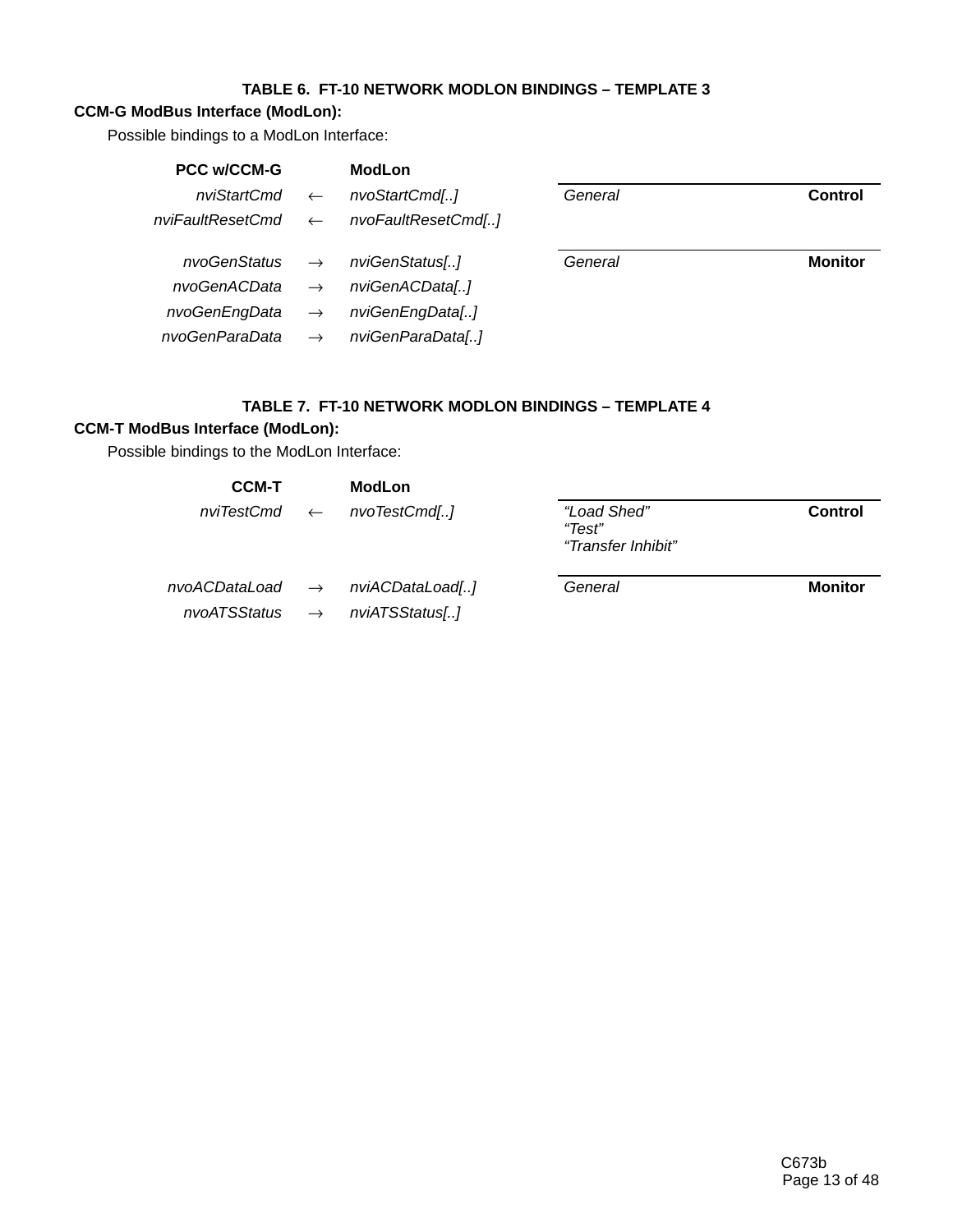# **Template 5**

This template uses the same register map as the TP-78 devices. This will allow for upgrading from TP-78 Networks with FT-10 devices with out having to change the monitoring software. The "Network Installation – LonMaker" section of the *FT-10 PowerCommand Network Installation and Operation Manual* (900–0529) provides a detailed description of the network installation process, including the following step-by-step installation procedures:

- 1. Setting up Network Installation Tools
- 2. Starting LonMaker Software
- 3. Using LonMaker Software
- 4. LonMaker Network Setup
- 5. Connecting Devices with LonMaker
- 6. Installing Devices with LonMaker
- 7. Testing Devices and Verifying Installation

Possible bindings to a ModLon II Gateway are shown in Table 8.

The ModLon is an FT-10 Device. Therefore when it is connected to a TP/XF-78 device or network, it must be separated by a router. However, if you are using just the topology of the TP/XF-78 template for an FT-10 network, there is no need to separate the ModLon with a router.

#### **TABLE 8. TP/XF-78 NETWORK MODLON BINDINGS – TEMPLATE 5**

#### **GCM ModBus Interface (ModLon):**

Possible bindings to a ModLon Interface:

| <b>PCC w/GCM</b>            |               | <b>ModLon</b>   |         |                |
|-----------------------------|---------------|-----------------|---------|----------------|
| $n$ viRunCmd $\leftarrow$   |               | nvoRunCmd[]     | General | Control        |
| $nviResetCmd \leftarrow$    |               | nvoResetCmd[]   |         |                |
| $nviEmerStopCmd \leftarrow$ |               | nvoEStopCmd[]   |         |                |
| nvoStatus $\rightarrow$     |               | nviGCMStatus[]  | General | <b>Monitor</b> |
| nvoGenData                  | $\rightarrow$ | nviGCMACData[]  |         |                |
| nvoGenEngData               | $\rightarrow$ | nviGCMEngData[] |         |                |

#### **CCM ModBus Interface (ModLon):**

Possible bindings to the ModLon Interface:

| <b>CCM</b>                               |               | <b>ModLon</b>    |                              |                |
|------------------------------------------|---------------|------------------|------------------------------|----------------|
| nviRelayControl4                         | $\leftarrow$  | nvoCCMControl1[] | "Load Shed"                  | Control        |
| nviRelayControl5                         |               | nvoCCMControl2[] | "Test"<br>"Transfer Inhibit" |                |
| nviRelayControl6                         |               |                  |                              |                |
| nvoACDataLoad (CCM-T)                    | $\rightarrow$ | nviCCMACData[]   | General                      | <b>Monitor</b> |
| nvoGenACData (CCM-G)                     |               |                  |                              |                |
| nvoNodeStatus                            | $\rightarrow$ | nviCCMStatus[]   |                              |                |
| nvoSensorData                            | $\rightarrow$ | nviCCMEngData[]  |                              |                |
| nvoSpareAnalog                           | $\rightarrow$ | nviSpareAnalog   |                              |                |
| DIM ModBus Interface (ModBus):           |               |                  |                              |                |
| Possible bindings to a ModLon Interface: |               |                  |                              |                |

# **ModLon DIM** *nvo16RelayA[..]* → *nvi16RelayA 16 Relays* **Control** *nviDIMStatus[..]* ← *nvoNodeStatus Node* **Status**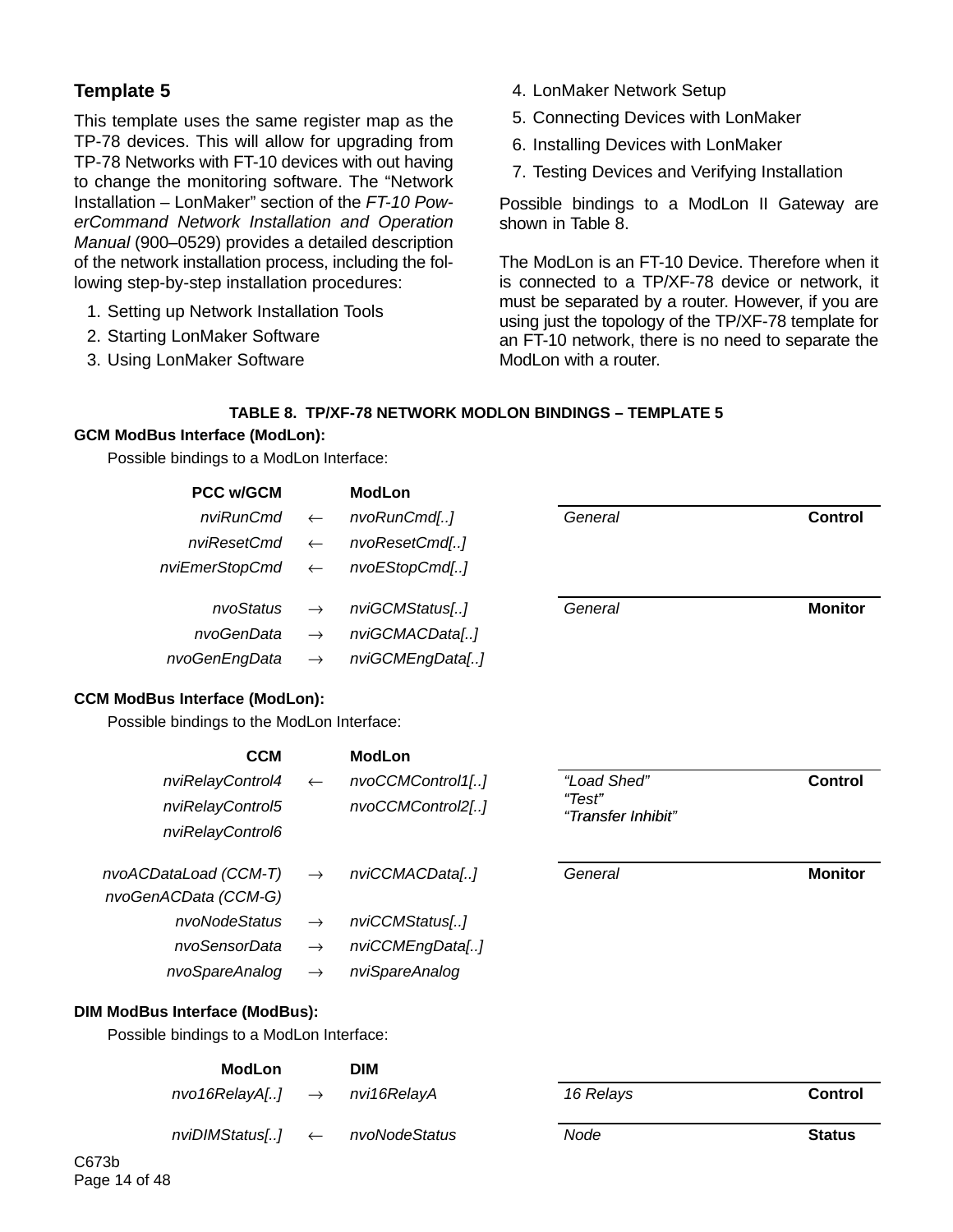# **USING MODSCAN SOFTWARE**

ModScan is a tool that can help you verify communications between the PowerCommand Network devices you have installed and the ModLon.

## **Notes**

The following notes apply to using ModScan with FT-10 and TP/XF-78 networks.

## *Genset Control*

- Start/Stop When this register is set to "1," the genset starts, synchronizes, and closes its breaker. As long as this register remains a "1," the genset will continue to run. When this register is set to "0," the genset stops.
- Fault Reset This should be a momentary signal of about 2 seconds duration. Entering a "1" in the fault reset register resets any non-active warning and, If there is not a remote start on the genset, it resets any non-active shutdown except the Emergency Stop.

• Emergency Stop (TP/XF-78 networks only) – When this register is set to "1," the emergency stop is active at the PowerCommand control. The emergency stop cannot be rest until this register is set to "0." After the register is reset to "0," the emergency stop must be reset at the Power-Command control. It cannot be reset remotely.

## *Miscellaneous*

- Fault State As part of Gen Status State, digital value 4 (Fault State 1) = shutdown with an active run command (cannot be remotely reset) and digital value 5 (Fault State  $2$ ) = shutdown with no active run command (can be remotely reset).
- Fault Text (TP/XF-78 networks only) These are 8 words (16 ASCII characters, 2 characters per word) that spell out the actual active fault.
- Genset Status Error This a value that is not supported by the genset and therefore, has no meaning or function.

| <sup>==</sup> ModScan32 - ModSca1                                                                                                                                                                                                                                                                                                                                                                                                                                                                                                                                                                                                                                                                                                                                                                                            | $ \Box$ $\times$                                                                                        |
|------------------------------------------------------------------------------------------------------------------------------------------------------------------------------------------------------------------------------------------------------------------------------------------------------------------------------------------------------------------------------------------------------------------------------------------------------------------------------------------------------------------------------------------------------------------------------------------------------------------------------------------------------------------------------------------------------------------------------------------------------------------------------------------------------------------------------|---------------------------------------------------------------------------------------------------------|
| Connection Setup View Window Help<br>File                                                                                                                                                                                                                                                                                                                                                                                                                                                                                                                                                                                                                                                                                                                                                                                    |                                                                                                         |
| 8 2<br>马<br>П<br>區<br>ଢା<br>≅                                                                                                                                                                                                                                                                                                                                                                                                                                                                                                                                                                                                                                                                                                                                                                                                |                                                                                                         |
| $\boxed{64}$ $\boxed{64}$<br>同国<br><b>32 &amp;</b><br><b>Div</b><br><b>OII</b>                                                                                                                                                                                                                                                                                                                                                                                                                                                                                                                                                                                                                                                                                                                                               |                                                                                                         |
| $=-$ ModSca1                                                                                                                                                                                                                                                                                                                                                                                                                                                                                                                                                                                                                                                                                                                                                                                                                 | FOX                                                                                                     |
| 1<br>Device Id:<br>Number of Polls: 0<br>0001<br>Address:<br><b>MODBUS Point Type</b><br>Valid Slave Responses: 0<br>100<br>01: COIL STATUS<br>Length:<br><b>Reset Ctrs</b>                                                                                                                                                                                                                                                                                                                                                                                                                                                                                                                                                                                                                                                  |                                                                                                         |
| ** Device NOT CONNECTED! **<br>00008: <0><br>00015: <0><br>00001: <0><br>00022: <0><br>00029: <0><br>00036: <0><br>00023: <0><br>00030:<br>00002: <0><br>00009: <0><br>00016: <0><br>00037: <sub>0</sub><br>$\langle 0 \rangle$<br>00003: <0><br>00010: <0><br>00017: <0><br>00024:<br>00031: <0><br>00038: <0><br>$\langle 0 \rangle$<br>00032:<br>00004:<br>$\langle 0 \rangle$<br>00011: <0><br>00018: <0><br>00025:<br>00039:<br>$\langle 0 \rangle$<br>$\langle 0 \rangle$<br>00005: <0><br>00012: <0><br>00019: <0><br>00026:<br>00033:<br>00040:<br>$\langle 0 \rangle$<br>$\langle 0 \rangle$<br>00013: <0><br>00020: <0><br>00027:<br>00034:<br>00006: <0><br>00041: <0><br>$\langle 0 \rangle$<br>$\langle 0 \rangle$<br>00014: <0><br>00021: <0><br>00028: <0><br>00035: <0><br>00042: <0><br>00007: <sub>0</sub> | 0004<br>0004.<br>0004!<br>$\langle 0 \rangle$<br>00041<br>$\langle 0 \rangle$<br>0004<br>00041<br>0004' |
|                                                                                                                                                                                                                                                                                                                                                                                                                                                                                                                                                                                                                                                                                                                                                                                                                              |                                                                                                         |
| For Help, press F1                                                                                                                                                                                                                                                                                                                                                                                                                                                                                                                                                                                                                                                                                                                                                                                                           | Polls: 0<br>Resps: 0<br>h                                                                               |

**FIGURE 14. MAIN MODSCAN SCREEN**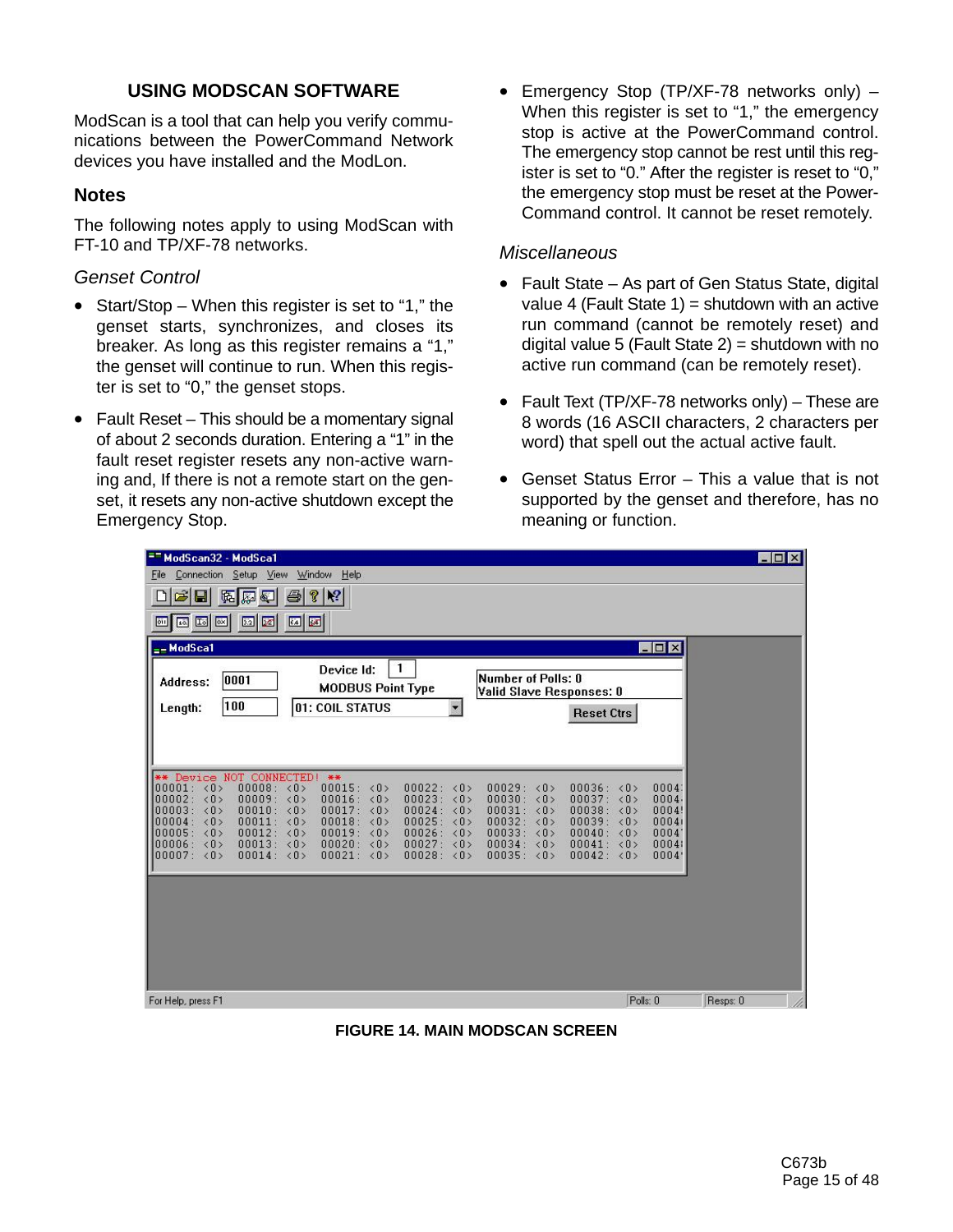Use ModScan software after this kit has been incorporated into your network. An RS-232 straightthrough cable must be installed between the PC serial port and the RS-232 connector on the ModLon II Gateway. Figure 15 shows the initial screen displayed upon launching the program.

1. From the tool bar, select Connection  $\rightarrow$  Connect. The Connection Details dialog box is displayed (see Figure 16). The Device ID is 1.

| == ModScan32 - ModSca1                                                                                                                                                                                                                                                                                                                                                                                                                                                                                                                                                                                                                                                                                                                                                                                                                                                                                                            | <b>NOX</b>                                               |
|-----------------------------------------------------------------------------------------------------------------------------------------------------------------------------------------------------------------------------------------------------------------------------------------------------------------------------------------------------------------------------------------------------------------------------------------------------------------------------------------------------------------------------------------------------------------------------------------------------------------------------------------------------------------------------------------------------------------------------------------------------------------------------------------------------------------------------------------------------------------------------------------------------------------------------------|----------------------------------------------------------|
| Connection Setup View Window Help<br>File                                                                                                                                                                                                                                                                                                                                                                                                                                                                                                                                                                                                                                                                                                                                                                                                                                                                                         |                                                          |
| c di<br>$\bigcirc$ ? $\mathbb{R}$<br>區<br>$\triangleq$<br>區                                                                                                                                                                                                                                                                                                                                                                                                                                                                                                                                                                                                                                                                                                                                                                                                                                                                       |                                                          |
| 64<br>画画图<br><b>E</b> E<br>ou                                                                                                                                                                                                                                                                                                                                                                                                                                                                                                                                                                                                                                                                                                                                                                                                                                                                                                     |                                                          |
| $=-$ ModSca1                                                                                                                                                                                                                                                                                                                                                                                                                                                                                                                                                                                                                                                                                                                                                                                                                                                                                                                      | <b>MOX</b>                                               |
| 1<br>Device Id:<br>Number of Polls: 0<br>0001<br>Address:<br><b>MODBUS Point Type</b><br>Valid Slave Responses: 0<br>100<br>01: COIL STATUS<br>Length:<br><b>Reset Ctrs</b>                                                                                                                                                                                                                                                                                                                                                                                                                                                                                                                                                                                                                                                                                                                                                       |                                                          |
| ** Device NOT CONNECTED! **<br>00008: <0><br>00001: <0><br>00015: <0><br>00022: <0><br>00029: <0><br>00036: <0><br>00009: <0><br>00023:<br>00002:<br>$\langle 0 \rangle$<br>00016: <0><br>$\langle 0 \rangle$<br>00030:<br>00037: <0><br>$\langle 0 \rangle$<br>$\langle 0 \rangle$<br>00010: <0><br>00017: <sub>0</sub><br>00024: <0><br>00031:<br>00038: <0><br>00003:<br>$\langle 0 \rangle$<br>00032:<br>00011:<br>00018: <0><br>00025:<br>00039: <0><br>$\langle 0 \rangle$<br>$\langle 0 \rangle$<br>$\langle 0 \rangle$<br>$\langle 0 \rangle$<br>00004:<br>00012: <0><br>00033:<br>00026: <0><br>00005:<br>$\langle 0 \rangle$<br>00019: <0><br>00040: <0><br>$\langle 0 \rangle$<br>00013: <sub>0</sub><br>00027: <sub>0</sub><br>00034: <0><br>00006:<br>$\langle 0 \rangle$<br>00020: <0><br>00041: <sub>0</sub><br>00014: <sub>0</sub><br>00028: <0><br>00007: <sub>0</sub><br>00021: <0><br>00035: <0><br>00042: <0> | 0004<br>0004.<br>0004!<br>00041<br>0004<br>0004<br>0004' |
| For Help, press F1                                                                                                                                                                                                                                                                                                                                                                                                                                                                                                                                                                                                                                                                                                                                                                                                                                                                                                                | Polls: 0<br>Resps: 0                                     |

**FIGURE 15. MAIN MODSCAN SCREEN**



**FIGURE 16. FT-10 NETWORK CONNECTION DETAILS DIALOG BOX**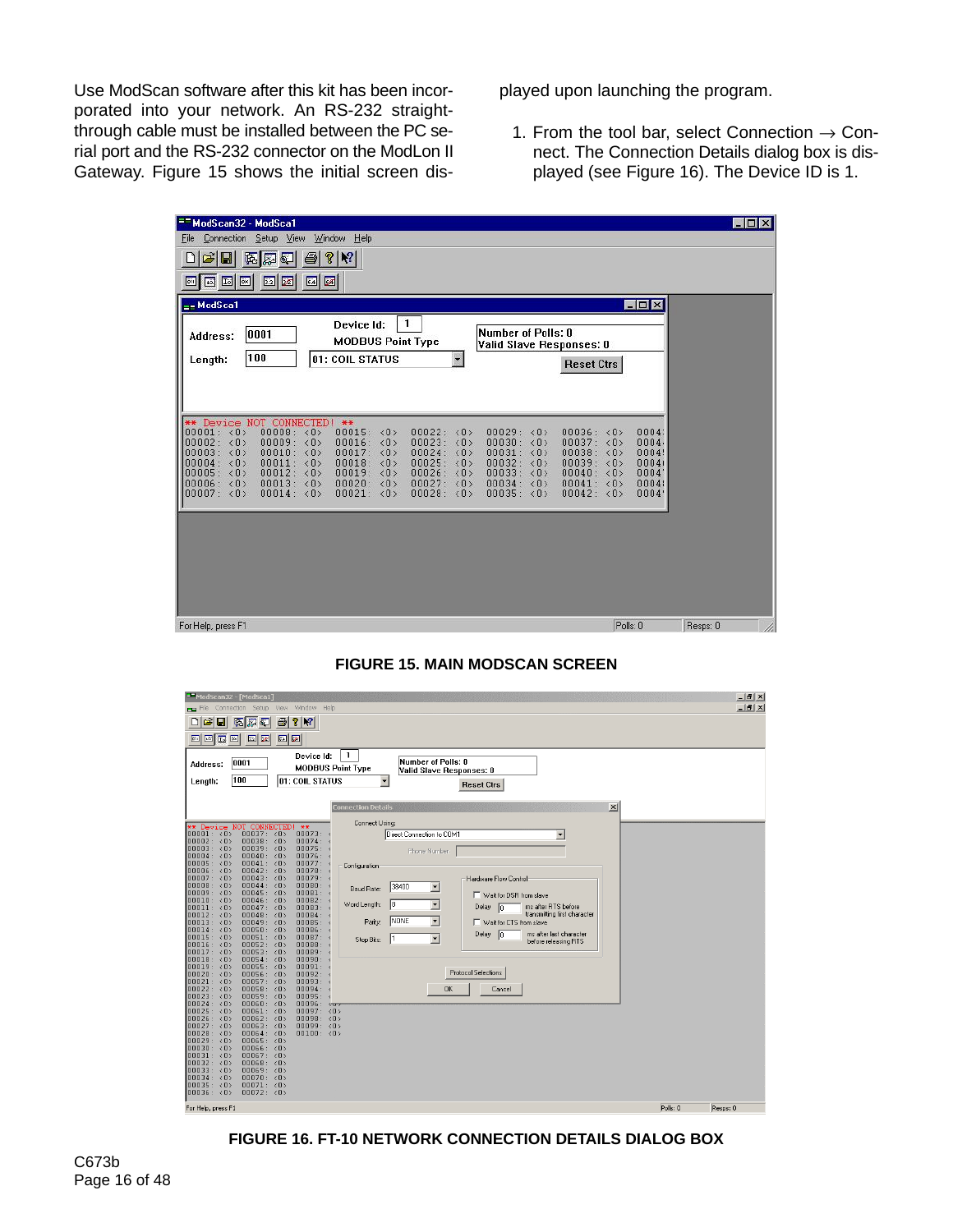2. Use the pull down menu under "Connect Using" to select the comm port you wish to use.

For FT-10 networks, a typical configuration would be set to Baud Rate: 38400, Word Length: 8, Parity: None,and Stop Bits: 1, as shown in Figure 16. Use the pull down menus to change these settings as necessary.

3. Click on the "Protocol Selections" button and change the Transmission Mode to "RTU" (see Figure 17). Click "OK."

| ModScan32 - [ModSca1]<br>File Connection Setup View Window Help                                                                          | $-12$ $\times$<br>$-1$ $-1$ $\times$ |
|------------------------------------------------------------------------------------------------------------------------------------------|--------------------------------------|
| DI BI<br> P <br>$ \mathbf{k}$<br>Ы<br>4<br>區<br><b>R</b><br>⊌                                                                            |                                      |
| □   □   □   □<br>國國<br>52 52                                                                                                             |                                      |
| $\mathbf{1}$                                                                                                                             |                                      |
| Device Id:<br>Number of Polls: 0<br>0001<br>Address:<br><b>MODBUS Point Type</b>                                                         |                                      |
| Valid Slave Responses: 0<br>49<br>03: HOLDING REGISTER<br>Length:                                                                        |                                      |
| <b>Reset Ctrs</b>                                                                                                                        |                                      |
| $\vert x \vert$<br><b>Connection Details</b>                                                                                             |                                      |
|                                                                                                                                          |                                      |
| Cori<br>** Device<br>NOT CONNECTED! **<br>$\vert x \vert$<br><b>Modbus Protocol Selections</b><br>$40001:$ <<br>40037: <<br>0><br>0>     |                                      |
| 40002: <<br>0><br>$40038: \times$<br>0><br><b>Transmission Mode</b>                                                                      |                                      |
| $40003:$ <<br>$40039:$ <<br>0><br>0><br>STANDARD<br>DANIEL/ENRON/OMNI<br>40004: <<br>0><br>$40040:$ <<br>0>                              |                                      |
| $40005: \leq$<br>$40041:$ <<br>0><br>0><br>$C$ RTU<br>$C$ ASCII<br>$C$ RTU<br>$C$ ASCII<br>Configu<br>$40006:$ <<br>40042: <<br>0><br>0> |                                      |
| 40007: <<br>0><br>0><br>$40043: \times$                                                                                                  |                                      |
| $40008:$ <<br>0><br>0><br>$40044:$ <<br>Slave Response Timeout<br>Bauc<br>$40009:$ <<br>$40045: \times$<br>0><br>0>                      |                                      |
| $40010:$ <<br>0><br>$40046: \leq$<br>0><br>2000<br>(msecs)<br>Word L<br>$40011:$ <<br>0><br>0>                                           |                                      |
| $40047: \leq$<br>40012: <<br>$40048: \times$<br>0><br>ter<br>0>                                                                          |                                      |
| $40013:$ <<br>$40049:$ <<br>0><br>0><br>40014: <<br>0><br>F Force modbus command 15 and 16 for single-point writes.                      |                                      |
| $40015: \leq$<br>0><br>(To be used in cases where the slave does not support the<br>Stc<br>$40016:$ <<br>0>                              |                                      |
| single-point write functions 05 and 06.)<br>$40017:$ <<br>0>                                                                             |                                      |
| $40018:$ <<br>0><br>$40019:$ <<br>0><br><b>OK</b><br>Cancel                                                                              |                                      |
| $40020:$ <<br>0><br>40021: <<br>0>                                                                                                       |                                      |
| 40022: <<br>0><br><b>OK</b><br>Cancel                                                                                                    |                                      |
| $40023:$ <<br>0><br>$40024: \leq$<br>0>                                                                                                  |                                      |
| 0><br>$40025: \leq$<br>$40026:$ <<br>0>                                                                                                  |                                      |
| $40027: \times$<br>0>                                                                                                                    |                                      |
| $40028:$ <<br>0><br>$40029: \; <$<br>0>                                                                                                  |                                      |
| $40030:$ <<br>0><br>40031: <<br>0>                                                                                                       |                                      |
| 40032: <<br>0>                                                                                                                           |                                      |
| $40033:$ <<br>0><br>$40034: \times$<br>0>                                                                                                |                                      |
| $40035: \leq$<br>0><br>$40036: \; <$<br>0>                                                                                               |                                      |
| For Help, press F1                                                                                                                       | Polls: 0<br>Resps: 0                 |
|                                                                                                                                          |                                      |

**FIGURE 17. MODBUS PROTOCOL SELECTION DIALOG BOX**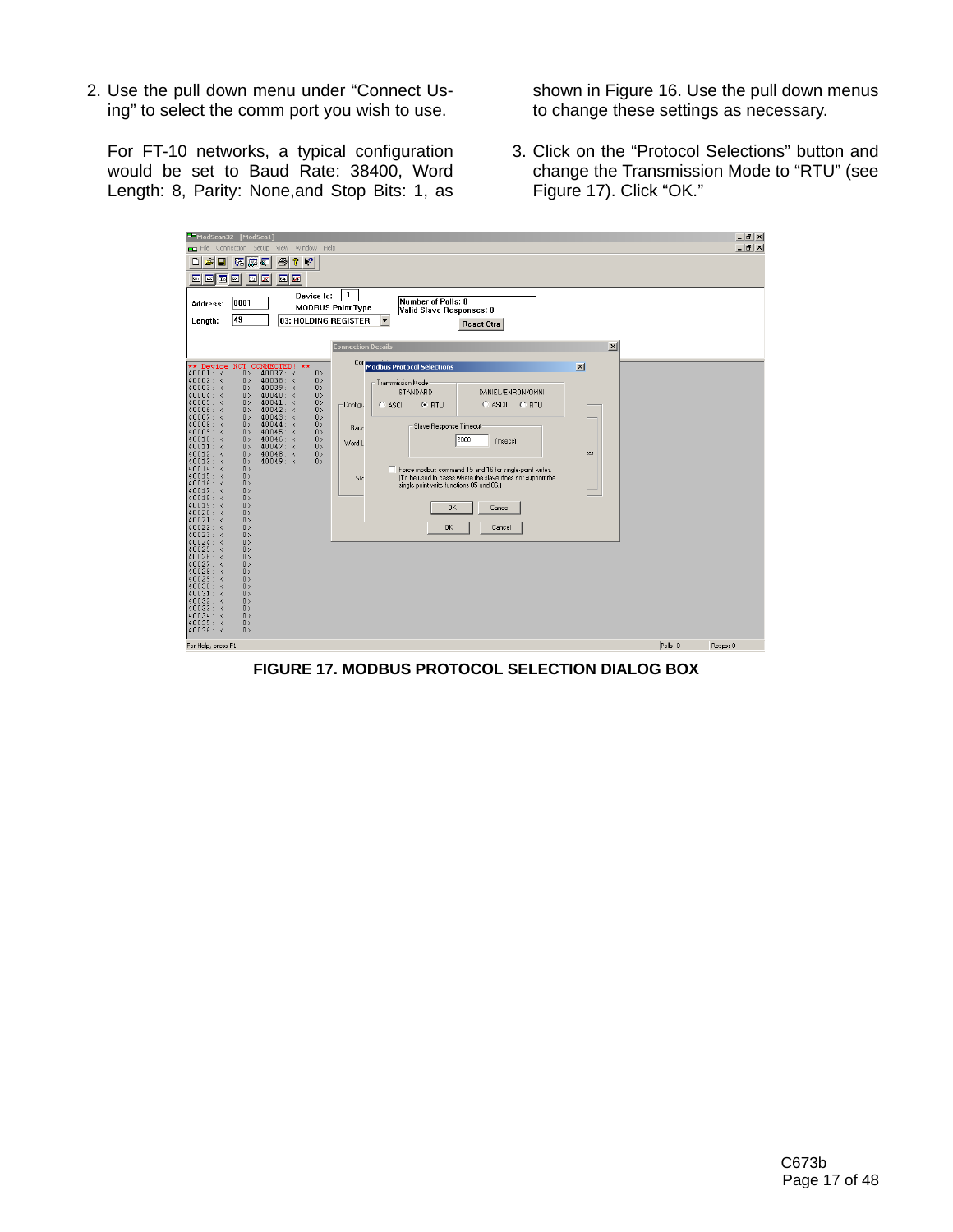4. Click "OK" on the two open dialog boxes.

You should notice in the upper right of the dialog box, the "Number of Polls" counter incrementing.

5. On the main ModScan screen (see Figure 18), Change the Address to 0001, the Length to 49 (ModLon Mapping Template 1 or 65 (ModLon Mapping Template 2, ModLon Mapping Template 3), and the Device ID to 1. From the MOD-BUS Point Type pull down menu, select "03: HOLDING REGISTER."

The "Valid Slave Responses" should now be incrementing as the data on the screen is updated. The following are register addresses for Genset #1.

40037 is Oil Temp. 40038 is Coolant Temp. (L) 40039 is Misc. Temp 1 40040 is Misc. Temp 2 40041 is Fuel Rate 40042 is Engine RPM 40043 is Engine Starts 40044 is Eng Runtime (high) 40045 is Eng Runtime (low) 40046 is Total kwh (high)

Refer to the register mapping information (Tables 9 thru 16) to view different pieces of data.

6. On the main ModScan menu (see Figure 19), change the Length to 49.

40036 is Oil Pressure

| ModScan32 - [ModSca1]                                                                                               |           | $-10$ $\times$ |
|---------------------------------------------------------------------------------------------------------------------|-----------|----------------|
| File Connection Setup View<br>Window Help                                                                           |           | $-10x$         |
| c di<br>$\frac{1}{2}$ $\frac{1}{2}$<br>医尿红<br>8<br>$\Box$                                                           |           |                |
| 画画画画<br>$\boxed{51}$<br><b>32 80</b>                                                                                |           |                |
| 1<br>Device Id:<br>Number of Polls: 98<br>0001<br>Address:<br><b>MODBUS Point Type</b><br>Valid Slave Responses: 24 |           |                |
| 67<br>03: HOLDING REGISTER<br>$\vert \mathbf{v} \vert$<br>Length:<br><b>Reset Ctrs</b>                              |           |                |
|                                                                                                                     |           |                |
|                                                                                                                     |           |                |
|                                                                                                                     |           |                |
| 40001: <20547><br>$40037: \leq$<br>3534<br>40002: <17184<br>$40038:$ <<br>3595                                      |           |                |
| 40003: <18277><br>$40039:$ <<br>$-1$<br>40004: <28275><br>$40040:$ <<br>$-1$                                        |           |                |
| 40005: <25972><br>$40041:$ <<br>$-1$                                                                                |           |                |
| $40006: \leq$<br>0><br>$40042: \times$<br>0><br>40007: <<br>0><br>$40043:$ <<br>672                                 |           |                |
| 0><br>$40008:$ <<br>40044: <<br>0><br>5><br>40045: <28584>                                                          |           |                |
| $40009:$ <<br>$40010:$ <<br>2><br>$40046: \leq$<br>4>                                                               |           |                |
| $40011:$ <<br>0><br>40047: <30499><br>40012: <<br>0><br>$40048: \leq$<br>$-1$                                       |           |                |
| $40013:$ <<br>$40049:$ <<br>0><br>$-1$                                                                              |           |                |
| $40014:$ <<br>0><br>$40050: \leq$<br>0><br>$40015:$ <<br>$40051:$ <<br>0><br>0>                                     |           |                |
| $40016:$ <<br>$40052: \leq$<br>0><br>0><br>$40017:$ <<br>$40053: \; <$<br>0><br>0>                                  |           |                |
| $40018:$ <<br>0><br>$40054: \leq$<br>0>                                                                             |           |                |
| $40019:$ <<br>0><br>$40055: \; <$<br>0><br>$40020:$ <<br>0><br>$40056: \; <$<br>0>                                  |           |                |
| 40021: <<br>0><br>$40057: \times$<br>0>                                                                             |           |                |
| 40022: <<br>0><br>$40058: \times$<br>0><br>$40023: \leq$<br>$40059:$ <<br>0><br>0>                                  |           |                |
| $40024: \leq$<br>0<br>$40060:$ <<br>0><br>$40025: \leq$<br>0><br>$40061:$ <<br>0>                                   |           |                |
| $40026: \leq$<br>0><br>$40062: \times$<br>0>                                                                        |           |                |
| 40027: <<br>$40063: \times$<br>0><br>0><br>$40028: \leq$<br>$40064:$ <<br>0><br>0>                                  |           |                |
| $40029: \leq$<br>0><br>$40065: \leq$<br>0>                                                                          |           |                |
| $40030:$ <<br>0><br>$40066:$ <<br>0><br>$40031:$ <<br>0<br>$40067: \leq$<br>0>                                      |           |                |
| $40032: \times$<br>0><br>$40033: \leq$<br>0>                                                                        |           |                |
| $40034: \leq$<br>0>                                                                                                 |           |                |
| $40035: \leq$<br>278<br>40036: < 3240                                                                               |           |                |
| For Help, press F1                                                                                                  | Polls: 99 | Resps: 24      |

**FIGURE 18. MODBUS POINT TYPE = HOLDING REGISTER**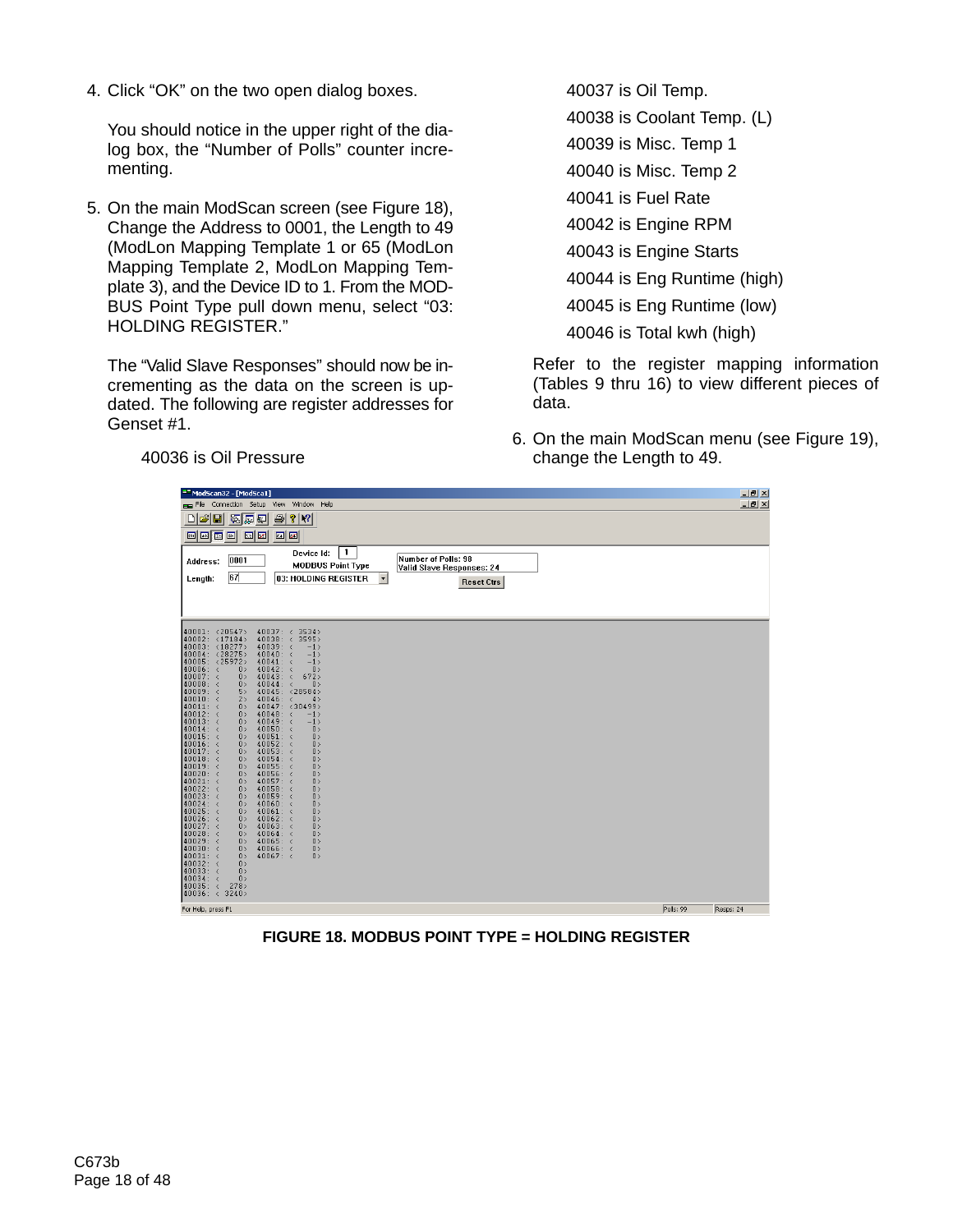**WARNING** *Accidental starting of the generator set can cause severe personal injury or death. During step 7, a "start" command is sent to the genset. If the genset Run/Off/Auto switch is in the Auto position, the genset WILL start.*

- 7. To output a value from the ModLon to a network device, double click on register 40050. The Write Register dialog box is displayed (see Figure 19).
	- **NOTE:** For more information on using the Write Register dialog box, see "Mod-Lon II Write Commands" on this page.

If you enter a value of "1" and select "Update," Genset #1 starts and runs. If you double click on register 40050 again, enter a value of "0," and selecting "Update;" the Genset stops.

8. Review the mapping register information for other coils that you can manipulate.

By changing the Length on the main ModScan screen back to 49, the data registers will again update.

## **ModLon II Write Commands**

The ModLon II is a single write device. It does not allow for multiple writes\*. When sending write commands via ModBus the ModLon II must fully complete the write command on the LonWorks side before another ModBus write command can be implemented. Therefore the ModBus write commands must be about 625 ms apart. This time may increase depending on network configurations that use routers and depending on the number and type of channels used.

Writing ModBus Commands faster than 625 ms can cause the ModLon II to lock up and to recover, power must be cycled to the device or the Reset button must be pushed.

\* ModLon II supports Function Code 06 and does not support Function Code 16.

| ModScan32 - [ModSca1]                                                                                                 |           | $-12$            |
|-----------------------------------------------------------------------------------------------------------------------|-----------|------------------|
| File Connection Setup View Window Help                                                                                |           | $-1$ $-1 \times$ |
| 미래미<br>$\bigoplus$ ? $\big $ ?<br>医险口                                                                                 |           |                  |
| 网圈商网<br>圆圆<br>圖圖                                                                                                      |           |                  |
|                                                                                                                       |           |                  |
| 1<br>Device Id:<br>Number of Polls: 257<br>0001<br>Address:                                                           |           |                  |
| <b>MODBUS Point Type</b><br>Valid Slave Responses: 257<br>67                                                          |           |                  |
| 03: HOLDING REGISTER<br>Length:<br><b>Reset Ctrs</b>                                                                  |           |                  |
|                                                                                                                       |           |                  |
|                                                                                                                       |           |                  |
|                                                                                                                       |           |                  |
| 40001: <18277><br>40037: <<br>$-1$<br>40002: <28275><br>40038: <<br>3432                                              |           |                  |
| 40003: <25972><br>40039: <<br>$-1$<br><b>Write Register</b><br>$\vert x \vert$<br>40004: < 8241<br>$40040:$ <<br>$-1$ |           |                  |
| 40005: <<br>0><br>$40041:$ <<br>0                                                                                     |           |                  |
| 40006: <<br>40042: <<br>0><br>0<br>$\vert$ 1<br>Node:<br>40007: <<br>0><br>$40043:$ <<br>178                          |           |                  |
| $40008:$ <<br>$40044:$ <<br>883><br>0><br>$40009:$ <<br>40045: <16069><br>$3\,$<br>66                                 |           |                  |
| Address:<br>$40010:$ <<br>$40046:$ <<br>2><br>1<br>$40011:$ <<br>0><br>40047: <- 25966>                               |           |                  |
| I٦<br>$40012: \leq$<br>611<br>$40048:$ <<br>0><br>Value:                                                              |           |                  |
| $40013:$ <<br>0><br>$1 \times$<br>$40014:$ <<br>40050:<br>598<br>$\mathbf{0}$                                         |           |                  |
| 40015: <<br>0 <sub>2</sub><br>501<br>Cancel<br>Update<br>40016: <- 32768> 40052:<br>500<br>×                          |           |                  |
| $40017: < -32768 > 40053$ :<br>502                                                                                    |           |                  |
| $40018:$ <<br>0<br>$40054:$ <<br>290<br>40019: <32767><br>40055 : <<br>289                                            |           |                  |
| $40020:$ <<br>0><br>$40056:$ <<br>289<br>$40021:$ <<br>40057: <<br>0><br>0>                                           |           |                  |
| 40022: <<br>$40058:$ <<br>0><br>0><br>40023: <<br>1<br>$40059:$ <<br>0                                                |           |                  |
| $40024: \leq$<br>$40060:$ <<br>1<br>0>                                                                                |           |                  |
| $40025: \leq$<br>2><br>$40061:$ <<br>0><br>$40026:$ <<br>40062: <<br>1<br>0                                           |           |                  |
| $40027: \leq$<br>0><br>$40063: \leq$<br>0<br>40028: <<br>$40064:$ <<br>1<br>0>                                        |           |                  |
| 40029: <<br>$40065:$ <<br>0><br>0                                                                                     |           |                  |
| 40030: <<br>$40066:$ <<br>0><br>0<br>$40031:$ <<br>0><br>$40067: \leq$<br>0>                                          |           |                  |
| 40032: <<br>0><br>40033: <<br>0>                                                                                      |           |                  |
| 40034: <<br>1                                                                                                         |           |                  |
| 40035: <<br>271<br>40036: < 4238>                                                                                     |           |                  |
| For Help, press F1                                                                                                    | Pols: 244 | Resps: 244       |
|                                                                                                                       |           |                  |

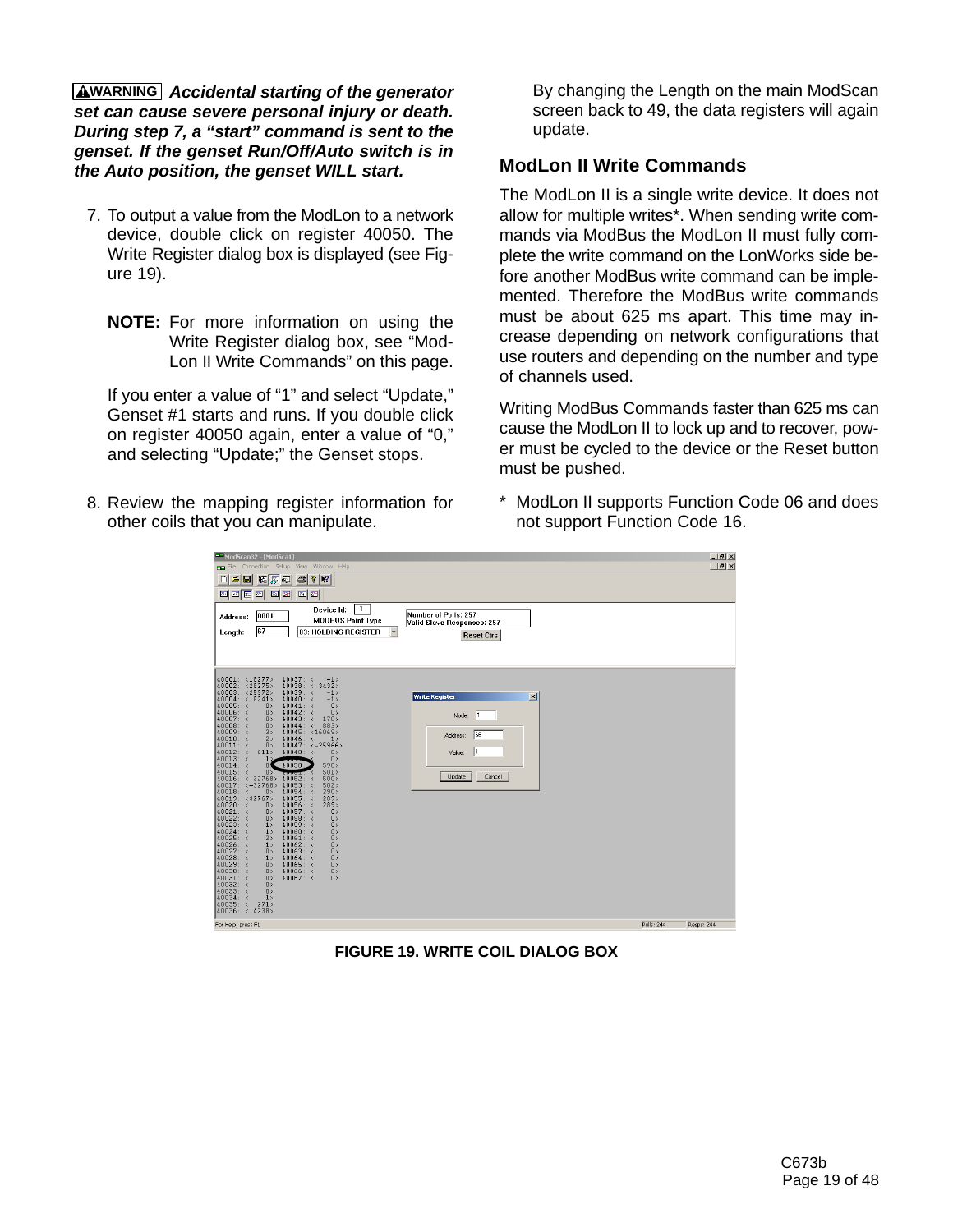|                                                                    | <b>Data Point</b>       |               | <b>Scaling</b> |               |               |               |                   |               |                                 |
|--------------------------------------------------------------------|-------------------------|---------------|----------------|---------------|---------------|---------------|-------------------|---------------|---------------------------------|
| <b>Structure</b>                                                   |                         | <b>GEN[0]</b> | <b>GEN[1]</b>  | <b>GEN[2]</b> | <b>GEN[3]</b> | <b>GEN[4]</b> | <b>Multiplier</b> | <b>Offset</b> | <b>Units</b>                    |
| nvoGenStatus                                                       | Name [0,1]              | 40001         | 40101          | 40201         | 40301         | 40401         |                   |               |                                 |
|                                                                    | Name [2,3]              | 40002         | 40102          | 40202         | 40302         | 40402         |                   |               |                                 |
|                                                                    | Name [4,5]              | 40003         | 40103          | 40203         | 40303         | 40403         |                   |               |                                 |
|                                                                    | Name [6,7]              | 40004         | 40104          | 40204         | 40304         | 40404         |                   |               |                                 |
|                                                                    | Name [8,9]              | 40005         | 40105          | 40205         | 40305         | 40405         |                   |               |                                 |
|                                                                    | Name [10,11]            | 40006         | 40106          | 40206         | 40306         | 40406         |                   |               |                                 |
|                                                                    | Name [12,13]            | 40007         | 40107          | 40207         | 40307         | 40407         |                   |               |                                 |
|                                                                    | Name [14,15]            | 40008         | 40108          | 40208         | 40308         | 40408         |                   |               |                                 |
|                                                                    | Device Type             | 40009         | 40109          | 40209         | 40309         | 40409         |                   |               |                                 |
|                                                                    | <b>Control Switch</b>   | 40010         | 40110          | 40210         | 40310         | 40410         |                   |               |                                 |
|                                                                    | State <sup>1</sup>      | 40011         | 40111          | 40211         | 40311         | 40411         |                   |               |                                 |
|                                                                    | Fault Code*             | 40012         | 40112          | 40212         | 40312         | 40412         |                   |               |                                 |
|                                                                    | Fault Type <sup>2</sup> | 40013         | 40113          | 40213         | 40313         | 40413         |                   |               |                                 |
|                                                                    | Percent kW              | 40014         | 40114          | 40214         | 40314         | 40414         | 0.5               |               | $\%$                            |
|                                                                    | <b>Total kW</b>         | 40015         | 40115          | 40215         | 40315         | 40415         |                   |               |                                 |
|                                                                    | NFPA 1103               | 40016         | 40116          | 40216         | 40316         | 40416         |                   |               |                                 |
|                                                                    | Extended <sup>4</sup>   | 40017         | 40117          | 40217         | 40317         | 40417         |                   |               |                                 |
| nvoGenACData                                                       | Frequency               | 40018         | 40118          | 40218         | 40318         | 40418         | 0.1               |               | Hz                              |
|                                                                    | Total pf                | 40019         | 40119          | 40219         | 40319         | 40419         | 0.00005           |               | PF                              |
|                                                                    | Total kva               | 40020         | 40120          | 40220         | 40320         | 40420         | 1.0               |               | <b>KVA</b>                      |
|                                                                    | <b>Total kW</b>         | 40021         | 40121          | 40221         | 40321         | 40421         | 1.0               |               | <b>KW</b>                       |
|                                                                    | <b>Total kvar</b>       | 40022         | 40122          | 40222         | 40322         | 40422         | 1.0               |               | <b>KVAR</b>                     |
|                                                                    | Volts ab                | 40023         | 40123          | 40223         | 40323         | 40423         | 1.0               |               | Volts                           |
|                                                                    | Volts bc                | 40024         | 40124          | 40224         | 40324         | 40424         | 1.0               |               | Volts                           |
|                                                                    | Volts ca                | 40025         | 40125          | 40225         | 40325         | 40425         | 1.0               |               | Volts                           |
|                                                                    | Volts a                 | 40026         | 40126          | 40226         | 40326         | 40426         | 1.0               |               | Volts                           |
|                                                                    | Volts b                 | 40027         | 40127          | 40227         | 40327         | 40427         | 1.0               |               | Volts                           |
|                                                                    | Volts c                 | 40028         | 40128          | 40228         | 40328         | 40428         | 1.0               |               | Volts                           |
|                                                                    | Amps a                  | 40029         | 40129          | 40229         | 40329         | 40429         | 1.0               |               | Amps                            |
|                                                                    | Amps b                  | 40030         | 40130          | 40230         | 40330         | 40430         | 1.0               |               | Amps                            |
|                                                                    | Amps c                  | 40031         | 40131          | 40231         | 40331         | 40431         | 1.0               |               | Amps                            |
|                                                                    | Percent Amps a          | 40032         | 40132          | 40232         | 40332         | 40432         | 0.5               |               | $\%$                            |
|                                                                    | Percent Amps b          | 40033         | 40133          | 40233         | 40333         | 40433         | 0.5               |               | $\%$                            |
|                                                                    | Percent Amps c          | 40034         | 40134          | 40234         | 40334         | 40434         | 0.5               |               | $\%$                            |
| * Fault codes are listed in the genset Operator's/Service Manuals. |                         |               |                |               |               |               |                   | Offset)       | Data = Multiplier x (Register + |

#### **TABLE 9. MODLON REGISTER MAPPING INFORMATION – FT-10 NETWORK (TEMPLATE 1) SINGLE POWERCOMMAND GENSET (CCM-G) (SHEET 1 OF 2)**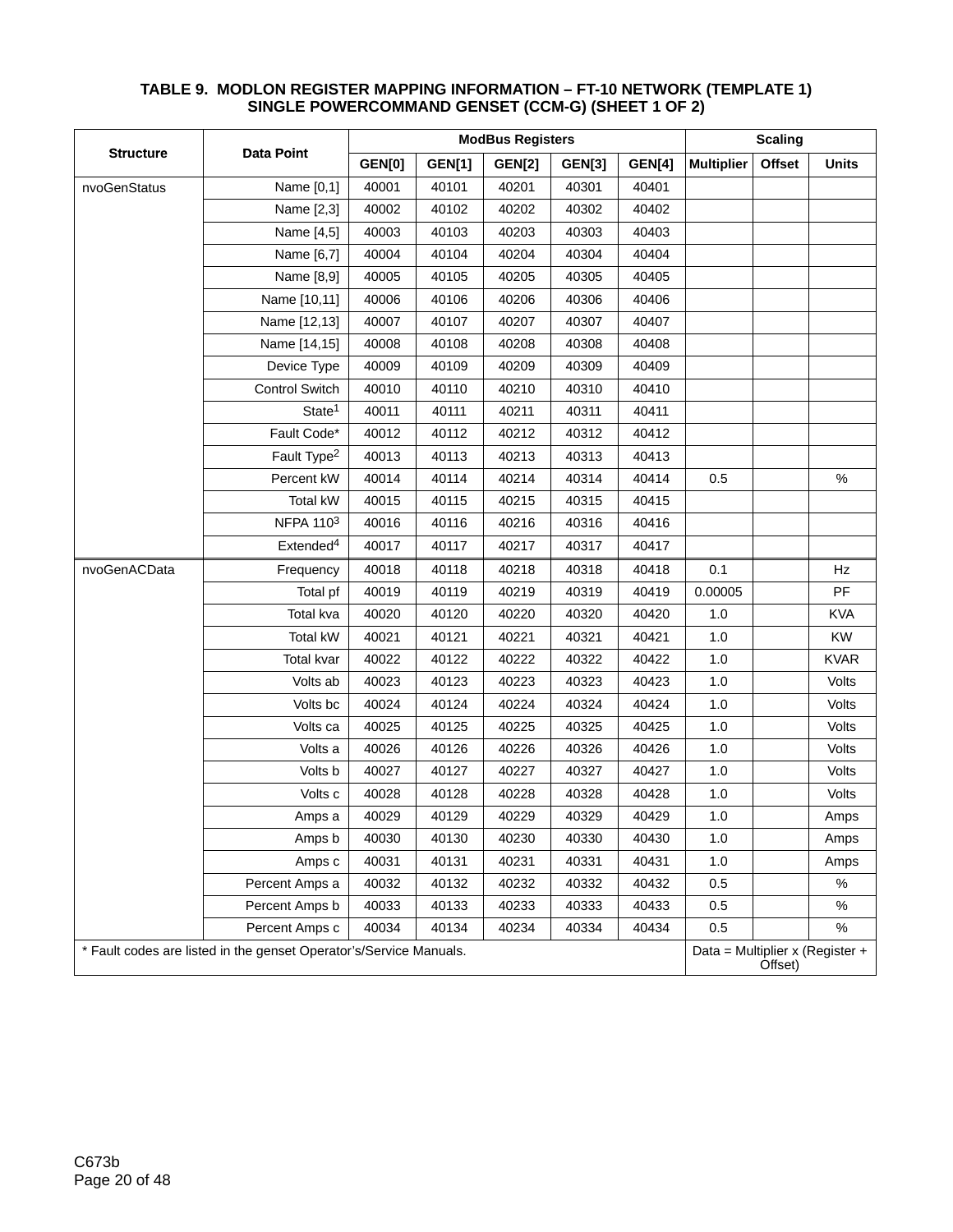|                                                                    |                                           |               | <b>ModBus Registers</b> | <b>Scaling</b> |               |               |                   |               |                                 |
|--------------------------------------------------------------------|-------------------------------------------|---------------|-------------------------|----------------|---------------|---------------|-------------------|---------------|---------------------------------|
| <b>Structure</b>                                                   | <b>Data Point</b>                         | <b>GEN[0]</b> | <b>GEN[1]</b>           | <b>GEN[2]</b>  | <b>GEN[3]</b> | <b>GEN[4]</b> | <b>Multiplier</b> | <b>Offset</b> | <b>Units</b>                    |
| nvoGenEngData                                                      | <b>Battery Voltage</b>                    | 40035         | 40135                   | 40235          | 40335         | 40435         | 0.1               |               | Volts DC                        |
|                                                                    | Oil Pressure                              | 40036         | 40136                   | 40236          | 40336         | 40436         | 0.1               |               | <b>KPA</b>                      |
|                                                                    | Oil Temp (see Note 2)                     | 40037         | 40137                   | 40237          | 40337         | 40437         | 0.1               |               | Deg Kelvin                      |
|                                                                    | Coolant Temp                              | 40038         | 40138                   | 40238          | 40338         | 40438         | 0.1               |               | Deg Kelvin                      |
|                                                                    | Misc Temp 1<br>(see Note 4)               | 40039         | 40139                   | 40239          | 40339         | 40439         | 0.1               |               | Deg Kelvin                      |
|                                                                    | Misc Temp 2<br>(see Note 4)               | 40040         | 40140                   | 40240          | 40340         | 40440         | 0.1               |               | Deg Kelvin                      |
|                                                                    | <b>Fuel Rate</b><br>(see Note 3)          | 40041         | 40141                   | 40241          | 40341         | 40441         | 0.01              |               | <b>GPH</b>                      |
|                                                                    | Engine RPM                                | 40042         | 40142                   | 40242          | 40342         | 40442         | 1.0               |               | <b>RPM</b>                      |
|                                                                    | <b>Engine Starts</b>                      | 40043         | 40143                   | 40243          | 40343         | 40443         | 1.0               |               | starts                          |
|                                                                    | Eng Runtime (High)<br>(see Notes 1 and 5) | 40044         | 40144                   | 40244          | 40344         | 40444         |                   |               |                                 |
|                                                                    | Eng Runtime (Low)                         | 40045         | 40145                   | 40245          | 40345         | 40445         | 0.1               |               | Sec                             |
|                                                                    | Total kwh (High)<br>(see Note 1)          | 40046         | 40146                   | 40246          | 40346         | 40446         |                   |               |                                 |
|                                                                    | Total kwh (Low)                           | 40047         | 40147                   | 40247          | 40347         | 40447         | 1.0               |               | kwh                             |
|                                                                    | Total Fuel (High)<br>(see Notes 1 and 3)  | 40048         | 40148                   | 40248          | 40348         | 40448         |                   |               |                                 |
|                                                                    | Total Fuel (Low)                          | 40049         | 40149                   | 40249          | 40349         | 40449         | 0.01              |               | Gal                             |
| <b>Genset Control</b>                                              | Start/Stop                                | 40050         | 40150                   | 40250          | 40350         | 40450         |                   |               |                                 |
|                                                                    | Reset                                     | 40051         | 40151                   | 40251          | 40351         | 40451         |                   |               |                                 |
| * Fault codes are listed in the genset Operator's/Service Manuals. |                                           |               |                         |                |               |               |                   | Offset)       | Data = Multiplier x (Register + |

#### **TABLE 9. MODLON REGISTER MAPPING INFORMATION – FT-10 NETWORK (TEMPLATE 1) SINGLE POWERCOMMAND GENSET (CCM-G) (SHEET 2 OF 2)**

NOTES:

 1. For the Data Points Engine Runtime, the Total kwh and Total Fuel for the two registers designated as high and low are put together as an unsigned double integer. This is accomplished by multiplying the value in the high register by 65536 and adding it to the value in the low register. Most software packages automatically perform this calculation if the value is simply identified as an unsigned double integer.

2. Value not supported in the 3200 controller.

3. Value not supported in the 3100 controller.

4. Value not supported.

5. With 3100 and 2100 controllers, the units are hours. With the 3200 controller, the units are seconds. The multiplier is always 0.1

For all 3100 controllers, the values given are based on using EEPROM firmware, version 2.0 or greater. The values for Engine Runtime and Total kwh are not available on QST-30 gensets.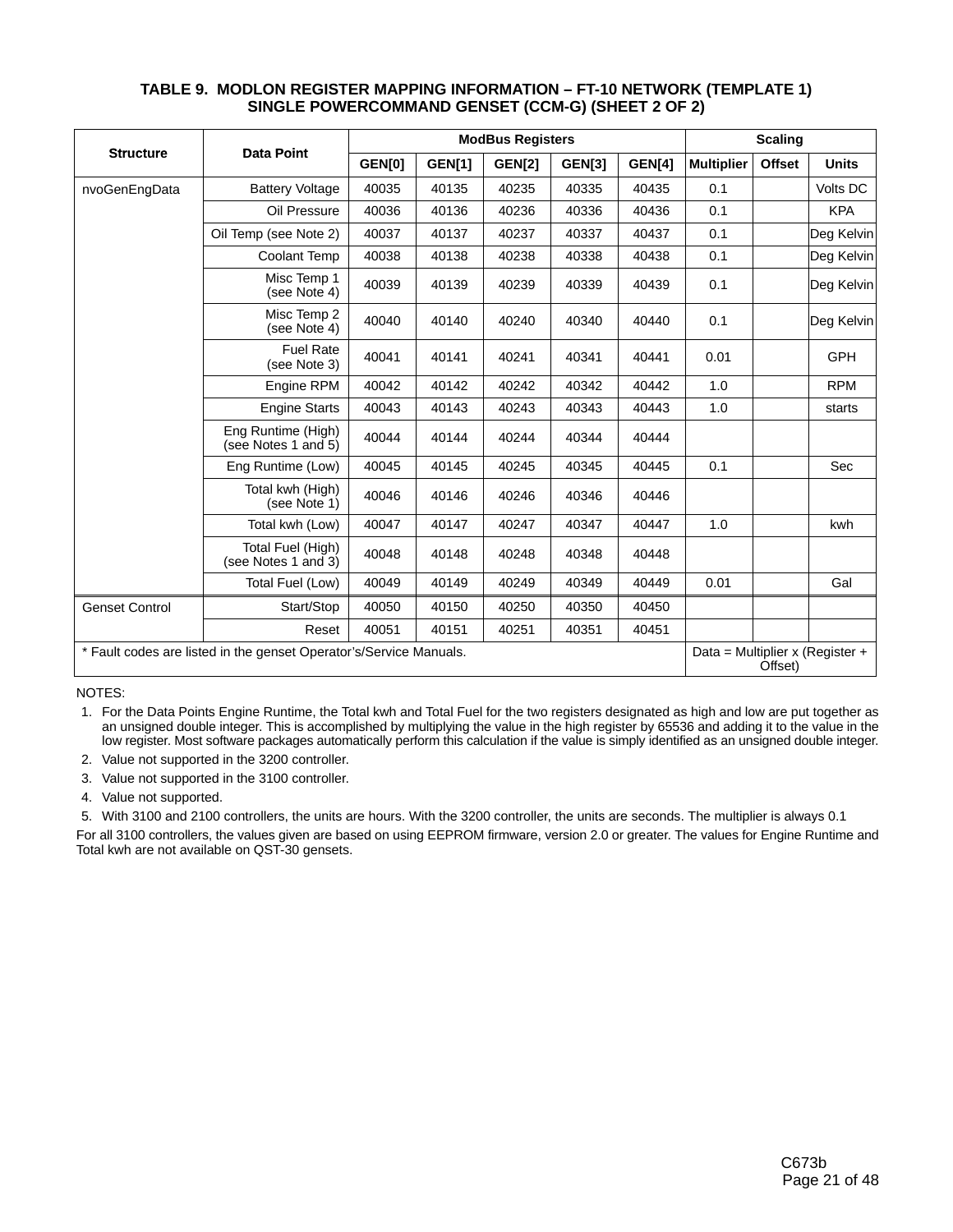| <sup>1</sup> State   |                      |  | <sup>2</sup> Fault Type |                    |  |
|----------------------|----------------------|--|-------------------------|--------------------|--|
| <b>Digital Value</b> | <b>Description</b>   |  | <b>Digital Value</b>    | <b>Description</b> |  |
| U                    | Stopped              |  |                         | Normal             |  |
|                      | <b>Start Pending</b> |  |                         | Warning            |  |
|                      | Warmup at Idle       |  |                         | Derate             |  |
| 3                    | Running              |  | 3                       | Shutdown with Cool |  |
| 4                    | Cooldown at Rated    |  | 4                       | Shutdown           |  |
| 5                    | Cooldown at Idle     |  |                         |                    |  |

| <sup>1</sup> State |                      |                                            | <sup>2</sup> Fault Type |  |  |
|--------------------|----------------------|--------------------------------------------|-------------------------|--|--|
| I Value            | <b>Description</b>   | <b>Digital Value</b><br><b>Description</b> |                         |  |  |
| 0                  | Stopped              |                                            | Normal                  |  |  |
|                    | <b>Start Pending</b> |                                            | Warning                 |  |  |
| 2                  | Warmup at Idle       | っ                                          | Derate                  |  |  |
| 3                  | Running              | 3                                          | Shutdown with Cooldown  |  |  |
| 4                  | Cooldown at Rated    |                                            | Shutdown                |  |  |
|                    |                      |                                            |                         |  |  |

| 3NFPA110                       |                | <sup>4</sup> Extended                  |                |
|--------------------------------|----------------|----------------------------------------|----------------|
| <b>Description</b>             | <b>Bit</b>     | <b>Description</b>                     |                |
| Normal Power                   | (MSB)<br>0     | <b>Check Genset</b>                    | $\Omega$       |
| <b>Genset Supplying Load</b>   | 1              | Ground Fault                           | 1              |
| Genset Running                 | $\overline{2}$ | High AC Voltage                        | $\overline{2}$ |
| Not in Auto                    | 3              | Low AC Voltage                         | 3              |
| <b>High Battery Voltage</b>    | 4              | <b>Under Frequency</b>                 | 4              |
| Low Battery Voltage            | 5              | Overload                               | 5              |
| Charger AC Failure             | 6              | Overcurrent                            | 6              |
| Fail to Start                  | $\overline{7}$ | <b>Short Circuit</b>                   | $\overline{7}$ |
| Low Coolant Temperature        | 8              | Reverse KW                             | 8              |
| Pre-High Engine Temperature    | 9              | Reverse KVAR                           | 9              |
| <b>High Engine Temperature</b> | 10             | Fail to Sync                           | 10             |
| Pre-Low Oil Pressure           | 11             | Fail to Close                          | 11             |
| Low Oil Pressure               | 12             | Load Demand                            | 12             |
| Overspeed                      | 13             | <b>Genset Circuit Breaker Tripped</b>  | 13             |
| Low Coolant Level              | 14             | <b>Utility Circuit Breaker Tripped</b> | 14             |
| Low Fuel Level                 | 15<br>(LSB)    | <b>Emergency Stop</b>                  | 15             |

| 3NFPA110                       |                |  | $4$ Extended                           |                |            |
|--------------------------------|----------------|--|----------------------------------------|----------------|------------|
| <b>Description</b>             | <b>Bit</b>     |  | <b>Description</b>                     |                | <b>Bit</b> |
| Normal Power                   | (MSB)<br>0     |  | <b>Check Genset</b>                    | 0              | (MSB)      |
| <b>Genset Supplying Load</b>   | 1              |  | <b>Ground Fault</b>                    | 1              |            |
| Genset Running                 | 2              |  | High AC Voltage                        | 2              |            |
| Not in Auto                    | 3              |  | Low AC Voltage                         | 3              |            |
| <b>High Battery Voltage</b>    | 4              |  | <b>Under Frequency</b>                 | 4              |            |
| Low Battery Voltage            | 5              |  | Overload                               | 5              |            |
| Charger AC Failure             | 6              |  | Overcurrent                            | 6              |            |
| Fail to Start                  | $\overline{7}$ |  | <b>Short Circuit</b>                   | $\overline{7}$ |            |
| Low Coolant Temperature        | 8              |  | <b>Reverse KW</b>                      | 8              |            |
| Pre-High Engine Temperature    | 9              |  | Reverse KVAR                           | 9              |            |
| <b>High Engine Temperature</b> | 10             |  | Fail to Sync                           | 10             |            |
| Pre-Low Oil Pressure           | 11             |  | Fail to Close                          | 11             |            |
| Low Oil Pressure               | 12             |  | Load Demand                            | 12             |            |
| Overspeed                      | 13             |  | Genset Circuit Breaker Tripped         | 13             |            |
| Low Coolant Level              | 14             |  | <b>Utility Circuit Breaker Tripped</b> | 14             |            |
| Low Fuel Level                 | 15<br>(LSB)    |  | <b>Emergency Stop</b>                  | 15             | (LSB)      |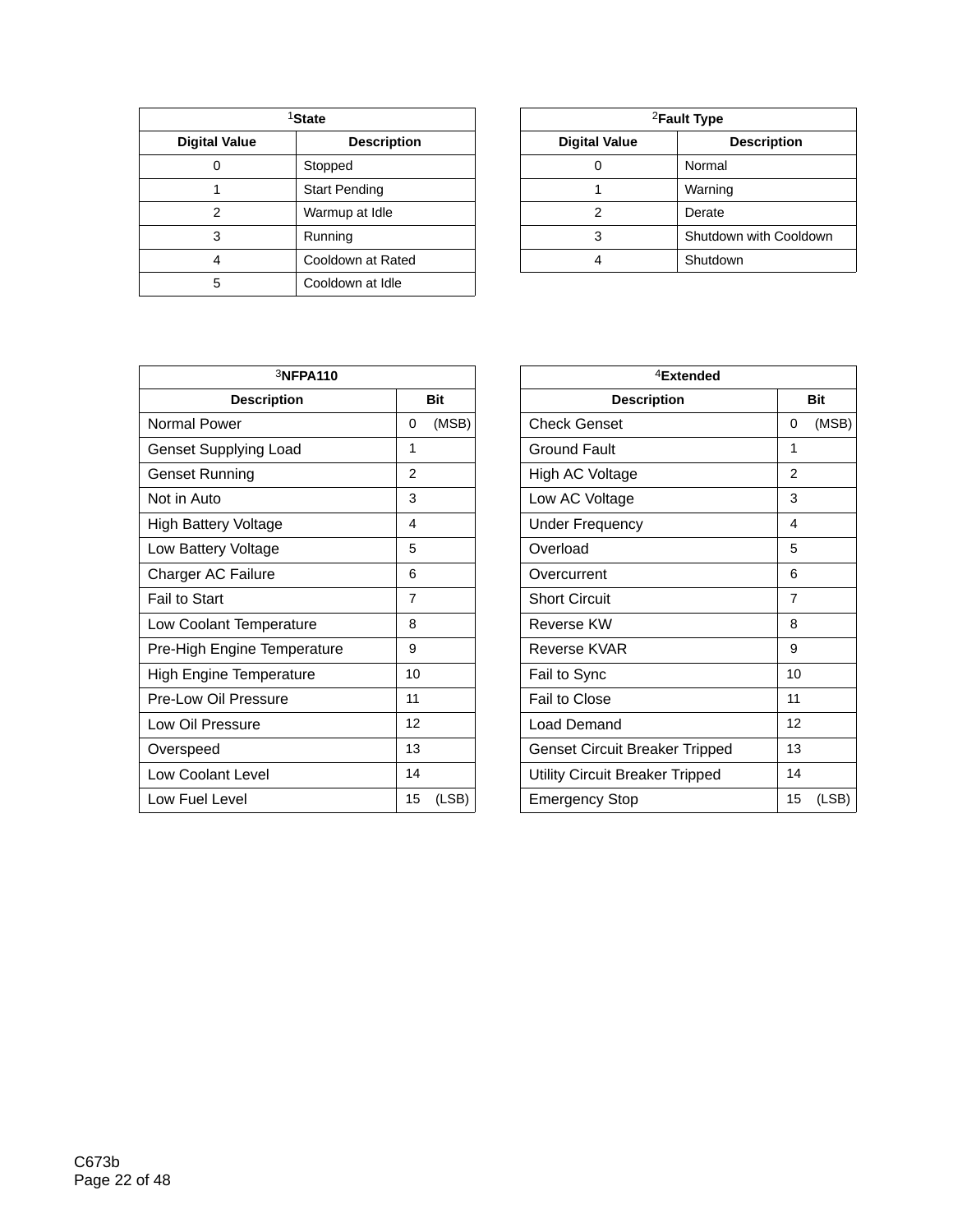|                  | <b>Data Point</b>       |               | <b>Scaling</b> |               |               |        |                                 |         |              |
|------------------|-------------------------|---------------|----------------|---------------|---------------|--------|---------------------------------|---------|--------------|
| <b>Structure</b> |                         | <b>NCM[0]</b> | <b>NCM[1]</b>  | <b>NCM[2]</b> | <b>NCM[3]</b> | NCM[4] | <b>Multiplier</b>               | Offset  | <b>Units</b> |
| nvoATSStatus     | Name [0,1]              | 41001         | 41101          | 41201         | 41301         | 41401  |                                 |         |              |
|                  | Name [2,3]              | 41002         | 41102          | 41202         | 41302         | 41402  |                                 |         |              |
|                  | Name [4,5]              | 41003         | 41103          | 41203         | 41303         | 41403  |                                 |         |              |
|                  | Name [6,7]              | 41004         | 41104          | 41204         | 41304         | 41404  |                                 |         |              |
|                  | Name [8,9]              | 41005         | 41105          | 41205         | 41305         | 41405  |                                 |         |              |
|                  | Name [10,11]            | 41006         | 41106          | 41206         | 41306         | 41406  |                                 |         |              |
|                  | Name [12,13]            | 41007         | 41107          | 41207         | 41307         | 41407  |                                 |         |              |
|                  | Name [14,15]            | 41008         | 41108          | 41208         | 41308         | 41408  |                                 |         |              |
|                  | Device Type             | 41009         | 41109          | 41209         | 41309         | 41409  |                                 |         |              |
|                  | Mode <sup>1</sup>       | 41010         | 41110          | 41210         | 41310         | 41410  |                                 |         |              |
|                  | State <sup>2</sup>      | 41011         | 41111          | 41211         | 41311         | 41411  |                                 |         |              |
|                  | Fault Code              | 41012         | 41112          | 41212         | 41312         | 41412  |                                 |         |              |
|                  | Fault Type <sup>3</sup> | 41013         | 41113          | 41213         | 41313         | 41413  |                                 |         |              |
|                  | Percent Amps            | 41014         | 41114          | 41214         | 41314         | 41414  | 0.5                             |         | $\%$         |
|                  | Total kW                | 41015         | 41115          | 41215         | 41315         | 41415  |                                 |         |              |
|                  | NFPA 1104               | 41016         | 41116          | 41216         | 41316         | 41416  |                                 |         |              |
|                  | Extended <sup>5</sup>   | 41017         | 41117          | 41217         | 41317         | 41417  |                                 |         |              |
| nvoACDataLoad    | Frequency               | 41018         | 41118          | 41218         | 41318         | 41418  | 0.1                             |         | Hz           |
|                  | Total pf                | 41019         | 41119          | 41219         | 41319         | 41419  | 0.00005                         |         | PF           |
|                  | Total kva               | 41020         | 41120          | 41220         | 41320         | 41420  | 1.0                             |         | <b>KVA</b>   |
|                  | <b>Total kW</b>         | 41021         | 41121          | 41221         | 41321         | 41421  | 1.0                             |         | <b>KW</b>    |
|                  | Total kvar              | 41022         | 41122          | 41222         | 41322         | 41422  | 1.0                             |         | <b>KVAR</b>  |
|                  | Volts ab                | 41023         | 41123          | 41223         | 41323         | 41423  | 1.0                             |         | Volts        |
|                  | Volts bc                | 41024         | 41124          | 41224         | 41324         | 41424  | 1.0                             |         | Volts        |
|                  | Volts ca                | 41025         | 41125          | 41225         | 41325         | 41425  | 1.0                             |         | Volts        |
|                  | Volts a                 | 41026         | 41126          | 41226         | 41326         | 41426  | 1.0                             |         | Volts        |
|                  | Volts b                 | 41027         | 41127          | 41227         | 41327         | 41427  | 1.0                             |         | Volts        |
|                  | Volts c                 | 41028         | 41128          | 41228         | 41328         | 41428  | $1.0$                           |         | Volts        |
|                  | Amps a                  | 41029         | 41129          | 41229         | 41329         | 41429  | 1.0                             |         | Amps         |
|                  | Amps b                  | 41030         | 41130          | 41230         | 41330         | 41430  | 1.0                             |         | Amps         |
|                  | Amps c                  | 41031         | 41131          | 41231         | 41331         | 41431  | 1.0                             |         | Amps         |
|                  | Percent Amps a          | 41032         | 41132          | 41232         | 41332         | 41432  | 0.5                             |         | $\%$         |
|                  | Percent Amps b          | 41033         | 41133          | 41233         | 41333         | 41433  | 0.5                             |         | $\%$         |
|                  | Percent Amps c          | 41034         | 41134          | 41234         | 41334         | 41434  | 0.5                             |         | %            |
|                  |                         |               |                |               |               |        | Data = Multiplier x (Register + | Offset) |              |

#### **TABLE 10. MODLON REGISTER MAPPING INFORMATION – FT-10 NETWORK (TEMPLATE 1) AUTOMATIC TRANSFER SWITCH CONTROL COMMUNICATIONS MODULE (CCM-T) (SHEET 1 OF 2)**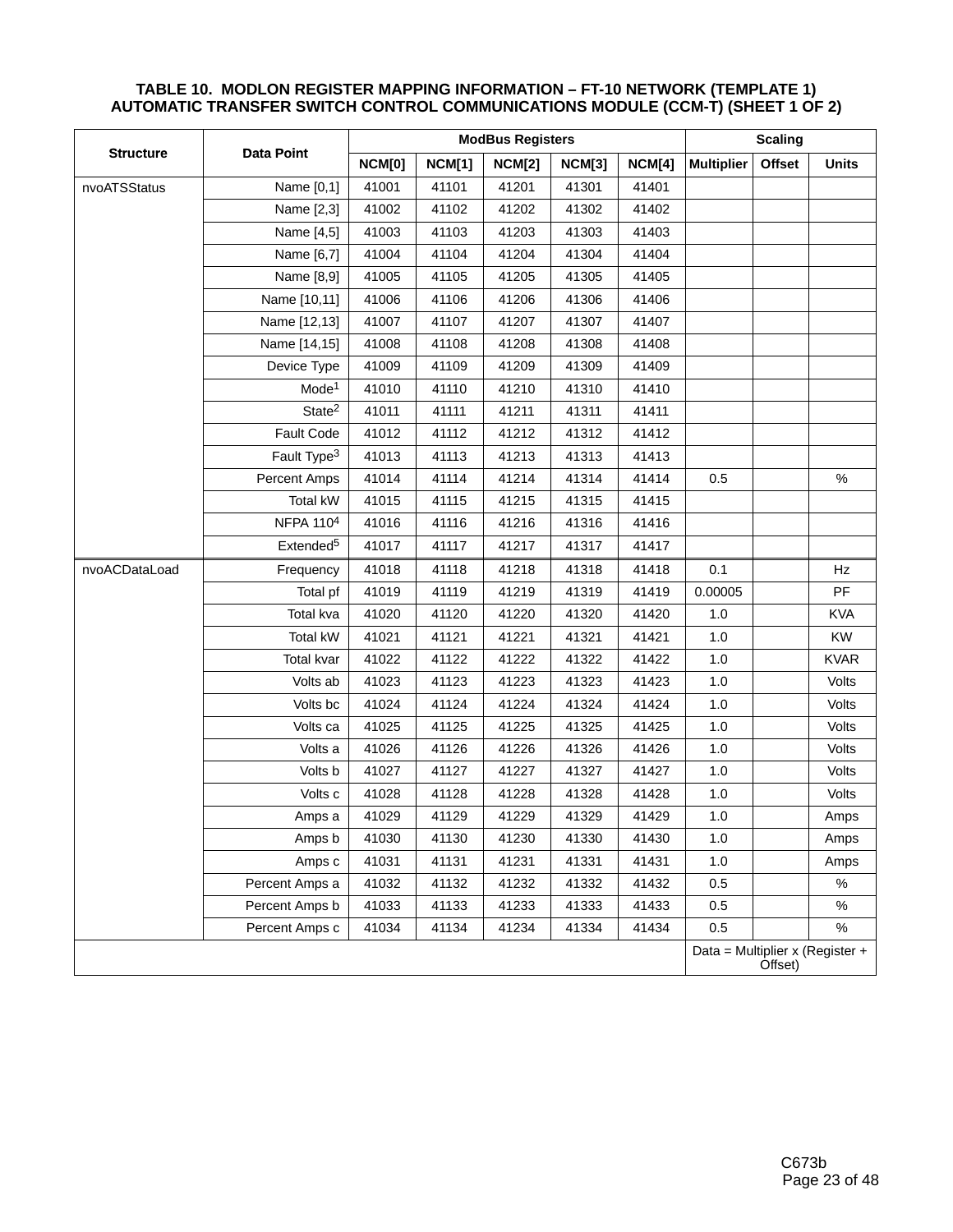|                  |                   |               | <b>Scaling</b> |               |               |               |                   |               |                                 |
|------------------|-------------------|---------------|----------------|---------------|---------------|---------------|-------------------|---------------|---------------------------------|
| <b>Structure</b> | <b>Data Point</b> | <b>NCM[0]</b> | <b>NCM[1]</b>  | <b>NCM[2]</b> | <b>NCM[3]</b> | <b>NCM[4]</b> | <b>Multiplier</b> | <b>Offset</b> | <b>Units</b>                    |
| nvoACDataSrc1    | Frequency         | 41035         | 41135          | 41235         | 41335         | 41435         | 0.1               |               | Hz                              |
|                  | Total pf          | 41036         | 41136          | 41236         | 41336         | 41436         | 0.00005           |               | PF                              |
|                  | Total kva         | 41037         | 41137          | 41237         | 41337         | 41437         | 1.0               |               | <b>KVA</b>                      |
|                  | <b>Total kW</b>   | 41038         | 41138          | 41238         | 41338         | 41438         | 1.0               |               | <b>KW</b>                       |
|                  | Total kvar        | 41039         | 41139          | 41239         | 41339         | 41439         | 1.0               |               | <b>KVAR</b>                     |
|                  | Volts ab          | 41040         | 41140          | 41240         | 41340         | 41440         | 1.0               |               | Volts                           |
|                  | Volts bc          | 41041         | 41141          | 41241         | 41341         | 41441         | 1.0               |               | Volts                           |
|                  | Volts ca          | 41042         | 41142          | 41242         | 41342         | 41442         | 1.0               |               | Volts                           |
|                  | Volts a           | 41043         | 41143          | 41243         | 41343         | 41443         | 1.0               |               | Volts                           |
|                  | Volts b           | 41044         | 41144          | 41244         | 41344         | 41444         | 1.0               |               | Volts                           |
|                  | Volts c           | 41045         | 41145          | 41245         | 41345         | 41445         | 1.0               |               | Volts                           |
|                  | Amps a            | 41046         | 41146          | 41246         | 41346         | 41446         | 1.0               |               | Amps                            |
|                  | Amps b            | 41047         | 41147          | 41247         | 41347         | 41447         | 1.0               |               | Amps                            |
|                  | Amps c            | 41048         | 41148          | 41248         | 41348         | 41448         | 1.0               |               | Amps                            |
|                  | Percent Amps a    | 41049         | 41149          | 41249         | 41349         | 41449         | 0.5               |               | $\%$                            |
|                  | Percent Amps b    | 41050         | 41150          | 41250         | 41350         | 41450         | 0.5               |               | $\%$                            |
|                  | Percent Amps c    | 41051         | 41151          | 41251         | 41351         | 41451         | 0.5               |               | $\%$                            |
| nvoACDataSrc2    | Frequency         | 41052         | 41152          | 41252         | 41352         | 41452         | 0.1               |               | Hz                              |
|                  | Total pf          | 41053         | 41153          | 41253         | 41353         | 41453         | 0.00005           |               | PF                              |
|                  | Total kva         | 41054         | 41154          | 41254         | 41354         | 41454         | 1.0               |               | <b>KVA</b>                      |
|                  | <b>Total kW</b>   | 41055         | 41155          | 41255         | 41355         | 41455         | 1.0               |               | <b>KW</b>                       |
|                  | Total kvar        | 41056         | 41156          | 41256         | 41356         | 41456         | 1.0               |               | <b>KVAR</b>                     |
|                  | Volts ab          | 41057         | 41157          | 41257         | 41357         | 41457         | 1.0               |               | Volts                           |
|                  | Volts bc          | 41058         | 41158          | 41258         | 41358         | 41458         | 1.0               |               | Volts                           |
|                  | Volts ca          | 41059         | 41159          | 41259         | 41359         | 41459         | 1.0               |               | Volts                           |
|                  | Volts a           | 41060         | 41160          | 41260         | 41360         | 41460         | 1.0               |               | Volts                           |
|                  | Volts b           | 41061         | 41161          | 41261         | 41361         | 41461         | 1.0               |               | Volts                           |
|                  | Volts c           | 41062         | 41162          | 41262         | 41362         | 41462         | 1.0               |               | Volts                           |
|                  | Amps a            | 41063         | 41163          | 41263         | 41363         | 41463         | $1.0$             |               | Amps                            |
|                  | Amps b            | 41064         | 41164          | 41264         | 41364         | 41464         | 1.0               |               | Amps                            |
|                  | Amps c            | 41065         | 41165          | 41265         | 41365         | 41465         | 1.0               |               | Amps                            |
|                  | Percent Amps a    | 41066         | 41166          | 41266         | 41366         | 41466         | 0.5               |               | $\%$                            |
|                  | Percent Amps b    | 41067         | 41167          | 41267         | 41367         | 41467         | 0.5               |               | $\%$                            |
|                  | Percent Amps c    | 41068         | 41168          | 41268         | 41368         | 41468         | 0.5               |               | $\%$                            |
| Control          | Test              | 41069         | 41169          | 41269         | 41369         | 41469         |                   |               |                                 |
|                  | Reset             | 41070         | 41170          | 41270         | 41370         | 41470         |                   |               |                                 |
|                  |                   |               |                |               |               |               |                   | Offset)       | Data = Multiplier x (Register + |

### **TABLE 10. MODLON REGISTER MAPPING INFORMATION – FT-10 NETWORK (TEMPLATE 1) AUTOMATIC TRANSFER SWITCH CONTROL COMMUNICATIONS MODULE (CCM-T) (SHEET 2 OF 2)**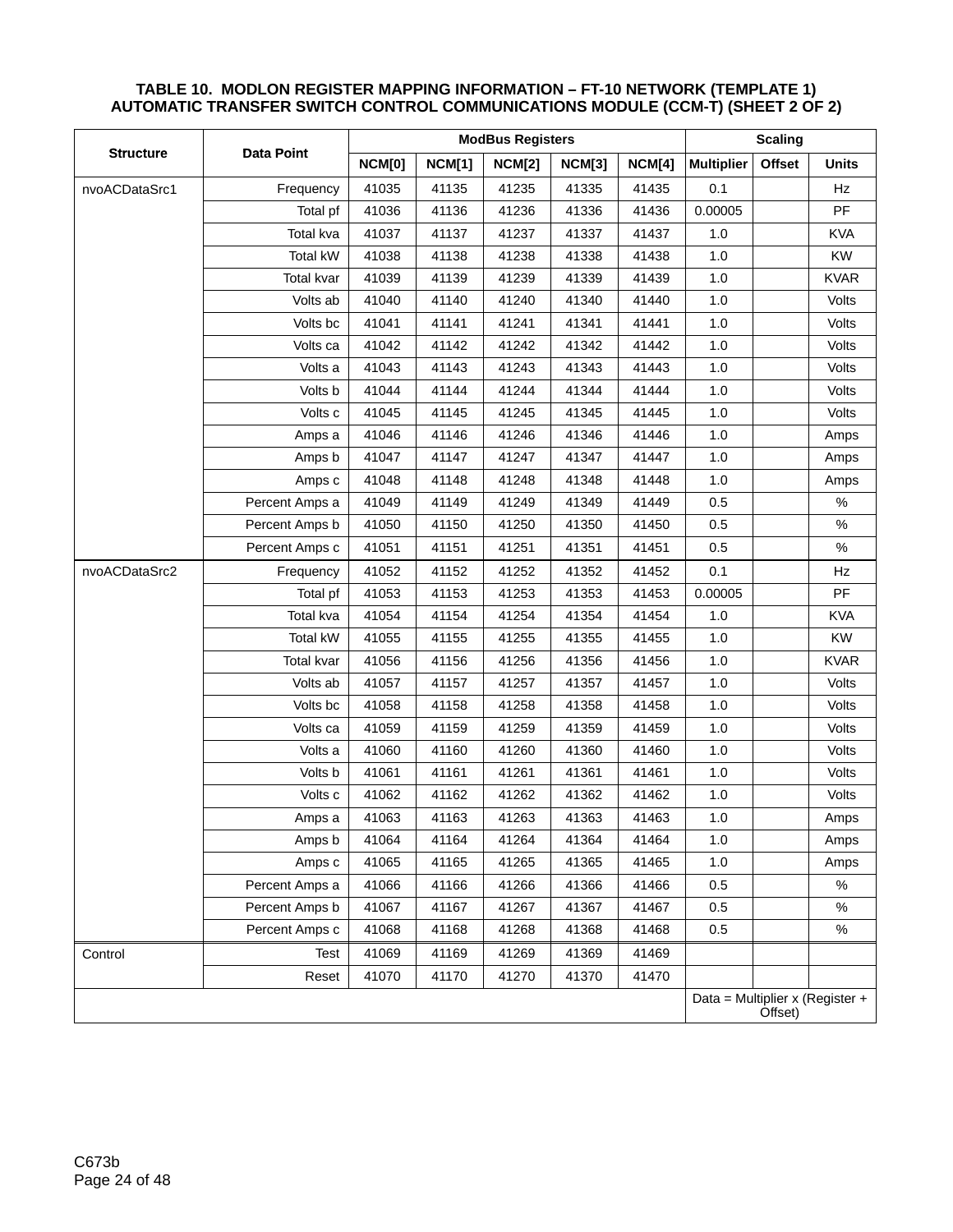| <sup>1</sup> Mode    |                    |  |  |  |
|----------------------|--------------------|--|--|--|
| <b>Digital Value</b> | <b>Description</b> |  |  |  |
|                      | Test               |  |  |  |
|                      | Utility/Genset     |  |  |  |
| 2                    | Utility/Utility    |  |  |  |
| 3                    | Genset/Genset      |  |  |  |

| <sup>2</sup> State   |                          |  |  |  |  |
|----------------------|--------------------------|--|--|--|--|
| <b>Digital Value</b> | <b>Description</b>       |  |  |  |  |
|                      | <b>Neutral Position</b>  |  |  |  |  |
|                      | Source 1 Connected       |  |  |  |  |
| 2                    | Source 2 Connected       |  |  |  |  |
|                      | Source 1 and 2 Connected |  |  |  |  |

| <sup>3</sup> Fault Type |                    |  |  |  |  |
|-------------------------|--------------------|--|--|--|--|
| <b>Digital Value</b>    | <b>Description</b> |  |  |  |  |
|                         | No Faults          |  |  |  |  |
|                         | Warning            |  |  |  |  |

| $4$ NFPA 110       |                |       |  |  |  |  |
|--------------------|----------------|-------|--|--|--|--|
| <b>Description</b> | <b>Bit</b>     |       |  |  |  |  |
| Source 1 Connected | 0              | (MSB) |  |  |  |  |
| Source 2 Connected | 1              |       |  |  |  |  |
| N/A                | $\overline{2}$ |       |  |  |  |  |
| Not In Auto        | 3              |       |  |  |  |  |
| N/A                | 4              |       |  |  |  |  |
| N/A                | 5              |       |  |  |  |  |
| Charger AC Failure | 6              |       |  |  |  |  |
| N/A                | $\overline{7}$ |       |  |  |  |  |
| N/A                | 8              |       |  |  |  |  |
| N/A                | 9              |       |  |  |  |  |
| N/A                | 10             |       |  |  |  |  |
| N/A                | 11             |       |  |  |  |  |
| N/A                | 12             |       |  |  |  |  |
| N/A                | 13             |       |  |  |  |  |
| N/A                | 14             |       |  |  |  |  |
| N/A                | 15             | (LSB) |  |  |  |  |

| <sup>5</sup> Extended       |                |            |  |
|-----------------------------|----------------|------------|--|
| <b>Description</b>          |                | <b>Bit</b> |  |
| Source 1 Available          | 0              | (MSB)      |  |
| Source 2 Available          | 1              |            |  |
| Source 1 Connected          | $\mathfrak{p}$ |            |  |
| Source 2 Connected          | 3              |            |  |
| ATS Common Alarm            | 4              |            |  |
| Not In Auto                 | 5              |            |  |
| Test / Exercise in Progress | 6              |            |  |
| Low Battery Voltage         | 7              |            |  |
| Load Shed                   | 8              |            |  |
| <b>Transfer Inhibit</b>     | 9              |            |  |
| Retransfer Inhibit          | 10             |            |  |
| Fail to Close               | 11             |            |  |
| <b>Fail to Disconnect</b>   | 12             |            |  |
| Fail to Synchronize         | 13             |            |  |
| Bypass to Source 1          | 14             |            |  |
| Bypass to Source 2          | 15             | (LSB)      |  |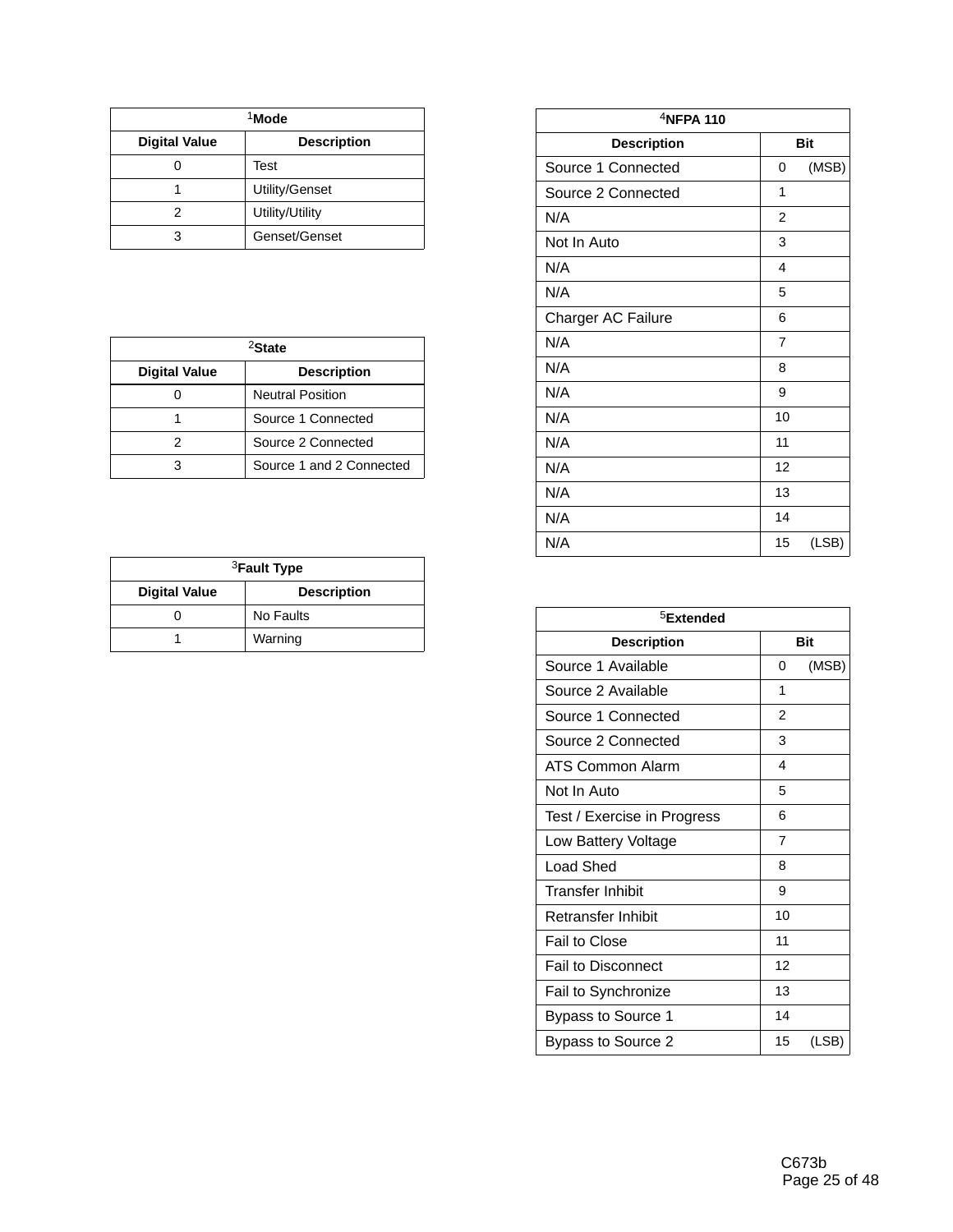|                  |                    |               | <b>ModBus Register</b> |  |  |
|------------------|--------------------|---------------|------------------------|--|--|
| <b>Structure</b> | <b>Data Point</b>  | <b>DIM[0]</b> | <b>DIM[1]</b>          |  |  |
| nvoNodeStatus*   | Relay 1            | 42001         | 42101                  |  |  |
|                  | Relay 2            | 42002         | 42102                  |  |  |
|                  | Relay 3            | 42003         | 42103                  |  |  |
|                  | Relay 4            | 42004         | 42104                  |  |  |
|                  | Relay 5            | 42005         | 42105                  |  |  |
|                  | Relay <sub>6</sub> | 42006         | 42106                  |  |  |
|                  | Relay 7            | 42007         | 42107                  |  |  |
|                  | Relay 8            | 42008         | 42108                  |  |  |
|                  | Relay 9            | 42009         | 42109                  |  |  |
|                  | Relay 10           | 42010         | 42110                  |  |  |
|                  | Relay 11           | 42011         | 42111                  |  |  |
|                  | Relay 12           | 42012         | 42112                  |  |  |
|                  | Relay 13           | 42013         | 42113                  |  |  |
|                  | Relay 14           | 42014         | 42114                  |  |  |
|                  | Relay 15           | 42015         | 42115                  |  |  |
|                  | Relay 16           | 42016         | 42116                  |  |  |
|                  | Input 1            | 42017         | 42117                  |  |  |
|                  | Input 2            | 42018         | 42118                  |  |  |
|                  | Input 3            | 42019         | 42119                  |  |  |
|                  | Input 4            | 42020         | 42120                  |  |  |
|                  | Input 5            | 42021         | 42121                  |  |  |
|                  | Input 6            | 42022         | 42122                  |  |  |
|                  | Input 7            | 42023         | 42123                  |  |  |
|                  | Input 8            | 42024         | 42124                  |  |  |
| Control          | nvi16RelayA        | 42025         | 42125                  |  |  |

#### **TABLE 11. MODLON REGISTER MAPPING INFORMATION – FT-10 NETWORK (TEMPLATE 1) DIGITAL INPUT/OUTPUT MODULE (DIM)**

\* Older ModLon II units map nvoNodeStatus starting at register 41501.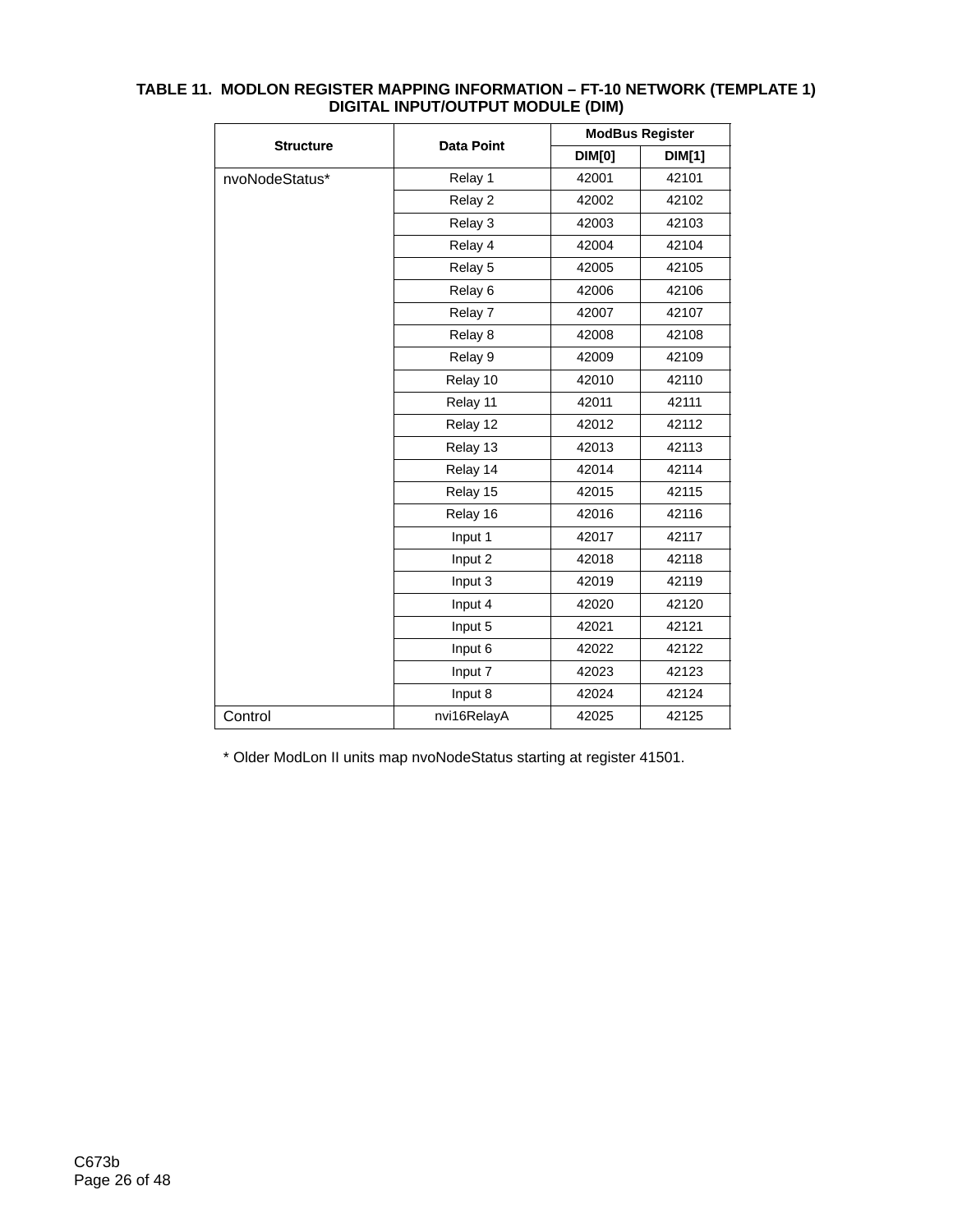|                                                                    |                         | <b>ModBus Registers</b> |               |               |               | <b>Scaling</b>                             |                   |        |              |
|--------------------------------------------------------------------|-------------------------|-------------------------|---------------|---------------|---------------|--------------------------------------------|-------------------|--------|--------------|
| <b>Structure</b>                                                   | <b>Data Point</b>       | <b>GEN[0]</b>           | <b>GEN[1]</b> | <b>GEN[2]</b> | <b>GEN[3]</b> | <b>GEN[4]</b>                              | <b>Multiplier</b> | Offset | <b>Units</b> |
| nvoGenStatus                                                       | Name [0,1]              | 40001                   | 40101         | 40201         | 40301         | 40401                                      |                   |        |              |
|                                                                    | Name [2,3]              | 40002                   | 40102         | 40202         | 40302         | 40402                                      |                   |        |              |
|                                                                    | Name [4,5]              | 40003                   | 40103         | 40203         | 40303         | 40403                                      |                   |        |              |
|                                                                    | Name [6,7]              | 40004                   | 40104         | 40204         | 40304         | 40404                                      |                   |        |              |
|                                                                    | Name [8,9]              | 40005                   | 40105         | 40205         | 40305         | 40405                                      |                   |        |              |
|                                                                    | Name [10,11]            | 40006                   | 40106         | 40206         | 40306         | 40406                                      |                   |        |              |
|                                                                    | Name [12,13]            | 40007                   | 40107         | 40207         | 40307         | 40407                                      |                   |        |              |
|                                                                    | Name [14,15]            | 40008                   | 40108         | 40208         | 40308         | 40408                                      |                   |        |              |
|                                                                    | Device Type             | 40009                   | 40109         | 40209         | 40309         | 40409                                      |                   |        |              |
|                                                                    | <b>Control Switch</b>   | 40010                   | 40110         | 40210         | 40310         | 40410                                      |                   |        |              |
|                                                                    | State <sup>1</sup>      | 40011                   | 40111         | 40211         | 40311         | 40411                                      |                   |        |              |
|                                                                    | Fault Code*             | 40012                   | 40112         | 40212         | 40312         | 40412                                      |                   |        |              |
|                                                                    | Fault Type <sup>2</sup> | 40013                   | 40113         | 40213         | 40313         | 40413                                      |                   |        |              |
|                                                                    | Percent kW              | 40014                   | 40114         | 40214         | 40314         | 40414                                      | 0.5               |        | $\%$         |
|                                                                    | Total kW                | 40015                   | 40115         | 40215         | 40315         | 40415                                      |                   |        |              |
|                                                                    | NFPA 1103               | 40016                   | 40116         | 40216         | 40316         | 40416                                      |                   |        |              |
|                                                                    | Extended <sup>4</sup>   | 40017                   | 40117         | 40217         | 40317         | 40417                                      |                   |        |              |
| nvoGenACData                                                       | Frequency               | 40018                   | 40118         | 40218         | 40318         | 40418                                      | 0.1               |        | Hz           |
|                                                                    | Total pf                | 40019                   | 40119         | 40219         | 40319         | 40419                                      | 0.00005           |        | PF           |
|                                                                    | Total kva               | 40020                   | 40120         | 40220         | 40320         | 40420                                      | 1.0               |        | <b>KVA</b>   |
|                                                                    | Total kW                | 40021                   | 40121         | 40221         | 40321         | 40421                                      | $1.0$             |        | <b>KW</b>    |
|                                                                    | Total kvar              | 40022                   | 40122         | 40222         | 40322         | 40422                                      | $1.0$             |        | <b>KVAR</b>  |
|                                                                    | Volts ab                | 40023                   | 40123         | 40223         | 40323         | 40423                                      | 1.0               |        | Volts        |
|                                                                    | Volts bc                | 40024                   | 40124         | 40224         | 40324         | 40424                                      | $1.0\,$           |        | Volts        |
|                                                                    | Volts ca                | 40025                   | 40125         | 40225         | 40325         | 40425                                      | $1.0$             |        | Volts        |
|                                                                    | Volts a                 | 40026                   | 40126         | 40226         | 40326         | 40426                                      | $1.0$             |        | Volts        |
|                                                                    | Volts b                 | 40027                   | 40127         | 40227         | 40327         | 40427                                      | $1.0\,$           |        | Volts        |
|                                                                    | Volts c                 | 40028                   | 40128         | 40228         | 40328         | 40428                                      | 1.0               |        | Volts        |
|                                                                    | Amps a                  | 40029                   | 40129         | 40229         | 40329         | 40429                                      | $1.0$             |        | Amps         |
|                                                                    | Amps b                  | 40030                   | 40130         | 40230         | 40330         | 40430                                      | $1.0$             |        | Amps         |
|                                                                    | Amps c                  | 40031                   | 40131         | 40231         | 40331         | 40431                                      | 1.0               |        | Amps         |
|                                                                    | Percent Amps a          | 40032                   | 40132         | 40232         | 40332         | 40432                                      | 0.5               |        | $\%$         |
|                                                                    | Percent Amps b          | 40033                   | 40133         | 40233         | 40333         | 40433                                      | 0.5               |        | $\%$         |
|                                                                    | Percent Amps c          | 40034                   | 40134         | 40234         | 40334         | 40434                                      | 0.5               |        | $\%$         |
| * Fault codes are listed in the genset Operator's/Service Manuals. |                         |                         |               |               |               | Data = Multiplier x (Register +<br>Offset) |                   |        |              |

#### **TABLE 12. MODLON REGISTER MAPPING INFORMATION – FT-10 NETWORK (TEMPLATE 2) PARALLELING POWERCOMMAND GENSET (CCM-G) (SHEET 1 OF 2)**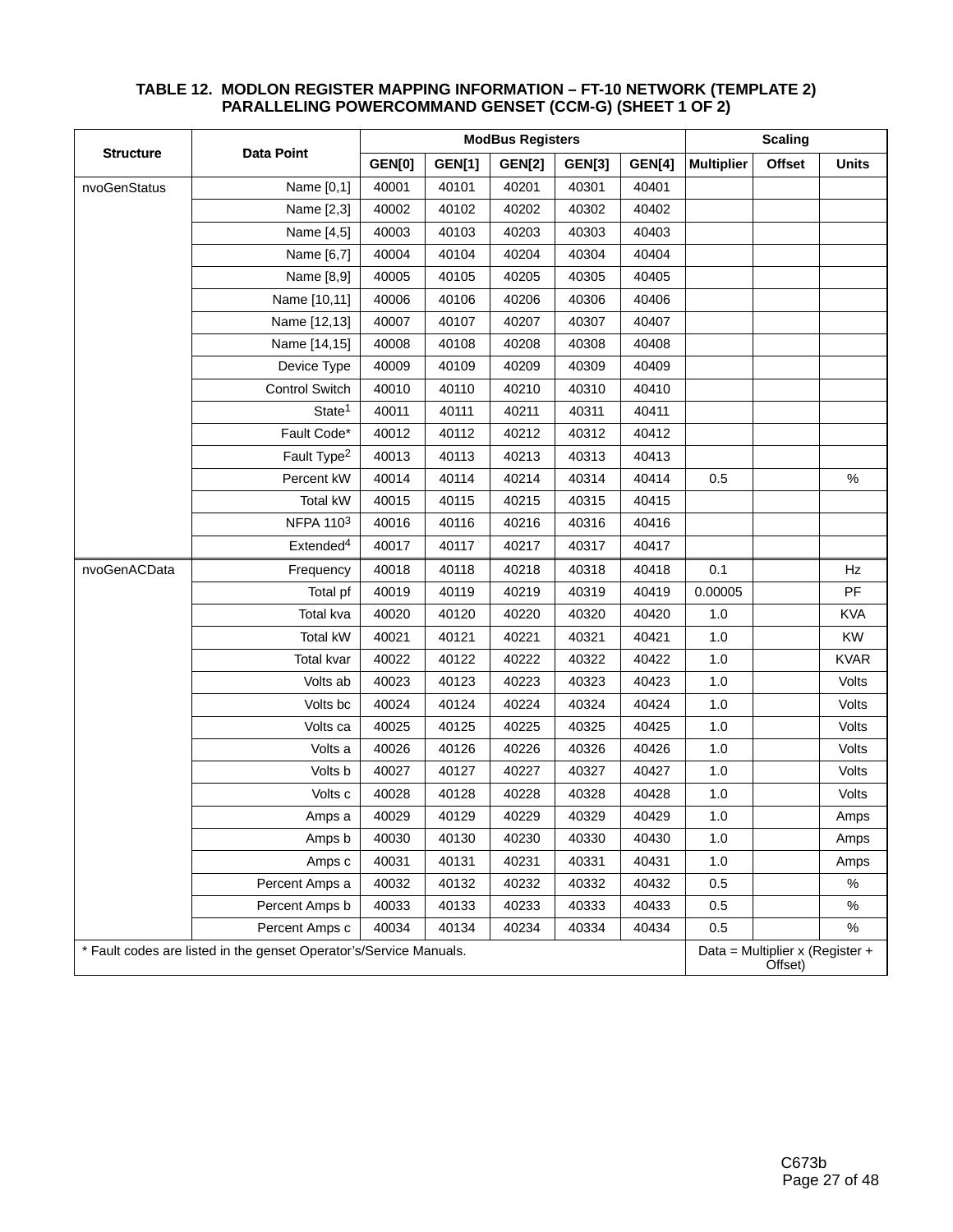| <b>Structure</b>      |                                                                                                            | <b>ModBus Registers</b> |               |               |               | <b>Scaling</b> |                   |               |               |
|-----------------------|------------------------------------------------------------------------------------------------------------|-------------------------|---------------|---------------|---------------|----------------|-------------------|---------------|---------------|
|                       | <b>Data Point</b>                                                                                          | <b>GEN[0]</b>           | <b>GEN[1]</b> | <b>GEN[2]</b> | <b>GEN[3]</b> | <b>GEN[4]</b>  | <b>Multiplier</b> | <b>Offset</b> | <b>Units</b>  |
| nvoGenEngData         | <b>Battery Voltage</b>                                                                                     | 40035                   | 40135         | 40235         | 40335         | 40435          | 0.1               |               | Volts DC      |
|                       | Oil Pressure                                                                                               | 40036                   | 40136         | 40236         | 40336         | 40436          | 0.1               |               | <b>KPA</b>    |
|                       | Oil Temp (see Note 2)                                                                                      | 40037                   | 40137         | 40237         | 40337         | 40437          | 0.1               |               | Deg Kelvin    |
|                       | <b>Coolant Temp</b>                                                                                        | 40038                   | 40138         | 40238         | 40338         | 40438          | 0.1               |               | Deg Kelvin    |
|                       | Misc Temp 1 (see Note 4)                                                                                   | 40039                   | 40139         | 40239         | 40339         | 40439          | 0.1               |               | Deg Kelvin    |
|                       | Misc Temp 2 (see Note 4)                                                                                   | 40040                   | 40140         | 40240         | 40340         | 40440          | 0.1               |               | Deg Kelvin    |
|                       | Fuel Rate (see Note 3)                                                                                     | 40041                   | 40141         | 40241         | 40341         | 40441          | 0.01              |               | GPH           |
|                       | Engine RPM                                                                                                 | 40042                   | 40142         | 40242         | 40342         | 40442          | 1.0               |               | <b>RPM</b>    |
|                       | <b>Engine Starts</b>                                                                                       | 40043                   | 40143         | 40243         | 40343         | 40443          | 1.0               |               | <b>Starts</b> |
|                       | Eng Runtime (High)<br>(see Notes 1 and 5)                                                                  | 40044                   | 40144         | 40244         | 40344         | 40444          |                   |               |               |
|                       | Eng Runtime (Low)                                                                                          | 40045                   | 40145         | 40245         | 40345         | 40445          | 0.1               |               | Sec           |
|                       | Total kwh (High)<br>(see Note 1)                                                                           | 40046                   | 40146         | 40246         | 40346         | 40446          |                   |               |               |
|                       | Total kwh (Low)                                                                                            | 40047                   | 40147         | 40247         | 40347         | 40447          | 1.0               |               | <b>KWH</b>    |
|                       | Total Fuel (High)<br>(see Notes 1 and 3)                                                                   | 40048                   | 40148         | 40248         | 40348         | 40448          |                   |               |               |
|                       | Total Fuel (Low)                                                                                           | 40049                   | 40149         | 40249         | 40349         | 40449          | 0.01              |               | Gal           |
| nvoGenParaData        | Frequency                                                                                                  | 40050                   | 40150         | 40250         | 40350         | 40450          | 0.1               |               | Hz            |
|                       | Volts ab                                                                                                   | 40051                   | 40151         | 40251         | 40351         | 40451          | 1.0               |               | Volts         |
|                       | Volts bc                                                                                                   | 40052                   | 40152         | 40252         | 40352         | 40452          | 1.0               |               | Volts         |
|                       | Volts ca                                                                                                   | 40053                   | 40153         | 40253         | 40353         | 40453          | 1.0               |               | Volts         |
|                       | Volts a                                                                                                    | 40054                   | 40154         | 40254         | 40354         | 40454          | 1.0               |               | Volts         |
|                       | Volts b                                                                                                    | 40055                   | 40155         | 40255         | 40355         | 40455          | 1.0               |               | Volts         |
|                       | Volts c                                                                                                    | 40056                   | 40156         | 40256         | 40356         | 40456          | 1.0               |               | Volts         |
|                       | <b>Customer Faults</b>                                                                                     | 40057                   | 40157         | 40257         | 40357         | 40457          |                   |               |               |
|                       | <b>Network Faults</b>                                                                                      | 40058                   | 40158         | 40258         | 40358         | 40458          |                   |               |               |
|                       | Custom                                                                                                     | 40059                   | 40159         | 40259         | 40359         | 40459          |                   |               |               |
|                       | ES State <sup>5</sup>                                                                                      | 40060                   | 40160         | 40260         | 40360         | 40460          |                   |               |               |
|                       | Load Share State <sup>6</sup>                                                                              | 40061                   | 40161         | 40261         | 40361         | 40461          |                   |               |               |
|                       | Load Govern State kw <sup>7</sup>                                                                          | 40062                   | 40162         | 40262         | 40362         | 40462          |                   |               |               |
|                       | Load Govern State kvar <sup>8</sup>                                                                        | 40063                   | 40163         | 40263         | 40363         | 40463          |                   |               |               |
|                       | Genset CB Position <sup>9</sup>                                                                            | 40064                   | 40164         | 40264         | 40364         | 40464          |                   |               |               |
|                       | Utility CB Position <sup>10</sup>                                                                          | 40065                   | 40165         | 40265         | 40365         | 40465          |                   |               |               |
| <b>Genset Control</b> | Start/Stop                                                                                                 | 40066                   | 40166         | 40266         | 40366         | 40466          |                   |               |               |
|                       | Reset                                                                                                      | 40067                   | 40167         | 40267         | 40367         | 40467          |                   |               |               |
|                       | * Fault codes are listed in the genset Operator's/Service Manuals.<br>Data = Multiplr x ( $Reg + Offset$ ) |                         |               |               |               |                |                   |               |               |

#### **TABLE 12. MODLON REGISTER MAPPING INFORMATION – FT-10 NETWORK (TEMPLATE 2) PARALLELING POWERCOMMAND GENSET (CCM-G) (SHEET 2 OF 2)**

NOTES:

 1. For the Data Points Engine Runtime, the Total kwh and Total Fuel for the two registers designated as high and low are put together as an unsigned double integer. This is accomplished by multiplying the value in the high register by 65536 and adding it to the value in the low register. Most software packages automatically perform this calculation if the value is simply identified as an unsigned double integer.

2. Value not supported in the 3200 controller.

3. Value not supported in the 3100 controller.

4. Value not supported.

 5. With 3100 and 2100 controllers, the units are hours. With the 3200 controller, the units are seconds. The multiplier is always 0.1. For all 3100 controllers, the values given are based on using EEPROM firmware, version 2.0 or greater. The values for Engine Runtime and Total kwh are not available on QST-30 gensets.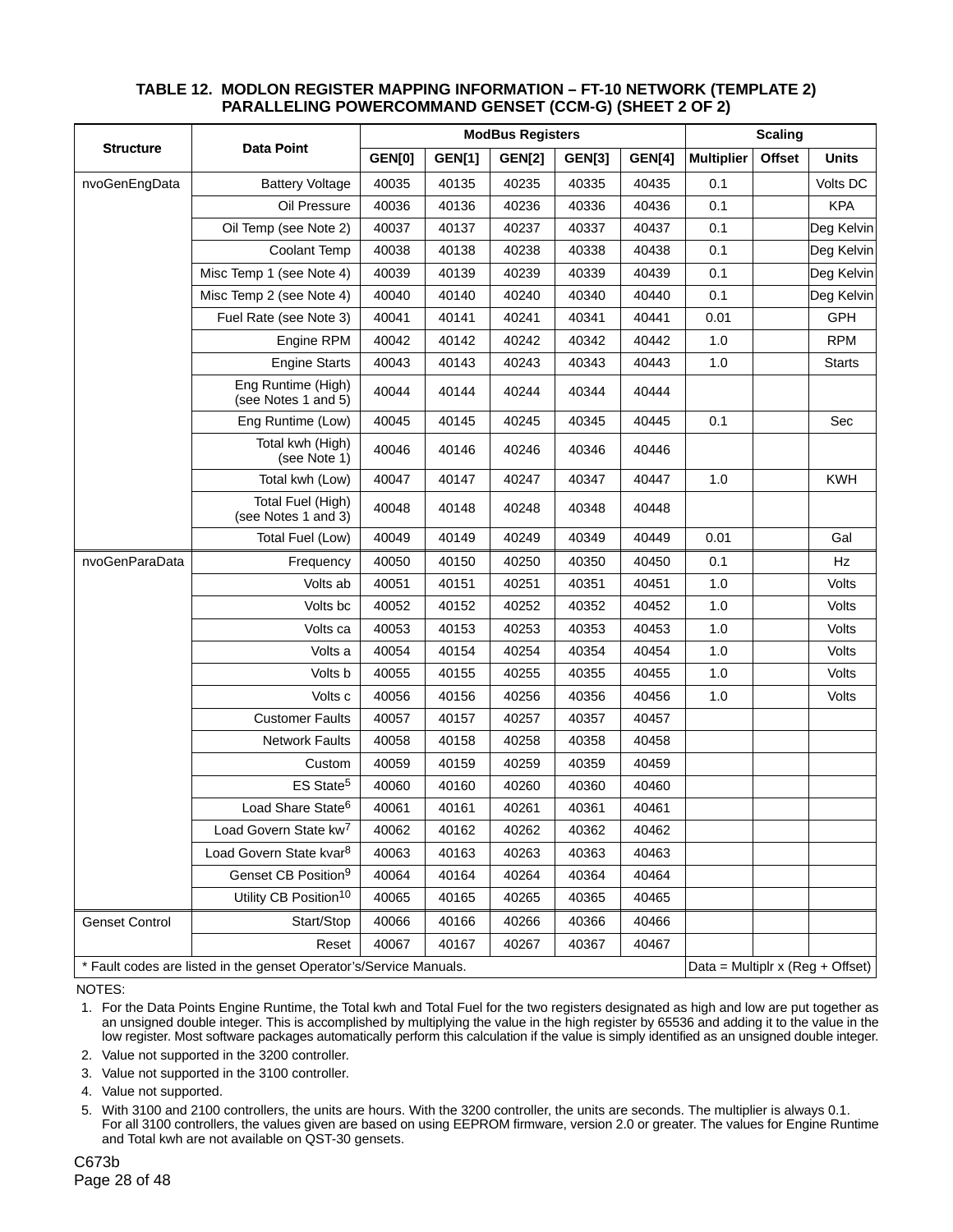| <sup>1</sup> State   |                      |  |
|----------------------|----------------------|--|
| <b>Digital Value</b> | <b>Description</b>   |  |
|                      | Stopped              |  |
|                      | <b>Start Pending</b> |  |
| 2                    | Warmup at Idle       |  |
| 3                    | Running              |  |
|                      | Cooldown at Rated    |  |
| 5                    | Cooldown at Idle     |  |

| <sup>2</sup> Fault Type                    |                        |  |  |
|--------------------------------------------|------------------------|--|--|
| <b>Digital Value</b><br><b>Description</b> |                        |  |  |
|                                            | Normal                 |  |  |
|                                            | Warning                |  |  |
| 2                                          | Derate                 |  |  |
| 3                                          | Shutdown with Cooldown |  |  |
|                                            | Shutdown               |  |  |

| $3$ NFPA 110                 |                          |            |  |
|------------------------------|--------------------------|------------|--|
| <b>Description</b>           |                          | <b>Bit</b> |  |
| <b>Normal Power</b>          | 0                        | (MSB)      |  |
| <b>Genset Supplying Load</b> | 1                        |            |  |
| Genset Running               | 2                        |            |  |
| Not in Auto                  | 3                        |            |  |
| <b>High Battery Voltage</b>  | $\overline{\mathcal{A}}$ |            |  |
| Low Battery Voltage          | 5                        |            |  |
| Charger AC Failure           | 6                        |            |  |
| <b>Fail to Start</b>         | $\overline{7}$           |            |  |
| Low Coolant Temperature      | 8                        |            |  |
| Pre-High Engine Temperature  | 9                        |            |  |
| High Engine Temperature      | 10                       |            |  |
| Pre-Low Oil Pressure         | 11                       |            |  |
| Low Oil Pressure             | 12                       |            |  |
| Overspeed                    | 13                       |            |  |
| Low Coolant Level            | 14                       |            |  |
| Low Fuel Level               | 15                       | (LSB)      |  |

| <sup>4</sup> Extended           |    |            |  |
|---------------------------------|----|------------|--|
| <b>Description</b>              |    | <b>Bit</b> |  |
| Check Genset                    | 0  | (MSB)      |  |
| Ground Fault                    | 1  |            |  |
| High AC Voltage                 | 2  |            |  |
| Low AC Voltage                  | 3  |            |  |
| Under Frequency                 | 4  |            |  |
| Overload                        | 5  |            |  |
| Overcurrent                     | 6  |            |  |
| <b>Short Circuit</b>            | 7  |            |  |
| Reverse KW                      | 8  |            |  |
| Reverse KVAR                    | 9  |            |  |
| Fail to Sync                    | 10 |            |  |
| Fail to Close                   | 11 |            |  |
| Load Demand                     | 12 |            |  |
| Genset Circuit Breaker Tripped  | 13 |            |  |
| Utility Circuit Breaker Tripped | 14 |            |  |
| Emergency Stop                  | 15 | (LSB)      |  |

| <sup>5</sup> ES State |                    |  |  |
|-----------------------|--------------------|--|--|
| <b>Digital Value</b>  | <b>Description</b> |  |  |
|                       | Standby            |  |  |
|                       | Dead Bus Close     |  |  |
|                       | Synchronizing      |  |  |
| 3                     | Load Share         |  |  |
|                       | Load Govern        |  |  |

| <sup>6</sup> Load Share State |                      |  |  |
|-------------------------------|----------------------|--|--|
| <b>Digital Value</b>          | <b>Description</b>   |  |  |
|                               | Not in Load Share    |  |  |
|                               | <b>Track Load</b>    |  |  |
| 2                             | Ramp Load            |  |  |
| 3                             | Ramp Unload          |  |  |
|                               | Load Demand Shutdown |  |  |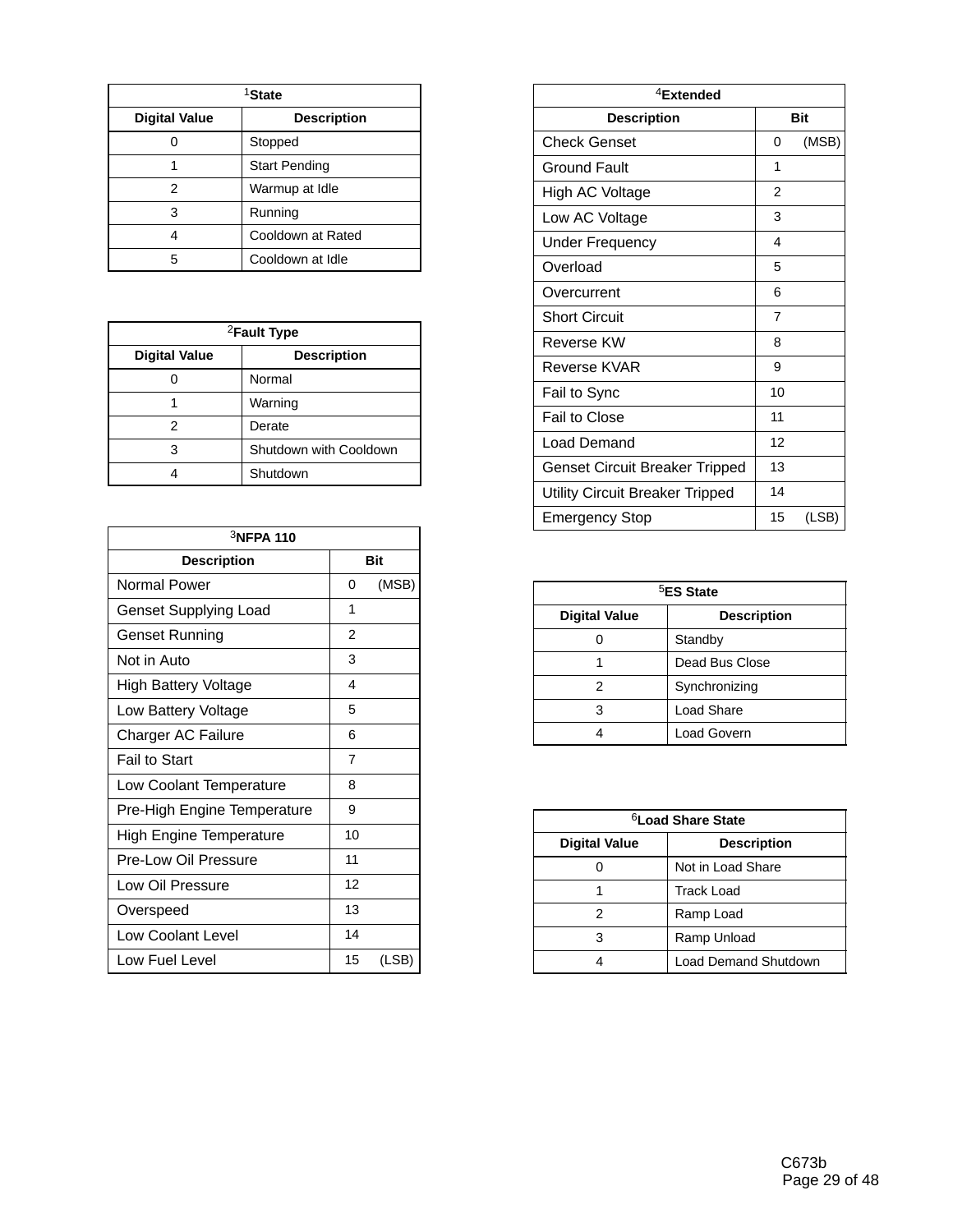| <sup>7</sup> Load Govern State KW |                          |  |  |
|-----------------------------------|--------------------------|--|--|
| <b>Digital Value</b>              | <b>Description</b>       |  |  |
|                                   | Not Applicable           |  |  |
|                                   | Ramp Load                |  |  |
| 2                                 | <b>Track Target Load</b> |  |  |
| з                                 | Ramp Unload              |  |  |
|                                   | Ramp Unload Done         |  |  |

| <sup>8</sup> Load Govern State KVAR |                          |  |  |
|-------------------------------------|--------------------------|--|--|
| <b>Digital Value</b>                | <b>Description</b>       |  |  |
|                                     | Not Applicable           |  |  |
|                                     | Ramp Load                |  |  |
| 2                                   | <b>Track Target Load</b> |  |  |
| 3                                   | Ramp Unload              |  |  |
|                                     | Ramp Unload Done         |  |  |

| <sup>9</sup> Genset CB Position |                    |  |  |  |  |  |  |  |  |  |
|---------------------------------|--------------------|--|--|--|--|--|--|--|--|--|
| <b>Digital Value</b>            | <b>Description</b> |  |  |  |  |  |  |  |  |  |
|                                 | Open               |  |  |  |  |  |  |  |  |  |
|                                 | Closed             |  |  |  |  |  |  |  |  |  |
|                                 | Unavailable        |  |  |  |  |  |  |  |  |  |
|                                 | Inhibit            |  |  |  |  |  |  |  |  |  |

| <sup>10</sup> Utility CB Position |                    |  |  |  |  |  |  |  |  |
|-----------------------------------|--------------------|--|--|--|--|--|--|--|--|
| <b>Digital Value</b>              | <b>Description</b> |  |  |  |  |  |  |  |  |
|                                   | Open               |  |  |  |  |  |  |  |  |
|                                   | Closed             |  |  |  |  |  |  |  |  |
|                                   | Unavailable        |  |  |  |  |  |  |  |  |
|                                   | Inhibit            |  |  |  |  |  |  |  |  |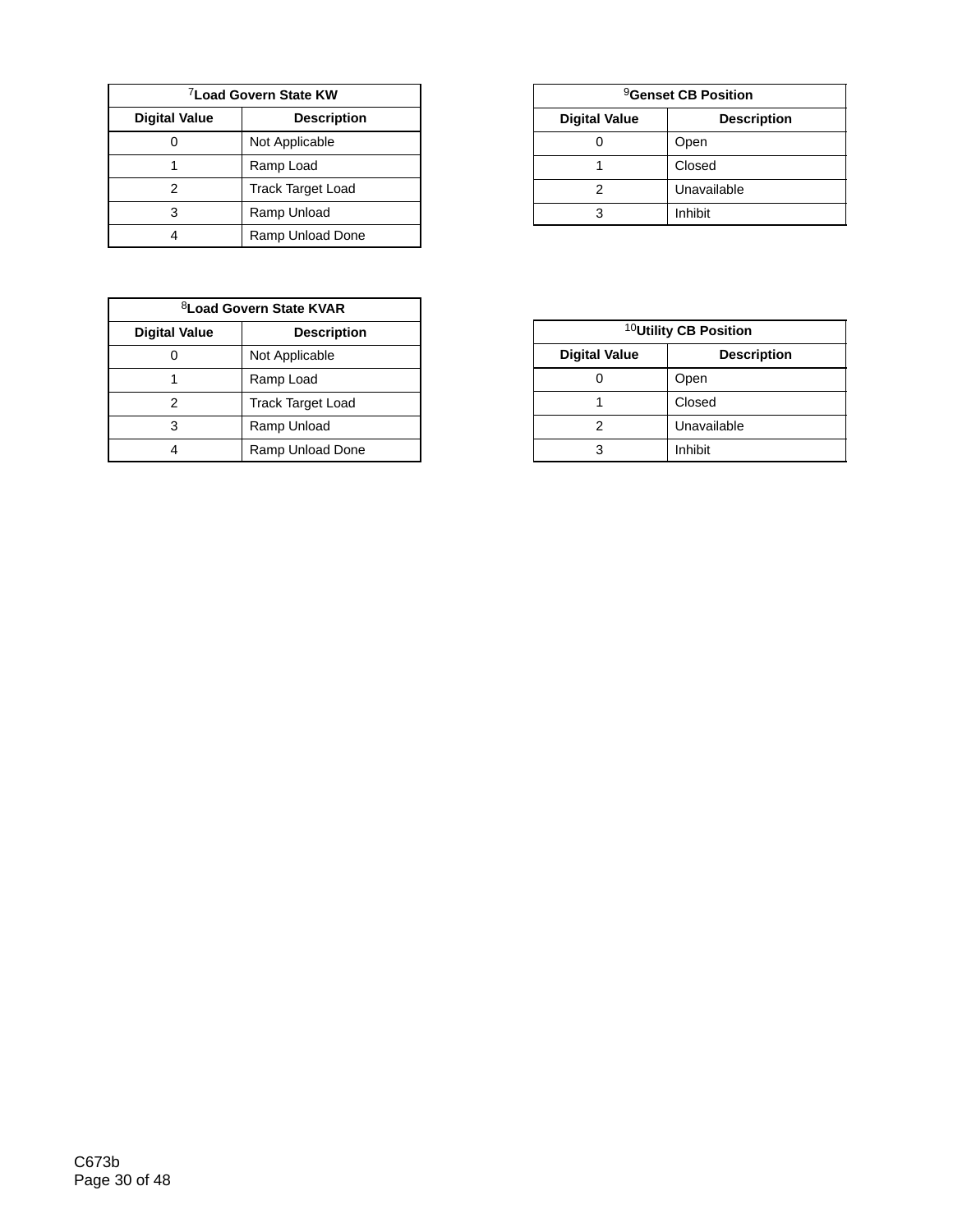|                  |                         |               | <b>ModBus Registers</b> | <b>Scaling</b> |               |        |                   |         |                                 |
|------------------|-------------------------|---------------|-------------------------|----------------|---------------|--------|-------------------|---------|---------------------------------|
| <b>Structure</b> | <b>Data Point</b>       | <b>NCM[0]</b> | <b>NCM[1]</b>           | <b>NCM[2]</b>  | <b>NCM[3]</b> | NCM[4] | <b>Multiplier</b> | Offset  | <b>Units</b>                    |
| nvoATSStatus     | Name [0,1]              | 41001         | 41101                   | 41201          | 41301         | 41401  |                   |         |                                 |
|                  | Name [2,3]              | 41002         | 41102                   | 41202          | 41302         | 41402  |                   |         |                                 |
|                  | Name [4,5]              | 41003         | 41103                   | 41203          | 41303         | 41403  |                   |         |                                 |
|                  | Name [6,7]              | 41004         | 41104                   | 41204          | 41304         | 41404  |                   |         |                                 |
|                  | Name [8,9]              | 41005         | 41105                   | 41205          | 41305         | 41405  |                   |         |                                 |
|                  | Name [10,11]            | 41006         | 41106                   | 41206          | 41306         | 41406  |                   |         |                                 |
|                  | Name [12,13]            | 41007         | 41107                   | 41207          | 41307         | 41407  |                   |         |                                 |
|                  | Name [14,15]            | 41008         | 41108                   | 41208          | 41308         | 41408  |                   |         |                                 |
|                  | Device Type             | 41009         | 41109                   | 41209          | 41309         | 41409  |                   |         |                                 |
|                  | Mode <sup>1</sup>       | 41010         | 41110                   | 41210          | 41310         | 41410  |                   |         |                                 |
|                  | State <sup>2</sup>      | 41011         | 41111                   | 41211          | 41311         | 41411  |                   |         |                                 |
|                  | Fault Code              | 41012         | 41112                   | 41212          | 41312         | 41412  |                   |         |                                 |
|                  | Fault Type <sup>3</sup> | 41013         | 41113                   | 41213          | 41313         | 41413  |                   |         |                                 |
|                  | Percent Amps            | 41014         | 41114                   | 41214          | 41314         | 41414  | 0.5               |         | $\%$                            |
|                  | Total kW                | 41015         | 41115                   | 41215          | 41315         | 41415  |                   |         |                                 |
|                  | NFPA 110 <sup>4</sup>   | 41016         | 41116                   | 41216          | 41316         | 41416  |                   |         |                                 |
|                  | Extended <sup>5</sup>   | 41017         | 41117                   | 41217          | 41317         | 41417  |                   |         |                                 |
| nvoACDataLoad    | Frequency               | 41018         | 41118                   | 41218          | 41318         | 41418  | 0.1               |         | Hz                              |
|                  | Total pf                | 41019         | 41119                   | 41219          | 41319         | 41419  | 0.00005           |         | PF                              |
|                  | Total kva               | 41020         | 41120                   | 41220          | 41320         | 41420  | 1.0               |         | <b>KVA</b>                      |
|                  | Total kW                | 41021         | 41121                   | 41221          | 41321         | 41421  | 1.0               |         | <b>KW</b>                       |
|                  | Total kvar              | 41022         | 41122                   | 41222          | 41322         | 41422  | 1.0               |         | <b>KVAR</b>                     |
|                  | Volts ab                | 41023         | 41123                   | 41223          | 41323         | 41423  | 1.0               |         | Volts                           |
|                  | Volts bc                | 41024         | 41124                   | 41224          | 41324         | 41424  | 1.0               |         | Volts                           |
|                  | Volts ca                | 41025         | 41125                   | 41225          | 41325         | 41425  | 1.0               |         | Volts                           |
|                  | Volts a                 | 41026         | 41126                   | 41226          | 41326         | 41426  | 1.0               |         | Volts                           |
|                  | Volts b                 | 41027         | 41127                   | 41227          | 41327         | 41427  | 1.0               |         | Volts                           |
|                  | Volts c                 | 41028         | 41128                   | 41228          | 41328         | 41428  | 1.0               |         | Volts                           |
|                  | Amps a                  | 41029         | 41129                   | 41229          | 41329         | 41429  | 1.0               |         | Amps                            |
|                  | Amps b                  | 41030         | 41130                   | 41230          | 41330         | 41430  | 1.0               |         | Amps                            |
|                  | Amps c                  | 41031         | 41131                   | 41231          | 41331         | 41431  | 1.0               |         | Amps                            |
|                  | Percent Amps a          | 41032         | 41132                   | 41232          | 41332         | 41432  | 0.5               |         | $\%$                            |
|                  | Percent Amps b          | 41033         | 41133                   | 41233          | 41333         | 41433  | 0.5               |         | $\%$                            |
|                  | Percent Amps c          | 41034         | 41134                   | 41234          | 41334         | 41434  | 0.5               |         | $\%$                            |
| Control          | Test                    | 41035         | 41135                   | 41235          | 41335         | 41435  |                   |         |                                 |
|                  | Reset                   | 41036         | 41136                   | 41236          | 41336         | 41436  |                   |         |                                 |
|                  |                         |               |                         |                |               |        |                   | Offset) | Data = Multiplier x (Register + |

#### **TABLE 13. MODLON REGISTER MAPPING INFORMATION – FT-10 NETWORK (TEMPLATE 2) AUTOMATIC TRANSFER SWITCH CONTROL COMMUNICATIONS MODULE (CCM-T)**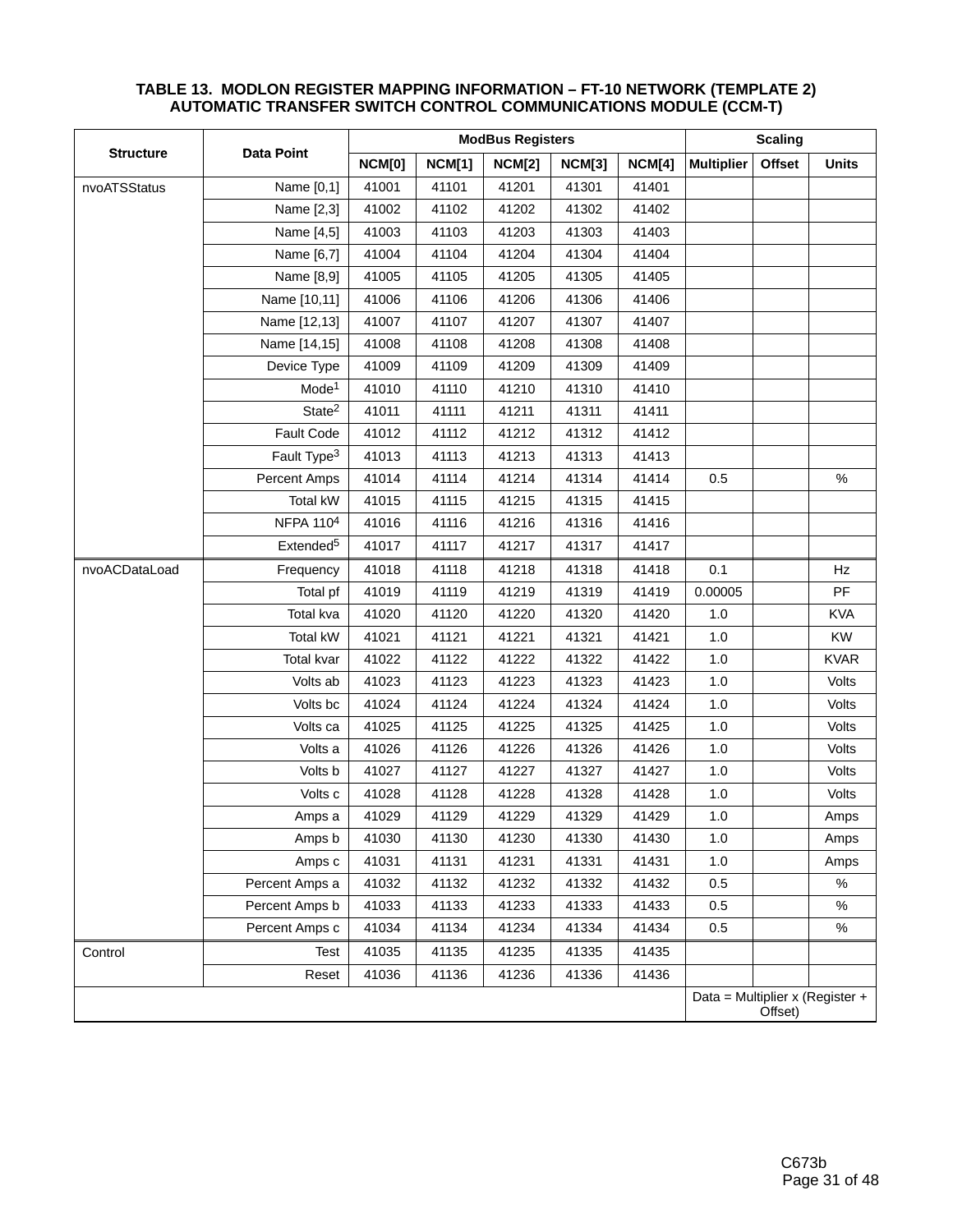| <sup>1</sup> Mode    |                    |  |  |  |  |  |  |  |  |
|----------------------|--------------------|--|--|--|--|--|--|--|--|
| <b>Digital Value</b> | <b>Description</b> |  |  |  |  |  |  |  |  |
|                      | Test               |  |  |  |  |  |  |  |  |
|                      | Utility/Genset     |  |  |  |  |  |  |  |  |
| 2                    | Utility/Utility    |  |  |  |  |  |  |  |  |
|                      | Genset/Genset      |  |  |  |  |  |  |  |  |

| <sup>2</sup> State   |                          |  |  |  |  |  |  |  |  |
|----------------------|--------------------------|--|--|--|--|--|--|--|--|
| <b>Digital Value</b> | <b>Description</b>       |  |  |  |  |  |  |  |  |
|                      | <b>Neutral Position</b>  |  |  |  |  |  |  |  |  |
|                      | Source 1 Connected       |  |  |  |  |  |  |  |  |
|                      | Source 2 Connected       |  |  |  |  |  |  |  |  |
|                      | Source 1 and 2 Connected |  |  |  |  |  |  |  |  |

| <sup>3</sup> Fault Type                    |           |  |  |  |  |  |  |  |  |
|--------------------------------------------|-----------|--|--|--|--|--|--|--|--|
| <b>Digital Value</b><br><b>Description</b> |           |  |  |  |  |  |  |  |  |
|                                            | No Faults |  |  |  |  |  |  |  |  |
|                                            | Warning   |  |  |  |  |  |  |  |  |

| <sup>4</sup> NFPA 110 |                |            |
|-----------------------|----------------|------------|
| <b>Description</b>    |                | <b>Bit</b> |
| Source 1 Connected    | 0              | (MSB)      |
| Source 2 Connected    | 1              |            |
| N/A                   | 2              |            |
| Not In Auto           | 3              |            |
| N/A                   | 4              |            |
| N/A                   | 5              |            |
| Charger AC Failure    | 6              |            |
| N/A                   | $\overline{7}$ |            |
| N/A                   | 8              |            |
| N/A                   | 9              |            |
| N/A                   | 10             |            |
| N/A                   | 11             |            |
| N/A                   | 12             |            |
| N/A                   | 13             |            |
| N/A                   | 14             |            |
| N/A                   | 15             | (LSB)      |

| <sup>5</sup> Extended       |                |            |
|-----------------------------|----------------|------------|
| <b>Description</b>          |                | <b>Bit</b> |
| Source 1 Available          | 0              | (MSB)      |
| Source 2 Available          | 1              |            |
| Source 1 Connected          | $\mathfrak{p}$ |            |
| Source 2 Connected          | 3              |            |
| ATS Common Alarm            | 4              |            |
| Not In Auto                 | 5              |            |
| Test / Exercise in Progress | 6              |            |
| Low Battery Voltage         | 7              |            |
| Load Shed                   | 8              |            |
| <b>Transfer Inhibit</b>     | 9              |            |
| Retransfer Inhibit          | 10             |            |
| Fail to Close               | 11             |            |
| <b>Fail to Disconnect</b>   | 12             |            |
| Fail to Synchronize         | 13             |            |
| Bypass to Source 1          | 14             |            |
| Bypass to Source 2          | 15             | (LSB)      |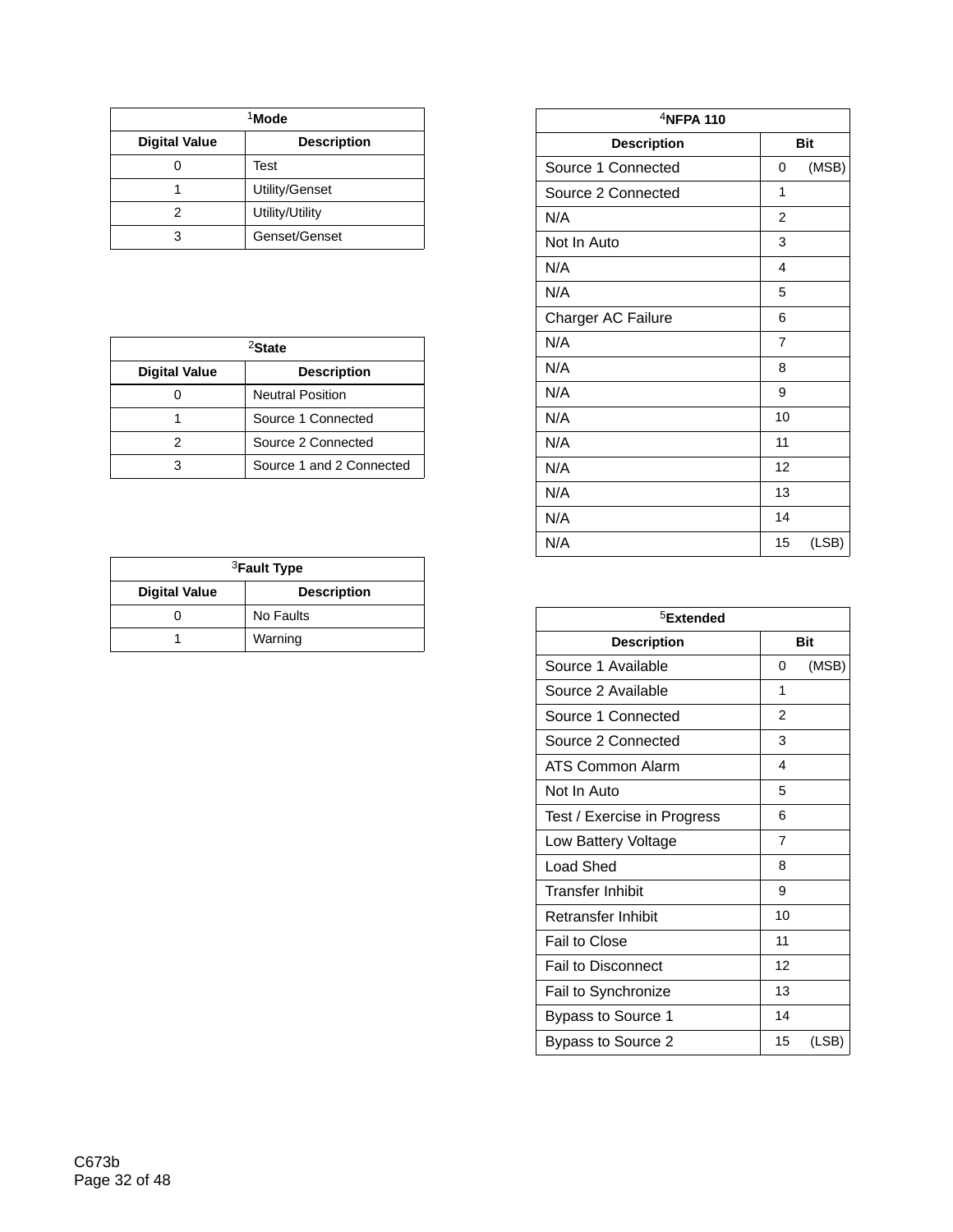|                  |                    |               | <b>ModBus Register</b> |
|------------------|--------------------|---------------|------------------------|
| <b>Structure</b> | <b>Data Point</b>  | <b>DIM[0]</b> | <b>DIM[1]</b>          |
| nvoNodeStatus*   | Relay 1            | 42001         | 42101                  |
|                  | Relay 2            | 42002         | 42102                  |
|                  | Relay 3            | 42003         | 42103                  |
|                  | Relay 4            | 42004         | 42104                  |
|                  | Relay 5            | 42005         | 42105                  |
|                  | Relay <sub>6</sub> | 42006         | 42106                  |
|                  | Relay 7            | 42007         | 42107                  |
|                  | Relay 8            | 42008         | 42108                  |
|                  | Relay 9            | 42009         | 42109                  |
|                  | Relay 10           | 42010         | 42110                  |
|                  | Relay 11           | 42011         | 42111                  |
|                  | Relay 12           | 42012         | 42112                  |
|                  | Relay 13           | 42013         | 42113                  |
|                  | Relay 14           | 42014         | 42114                  |
|                  | Relay 15           | 42015         | 42115                  |
|                  | Relay 16           | 42016         | 42116                  |
|                  | Input 1            | 42017         | 42117                  |
|                  | Input 2            | 42018         | 42118                  |
|                  | Input 3            | 42019         | 42119                  |
|                  | Input 4            | 42020         | 42120                  |
|                  | Input 5            | 42021         | 42121                  |
|                  | Input 6            | 42022         | 42122                  |
|                  | Input 7            | 42023         | 42123                  |
|                  | Input 8            | 42024         | 42124                  |
| Control          | nvi16RelayA        | 42025         | 42125                  |

#### **TABLE 14. MODLON REGISTER MAPPING INFORMATION – FT-10 NETWORK (TEMPLATE 2) DIGITAL INPUT/OUTPUT MODULE (DIM)**

\* Older ModLon II units map nvoNodeStatus starting at register 41501.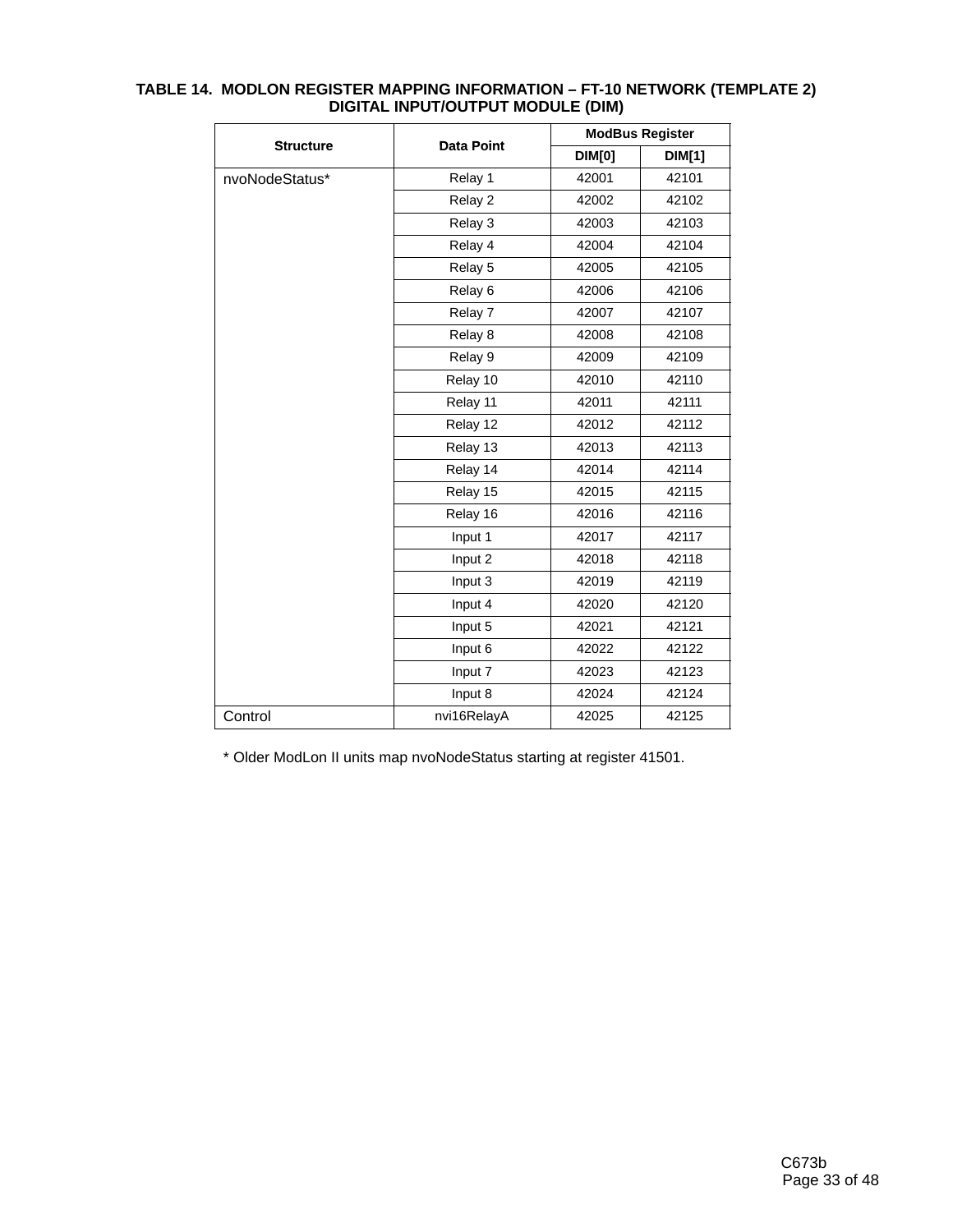#### **TABLE 15. MODLON REGISTER MAPPING INFORMATION – FT-10 NETWORK (TEMPLATES 3 AND 4) PARALLELING PCC GENSET (CCM-G) (SHEET 1 OF 3)**

| <b>Structure</b> | <b>Data Point</b>                                                  |               |               | <b>Scaling</b> |               |               |               |               |               |               |        |                                            |               |               |
|------------------|--------------------------------------------------------------------|---------------|---------------|----------------|---------------|---------------|---------------|---------------|---------------|---------------|--------|--------------------------------------------|---------------|---------------|
|                  |                                                                    | <b>GEN[0]</b> | <b>GEN[1]</b> | <b>GEN[2]</b>  | <b>GEN[3]</b> | <b>GEN[4]</b> | <b>GEN[5]</b> | <b>GEN[6]</b> | <b>GEN[7]</b> | <b>GEN[8]</b> | GEN[9] | <b>Multiplier</b>                          | <b>Offset</b> | <b>Units</b>  |
| nvoGenStatus     | Name [0,1]                                                         | 40001         | 40101         | 40201          | 40301         | 40401         | 40501         | 40601         | 40701         | 40801         | 40901  |                                            |               |               |
|                  | Name [2,3]                                                         | 40002         | 40102         | 40202          | 40302         | 40402         | 40502         | 40602         | 40702         | 40802         | 40902  |                                            |               |               |
|                  | Name [4,5]                                                         | 40003         | 40103         | 40203          | 40303         | 40403         | 40503         | 40603         | 40703         | 40803         | 40903  |                                            |               |               |
|                  | Name [6,7]                                                         | 40004         | 40104         | 40204          | 40304         | 40404         | 40504         | 40604         | 40704         | 40804         | 40904  |                                            |               |               |
|                  | Name [8,9]                                                         | 40005         | 40105         | 40205          | 40305         | 40405         | 40505         | 40605         | 40705         | 40805         | 40905  |                                            |               |               |
|                  | Name [10,11]                                                       | 40006         | 40106         | 40206          | 40306         | 40406         | 40506         | 40606         | 40706         | 40806         | 40906  |                                            |               |               |
|                  | Name [12,13]                                                       | 40007         | 40107         | 40207          | 40307         | 40407         | 40507         | 40607         | 40707         | 40807         | 40907  |                                            |               |               |
|                  | Name [14,15]                                                       | 40008         | 40108         | 40208          | 40308         | 40408         | 40508         | 40608         | 40708         | 40808         | 40908  |                                            |               |               |
|                  | Device Type                                                        | 40009         | 40109         | 40209          | 40309         | 40409         | 40509         | 40609         | 40709         | 40809         | 40909  |                                            |               |               |
|                  | <b>Control Switch</b>                                              | 40010         | 40110         | 40210          | 40310         | 40410         | 40510         | 40610         | 40710         | 40810         | 40910  |                                            |               |               |
|                  | State <sup>1</sup>                                                 | 40011         | 40111         | 40211          | 40311         | 40411         | 40511         | 40611         | 40711         | 40811         | 40911  |                                            |               |               |
|                  | Fault Code*                                                        | 40012         | 40112         | 40212          | 40312         | 40412         | 40512         | 40612         | 40712         | 40812         | 40912  |                                            |               |               |
|                  | Fault Type <sup>2</sup>                                            | 40013         | 40113         | 40213          | 40313         | 40413         | 40513         | 40613         | 40713         | 40813         | 40913  |                                            |               |               |
|                  | Percent kW                                                         | 40014         | 40114         | 40214          | 40314         | 40414         | 40514         | 40614         | 40714         | 40814         | 40914  | 0.5                                        |               | $\frac{0}{0}$ |
|                  | Total kW                                                           | 40015         | 40115         | 40215          | 40315         | 40415         | 40515         | 40615         | 40715         | 40815         | 40915  |                                            |               |               |
|                  | <b>NFPA 1103</b>                                                   | 40016         | 40116         | 40216          | 40316         | 40416         | 40516         | 40616         | 40716         | 40816         | 40916  |                                            |               |               |
|                  | Extended <sup>4</sup>                                              | 40017         | 40117         | 40217          | 40317         | 40417         | 40517         | 40617         | 40717         | 40817         | 40917  |                                            |               |               |
| nvoGenACData     | Frequency                                                          | 40018         | 40118         | 40218          | 40318         | 40418         | 40518         | 40618         | 40718         | 40818         | 40918  | 0.1                                        |               | Hz            |
|                  | Total pf                                                           | 40019         | 40119         | 40219          | 40319         | 40419         | 40519         | 40619         | 40719         | 40819         | 40919  | 0.00005                                    |               | PF            |
|                  | <b>Total kva</b>                                                   | 40020         | 40120         | 40220          | 40320         | 40420         | 40520         | 40620         | 40720         | 40820         | 40920  | 1.0                                        |               | <b>KVA</b>    |
|                  | <b>Total kW</b>                                                    | 40021         | 40121         | 40221          | 40321         | 40421         | 40521         | 40621         | 40721         | 40821         | 40921  | 1.0                                        |               | KW            |
|                  | <b>Total kvar</b>                                                  | 40022         | 40122         | 40222          | 40322         | 40422         | 40522         | 40622         | 40722         | 40822         | 40922  | 1.0                                        |               | <b>KVAR</b>   |
|                  | Volts ab                                                           | 40023         | 40123         | 40223          | 40323         | 40423         | 40523         | 40623         | 40723         | 40823         | 40923  | 1.0                                        |               | Volts         |
|                  | Volts bc                                                           | 40024         | 40124         | 40224          | 40324         | 40424         | 40524         | 40624         | 40724         | 40824         | 40924  | 1.0                                        |               | Volts         |
|                  | Volts ca                                                           | 40025         | 40125         | 40225          | 40325         | 40425         | 40525         | 40625         | 40725         | 40825         | 40925  | 1.0                                        |               | Volts         |
|                  | Volts a                                                            | 40026         | 40126         | 40226          | 40326         | 40426         | 40526         | 40626         | 40726         | 40826         | 40926  | 1.0                                        |               | Volts         |
|                  | Volts b                                                            | 40027         | 40127         | 40227          | 40327         | 40427         | 40527         | 40627         | 40727         | 40827         | 40927  | 1.0                                        |               | Volts         |
|                  | Volts c                                                            | 40028         | 40128         | 40228          | 40328         | 40428         | 40528         | 40628         | 40728         | 40828         | 40928  | 1.0                                        |               | Volts         |
|                  | Amps a                                                             | 40029         | 40129         | 40229          | 40329         | 40429         | 40529         | 40629         | 40729         | 40829         | 40929  | 1.0                                        |               | Amps          |
|                  | Amps b                                                             | 40030         | 40130         | 40230          | 40330         | 40430         | 40530         | 40630         | 40730         | 40830         | 40930  | 1.0                                        |               | Amps          |
|                  | Amps c                                                             | 40031         | 40131         | 40231          | 40331         | 40431         | 40531         | 40631         | 40731         | 40831         | 40931  | 1.0                                        |               | Amps          |
|                  | Percent Amps a                                                     | 40032         | 40132         | 40232          | 40332         | 40432         | 40532         | 40632         | 40732         | 40832         | 40932  | 0.5                                        |               | $\%$          |
|                  | Percent Amps b                                                     | 40033         | 40133         | 40233          | 40333         | 40433         | 40533         | 40633         | 40733         | 40833         | 40933  | 0.5                                        |               | $\frac{1}{2}$ |
|                  | Percent Amps c                                                     | 40034         | 40134         | 40234          | 40334         | 40434         | 40534         | 40634         | 40734         | 40834         | 40934  | 0.5                                        |               | $\frac{1}{2}$ |
|                  | * Fault codes are listed in the genset Operator's/Service Manuals. |               |               |                |               |               |               |               |               |               |        | Data = Multiplier x (Register +<br>Offset) |               |               |

Page 34 of 48 C673b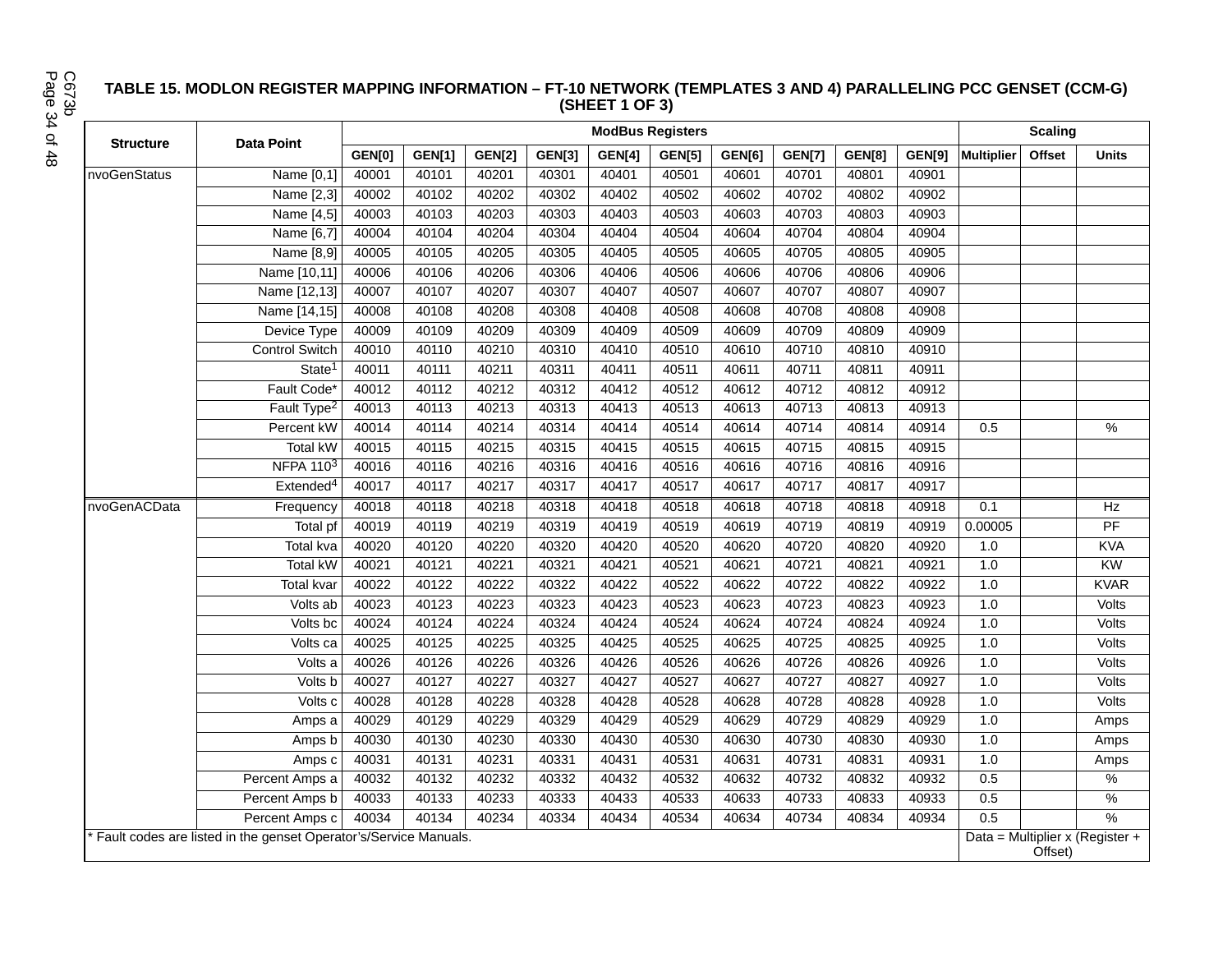### **TABLE 15. MODLON REGISTER MAPPING INFORMATION – FT-10 NETWORK (TEMPLATES 3 AND 4) PARALLELING PCC GENSET (CCM-G) (SHEET 2 OF 3)**

| <b>Structure</b> | <b>Data Point</b>                         |        |               |               |               | <b>ModBus Registers</b> |               |               |               |        |               | <b>Scaling</b>    |        |               |
|------------------|-------------------------------------------|--------|---------------|---------------|---------------|-------------------------|---------------|---------------|---------------|--------|---------------|-------------------|--------|---------------|
|                  |                                           | GEN[0] | <b>GEN[1]</b> | <b>GEN[2]</b> | <b>GEN[3]</b> | GEN[4]                  | <b>GEN[5]</b> | <b>GEN[6]</b> | <b>GEN[7]</b> | GEN[8] | <b>GEN[9]</b> | <b>Multiplier</b> | Offset | <b>Units</b>  |
| nvoGen EngData   | <b>Battery Voltage</b>                    | 40035  | 40135         | 40235         | 40335         | 40435                   | 40535         | 40635         | 40735         | 40835  | 40935         | 0.1               |        | Volts DC      |
|                  | Oil Pressure                              | 40036  | 40136         | 40236         | 40336         | 40436                   | 40536         | 40636         | 40736         | 40836  | 40936         | 0.1               |        | <b>KPA</b>    |
|                  | Oil Temp (see Note 2)                     | 40037  | 40137         | 40237         | 40337         | 40437                   | 40537         | 40637         | 40737         | 40837  | 40937         | 0.1               |        | Deg Kelvin    |
|                  | Coolant Temp                              | 40038  | 40138         | 40238         | 40338         | 40438                   | 40538         | 40638         | 40738         | 40838  | 40938         | 0.1               |        | Deg Kelvin    |
|                  | Misc Temp 1<br>(see Note 4)               | 40039  | 40139         | 40239         | 40339         | 40439                   | 40539         | 40639         | 40739         | 40839  | 40939         | 0.1               |        | Deg Kelvin    |
|                  | Misc Temp 2<br>(see Note 4)               | 40040  | 40140         | 40240         | 40340         | 40440                   | 40540         | 40640         | 40740         | 40840  | 40940         | 0.1               |        | Deg Kelvin    |
|                  | Fuel Rate (see Note 3)                    | 40041  | 40141         | 40241         | 40341         | 40441                   | 40541         | 40641         | 40741         | 40841  | 40941         | 0.01              |        | <b>GPH</b>    |
|                  | Engine RPM                                | 40042  | 40142         | 40242         | 40342         | 40442                   | 40542         | 40642         | 40742         | 40842  | 40942         | 1.0               |        | <b>RPM</b>    |
|                  | <b>Engine Starts</b>                      | 40043  | 40143         | 40243         | 40343         | 40443                   | 40543         | 40643         | 40743         | 40843  | 40943         | 1.0               |        | <b>Starts</b> |
|                  | Eng Runtime (High)<br>(see Notes 1 and 5) | 40044  | 40144         | 40244         | 40344         | 40444                   | 40544         | 40644         | 40744         | 40844  | 40944         |                   |        |               |
|                  | Eng Runtime (Low)                         | 40045  | 40145         | 40245         | 40345         | 40445                   | 40545         | 40645         | 40745         | 40845  | 40945         | 0.1               |        | Sec           |
|                  | Total kwh (High)<br>(see Note 1)          | 40046  | 40146         | 40246         | 40346         | 40446                   | 40546         | 40646         | 40746         | 40846  | 40946         |                   |        |               |
|                  | Total kwh (Low)                           | 40047  | 40147         | 40247         | 40347         | 40447                   | 40547         | 40647         | 40747         | 40847  | 40947         | 1.0               |        | <b>KWH</b>    |
|                  | Total Fuel (High))<br>(see Notes 1 and 3) | 40048  | 40148         | 40248         | 40348         | 40448                   | 40548         | 40648         | 40748         | 40848  | 40948         |                   |        |               |
|                  | Total Fuel (Low)                          | 40049  | 40149         | 40249         | 40349         | 40449                   | 40549         | 40649         | 40749         | 40849  | 40949         | 0.01              |        | Gal           |

NOTES:

 1. For the Data Points Engine Runtime, the Total kwh and Total Fuel for the two registers designated as high and low are put together as an unsigned double integer. This is accomplished by multiplying the value in the high register by 65536 and adding it to the value in the low register. Most software packages automatically perform this calculation if the value is simply identified as an unsigned double integer.

2. Value not supported in the 3200 controller.

3. Value not supported in the 3100 controller.

4. Value not supported.

5. With 3100 and 2100 controllers, the units are hours. With the 3200 controller, the units are seconds. The multiplier is always 0.1

For all 3100 controllers, the values given are based on using EEPROM firmware, version 2.0 or greater. The values for Engine Runtime and Total kwh are not available on QST-30 gensets.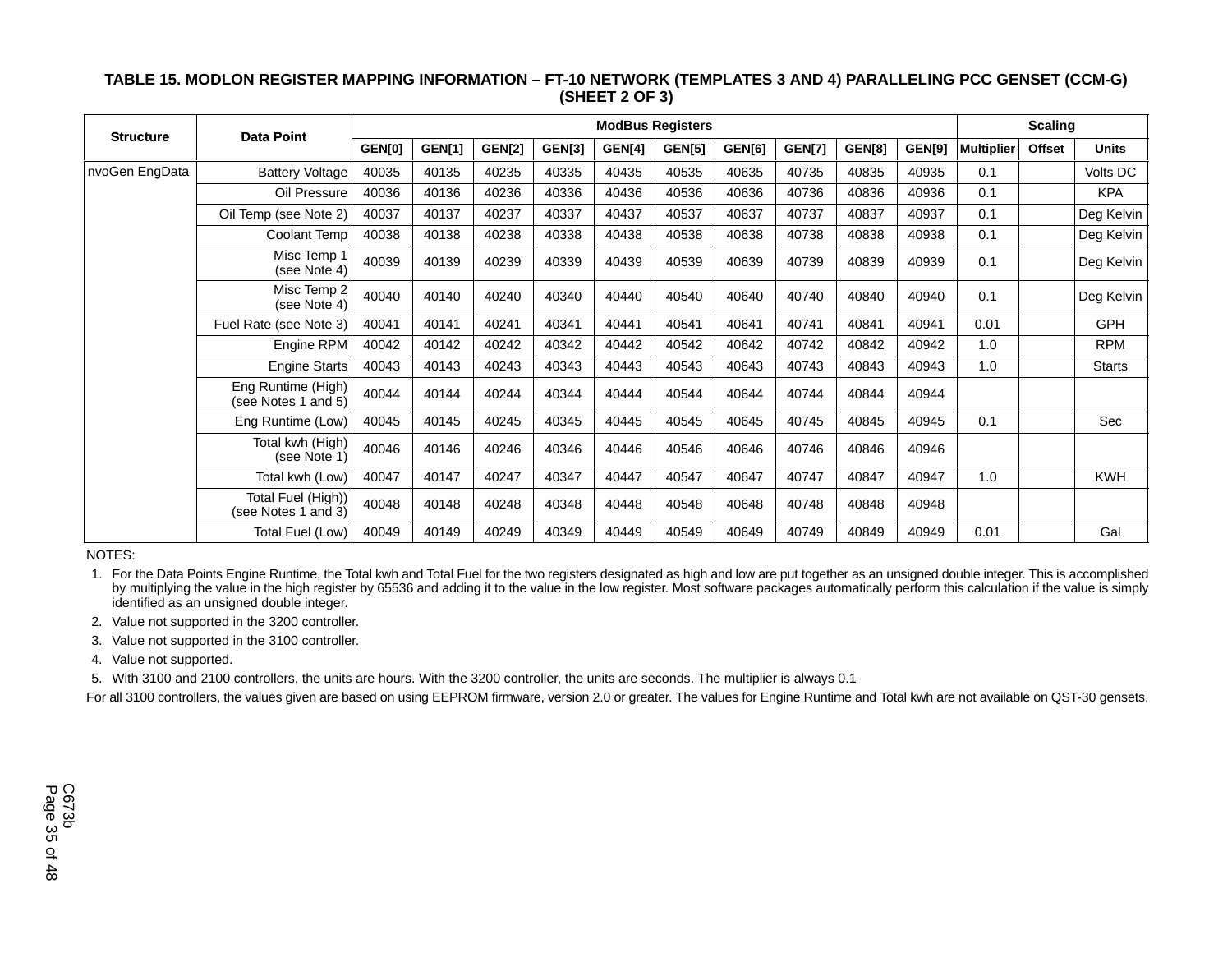#### **TABLE 15. MODLON REGISTER MAPPING INFORMATION – FT-10 NETWORK (TEMPLATES 3 AND 4) PARALLELING PCC GENSET (CCM-G) (SHEET 3 OF 3)**

Page 36 of 48 C673b

|                       |                                                                  |        |               | <b>Scaling</b> |               |        |               |        |               |        |        |                   |        |                                      |
|-----------------------|------------------------------------------------------------------|--------|---------------|----------------|---------------|--------|---------------|--------|---------------|--------|--------|-------------------|--------|--------------------------------------|
| <b>Structure</b>      | <b>Data Point</b>                                                | GEN[0] | <b>GEN[1]</b> | <b>GEN[2]</b>  | <b>GEN[3]</b> | GEN[4] | <b>GEN[5]</b> | GEN[6] | <b>GEN[7]</b> | GEN[8] | GEN[9] | <b>Multiplier</b> | Offset | <b>Units</b>                         |
| nvoGenParaData        | Frequency                                                        | 40050  | 40150         | 40250          | 40350         | 40450  | 40550         | 40650  | 40750         | 40850  | 40950  | 0.1               |        | Hz                                   |
|                       | Volts ab                                                         | 40051  | 40151         | 40251          | 40351         | 40451  | 40551         | 40651  | 40751         | 40851  | 40951  | 1.0               |        | Volts                                |
|                       | Volts bc                                                         | 40052  | 40152         | 40252          | 40352         | 40452  | 40552         | 40652  | 40752         | 40852  | 40952  | 1.0               |        | Volts                                |
|                       | Volts ca                                                         | 40053  | 40153         | 40253          | 40353         | 40453  | 40553         | 40653  | 40753         | 40853  | 40953  | 1.0               |        | Volts                                |
|                       | Volts a                                                          | 40054  | 40154         | 40254          | 40354         | 40454  | 40554         | 40654  | 40754         | 40854  | 40954  | 1.0               |        | Volts                                |
|                       | Volts b                                                          | 40055  | 40155         | 40255          | 40355         | 40455  | 40555         | 40655  | 40755         | 40855  | 40955  | 1.0               |        | Volts                                |
|                       | Volts c                                                          | 40056  | 40156         | 40256          | 40356         | 40456  | 40556         | 40656  | 40756         | 40856  | 40956  | 1.0               |        | Volts                                |
|                       | <b>Customer Faults</b>                                           | 40057  | 40157         | 40257          | 40357         | 40457  | 40557         | 40657  | 40757         | 40857  | 40957  |                   |        |                                      |
|                       | <b>Network Faults</b>                                            | 40058  | 40158         | 40258          | 40358         | 40458  | 40558         | 40658  | 40758         | 40858  | 40958  |                   |        |                                      |
|                       | Custom                                                           | 40059  | 40159         | 40259          | 40359         | 40459  | 40559         | 40659  | 40759         | 40859  | 40959  |                   |        |                                      |
|                       | ES State <sup>5</sup>                                            | 40060  | 40160         | 40260          | 40360         | 40460  | 40560         | 40660  | 40760         | 40860  | 40960  |                   |        |                                      |
|                       | Load Share State <sup>6</sup>                                    | 40061  | 40161         | 40261          | 40361         | 40461  | 40561         | 40661  | 40761         | 40861  | 40961  |                   |        |                                      |
|                       | Load Govern State kw <sup>7</sup>                                | 40062  | 40162         | 40262          | 40362         | 40462  | 40562         | 40662  | 40762         | 40862  | 40962  |                   |        |                                      |
|                       | Load Govern State kvar <sup>8</sup>                              | 40063  | 40163         | 40263          | 40363         | 40463  | 40563         | 40663  | 40763         | 40863  | 40963  |                   |        |                                      |
|                       | Genset CB Position <sup>9</sup>                                  | 40064  | 40164         | 40264          | 40364         | 40464  | 40564         | 40664  | 40764         | 40864  | 40964  |                   |        |                                      |
|                       | Utility CB Position <sup>10</sup>                                | 40065  | 40165         | 40265          | 40365         | 40465  | 40565         | 40665  | 40765         | 40865  | 40965  |                   |        |                                      |
| <b>Genset Control</b> | Start/Stop                                                       | 40066  | 40166         | 40266          | 40366         | 40466  | 40566         | 40666  | 40766         | 40866  | 40966  |                   |        |                                      |
|                       | Reset                                                            | 40067  | 40167         | 40267          | 40367         | 40467  | 40567         | 40667  | 40767         | 40867  | 40967  |                   |        |                                      |
|                       | Fault codes are listed in the genset Operator's/Service Manuals. |        |               |                |               |        |               |        |               |        |        |                   |        | Data = Multiplr x ( $Reg + Offset$ ) |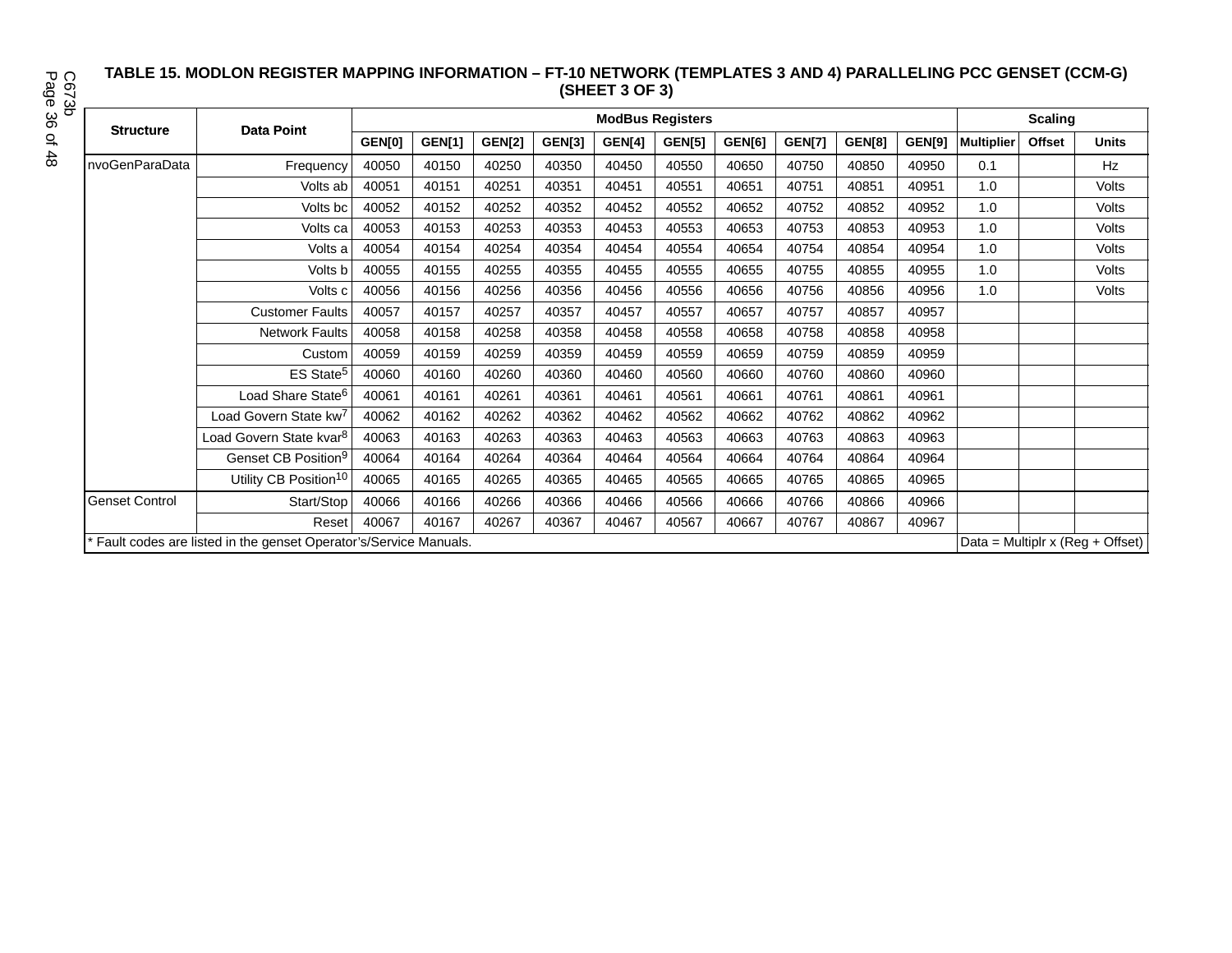| <sup>1</sup> State   |                      |  |  |  |  |  |  |
|----------------------|----------------------|--|--|--|--|--|--|
| <b>Digital Value</b> | <b>Description</b>   |  |  |  |  |  |  |
|                      | Stopped              |  |  |  |  |  |  |
|                      | <b>Start Pending</b> |  |  |  |  |  |  |
| 2                    | Warmup at Idle       |  |  |  |  |  |  |
| 3                    | Running              |  |  |  |  |  |  |
|                      | Cooldown at Rated    |  |  |  |  |  |  |
| 5                    | Cooldown at Idle     |  |  |  |  |  |  |

| <sup>2</sup> Fault Type |                        |  |  |  |  |  |
|-------------------------|------------------------|--|--|--|--|--|
| <b>Digital Value</b>    | <b>Description</b>     |  |  |  |  |  |
|                         | Normal                 |  |  |  |  |  |
|                         | Warning                |  |  |  |  |  |
| 2                       | Derate                 |  |  |  |  |  |
| 3                       | Shutdown with Cooldown |  |  |  |  |  |
|                         | Shutdown               |  |  |  |  |  |

| 3NFPA 110                      |                |       |  |  |  |  |  |  |
|--------------------------------|----------------|-------|--|--|--|--|--|--|
| <b>Description</b>             |                | Bit   |  |  |  |  |  |  |
| Normal Power                   | 0              | (MSB) |  |  |  |  |  |  |
| <b>Genset Supplying Load</b>   | 1              |       |  |  |  |  |  |  |
| Genset Running                 | $\mathfrak{p}$ |       |  |  |  |  |  |  |
| Not in Auto                    | 3              |       |  |  |  |  |  |  |
| High Battery Voltage           | 4              |       |  |  |  |  |  |  |
| Low Battery Voltage            | 5              |       |  |  |  |  |  |  |
| Charger AC Failure             | 6              |       |  |  |  |  |  |  |
| <b>Fail to Start</b>           | 7              |       |  |  |  |  |  |  |
| Low Coolant Temperature        | 8              |       |  |  |  |  |  |  |
| Pre-High Engine Temperature    | 9              |       |  |  |  |  |  |  |
| <b>High Engine Temperature</b> | 10             |       |  |  |  |  |  |  |
| Pre-Low Oil Pressure           | 11             |       |  |  |  |  |  |  |
| Low Oil Pressure               | 12             |       |  |  |  |  |  |  |
| Overspeed                      | 13             |       |  |  |  |  |  |  |
| <b>Low Coolant Level</b>       | 14             |       |  |  |  |  |  |  |
| Low Fuel Level                 | 15             | (LSB) |  |  |  |  |  |  |

| <sup>4</sup> Extended                 |                |            |  |  |  |  |  |
|---------------------------------------|----------------|------------|--|--|--|--|--|
| <b>Description</b>                    |                | <b>Bit</b> |  |  |  |  |  |
| <b>Check Genset</b>                   | 0              | (MSB)      |  |  |  |  |  |
| Ground Fault                          | 1              |            |  |  |  |  |  |
| High AC Voltage                       | $\overline{2}$ |            |  |  |  |  |  |
| Low AC Voltage                        | 3              |            |  |  |  |  |  |
| Under Frequency                       | 4              |            |  |  |  |  |  |
| Overload                              | 5              |            |  |  |  |  |  |
| Overcurrent                           | 6              |            |  |  |  |  |  |
| <b>Short Circuit</b>                  | 7              |            |  |  |  |  |  |
| Reverse KW                            | 8              |            |  |  |  |  |  |
| Reverse KVAR                          | 9              |            |  |  |  |  |  |
| Fail to Sync                          | 10             |            |  |  |  |  |  |
| Fail to Close                         | 11             |            |  |  |  |  |  |
| Load Demand                           | 12             |            |  |  |  |  |  |
| <b>Genset Circuit Breaker Tripped</b> | 13             |            |  |  |  |  |  |
| Utility Circuit Breaker Tripped       | 14             |            |  |  |  |  |  |
| Emergency Stop                        | 15             | (LSB)      |  |  |  |  |  |

| <sup>5</sup> ES State |                    |  |  |  |  |  |
|-----------------------|--------------------|--|--|--|--|--|
| <b>Digital Value</b>  | <b>Description</b> |  |  |  |  |  |
|                       | Standby            |  |  |  |  |  |
|                       | Dead Bus Close     |  |  |  |  |  |
| 2                     | Synchronizing      |  |  |  |  |  |
| 3                     | Load Share         |  |  |  |  |  |
|                       | Load Govern        |  |  |  |  |  |

| <sup>6</sup> Load Share State |                             |  |  |  |  |  |  |
|-------------------------------|-----------------------------|--|--|--|--|--|--|
| <b>Digital Value</b>          | <b>Description</b>          |  |  |  |  |  |  |
|                               | Not in Load Share           |  |  |  |  |  |  |
|                               | <b>Track Load</b>           |  |  |  |  |  |  |
| 2                             | Ramp Load                   |  |  |  |  |  |  |
| 3                             | Ramp Unload                 |  |  |  |  |  |  |
|                               | <b>Load Demand Shutdown</b> |  |  |  |  |  |  |

| <sup>7</sup> Load Govern State KW |                          |  |  |  |  |  |
|-----------------------------------|--------------------------|--|--|--|--|--|
| <b>Digital Value</b>              | <b>Description</b>       |  |  |  |  |  |
|                                   | Not Applicable           |  |  |  |  |  |
|                                   | Ramp Load                |  |  |  |  |  |
|                                   | <b>Track Target Load</b> |  |  |  |  |  |
|                                   | Ramp Unload              |  |  |  |  |  |
|                                   | Ramp Unload Done         |  |  |  |  |  |

| <sup>8</sup> Load Govern State KVAR |                          |  |  |  |  |  |
|-------------------------------------|--------------------------|--|--|--|--|--|
| <b>Digital Value</b>                | <b>Description</b>       |  |  |  |  |  |
|                                     | Not Applicable           |  |  |  |  |  |
|                                     | Ramp Load                |  |  |  |  |  |
| 2                                   | <b>Track Target Load</b> |  |  |  |  |  |
|                                     | Ramp Unload              |  |  |  |  |  |
|                                     | Ramp Unload Done         |  |  |  |  |  |

| <sup>9</sup> Genset CB Position |                    |  |  |  |  |  |
|---------------------------------|--------------------|--|--|--|--|--|
| <b>Digital Value</b>            | <b>Description</b> |  |  |  |  |  |
|                                 | Open               |  |  |  |  |  |
|                                 | Closed             |  |  |  |  |  |
|                                 | Unavailable        |  |  |  |  |  |
|                                 | Inhibit            |  |  |  |  |  |

| <sup>10</sup> Utility CB Position          |             |  |  |  |  |  |  |
|--------------------------------------------|-------------|--|--|--|--|--|--|
| <b>Digital Value</b><br><b>Description</b> |             |  |  |  |  |  |  |
|                                            | Open        |  |  |  |  |  |  |
|                                            | Closed      |  |  |  |  |  |  |
|                                            | Unavailable |  |  |  |  |  |  |
|                                            | Inhibit     |  |  |  |  |  |  |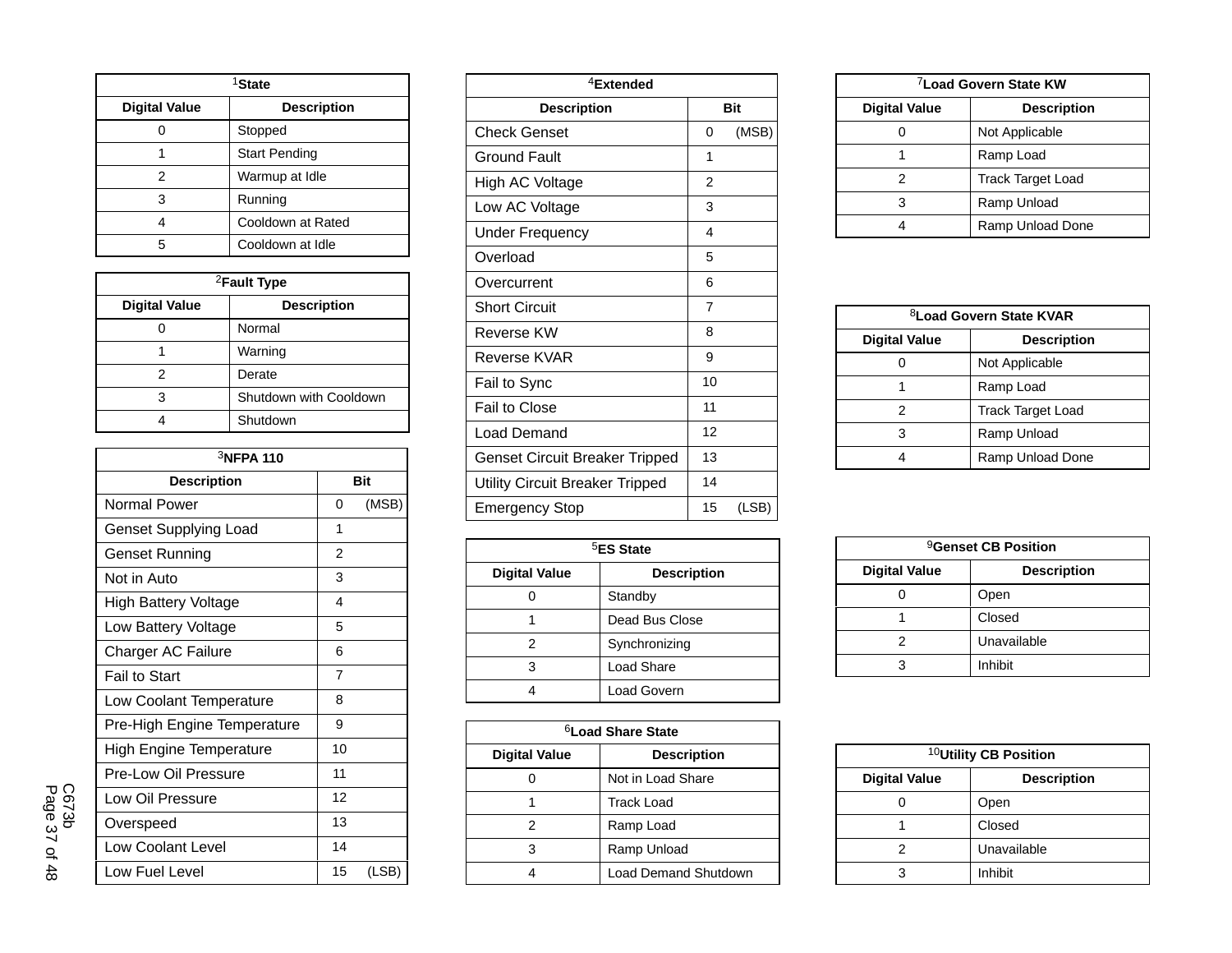#### **TABLE 16. MODLON REGISTER MAPPING INFORMATION – FT-10 NETWORK (TEMPLATES 3 AND 4) AUTOMATIC TRANSFER SWITCH CONTROL COMMUNICATIONS MODULE (CCM-T) (SHEET 1 OF 2)**

|                  |                         |        |               |               |               |        | <b>ModBus Registers</b> |        |               |               |               | <b>Scaling</b>    |         |                                 |
|------------------|-------------------------|--------|---------------|---------------|---------------|--------|-------------------------|--------|---------------|---------------|---------------|-------------------|---------|---------------------------------|
| <b>Structure</b> | <b>Data Point</b>       | NCM[0] | <b>NCM[1]</b> | <b>NCM[2]</b> | <b>NCM[3]</b> | NCM[4] | <b>NCM[5]</b>           | NCM[6] | <b>NCM[7]</b> | <b>NCM[8]</b> | <b>NCM[9]</b> | <b>Multiplier</b> | Offset  | <b>Units</b>                    |
| nvoATSStatus     | Name [0,1]              | 40001  | 40101         | 40201         | 40301         | 40401  | 40501                   | 40601  | 40701         | 40801         | 40901         |                   |         |                                 |
|                  | Name [2,3]              | 40002  | 40102         | 40202         | 40302         | 40402  | 40502                   | 40602  | 40702         | 40802         | 40902         |                   |         |                                 |
|                  | Name [4,5]              | 40003  | 40103         | 40203         | 40303         | 40403  | 40503                   | 40603  | 40703         | 40803         | 40903         |                   |         |                                 |
|                  | Name [6,7]              | 40004  | 40104         | 40204         | 40304         | 40404  | 40504                   | 40604  | 40704         | 40804         | 40904         |                   |         |                                 |
|                  | Name [8,9]              | 40005  | 40105         | 40205         | 40305         | 40405  | 40505                   | 40605  | 40705         | 40805         | 40905         |                   |         |                                 |
|                  | Name [10,11]            | 40006  | 40106         | 40206         | 40306         | 40406  | 40506                   | 40606  | 40706         | 40806         | 40906         |                   |         |                                 |
|                  | Name [12,13]            | 40007  | 40107         | 40207         | 40307         | 40407  | 40507                   | 40607  | 40707         | 40807         | 40907         |                   |         |                                 |
|                  | Name [14,15]            | 40008  | 40108         | 40208         | 40308         | 40408  | 40508                   | 40608  | 40708         | 40808         | 40908         |                   |         |                                 |
|                  | Device Type             | 40009  | 40109         | 40209         | 40309         | 40409  | 40509                   | 40609  | 40709         | 40809         | 40909         |                   |         |                                 |
|                  | Mode <sup>1</sup>       | 40010  | 40110         | 40210         | 40310         | 40410  | 40510                   | 40610  | 40710         | 40810         | 40910         |                   |         |                                 |
|                  | State <sup>2</sup>      | 40011  | 40111         | 40211         | 40311         | 40411  | 40511                   | 40611  | 40711         | 40811         | 40911         |                   |         |                                 |
|                  | <b>Fault Code</b>       | 40012  | 40112         | 40212         | 40312         | 40412  | 40512                   | 40612  | 40712         | 40812         | 40912         |                   |         |                                 |
|                  | Fault Type <sup>3</sup> | 40013  | 40113         | 40213         | 40313         | 40413  | 40513                   | 40613  | 40713         | 40813         | 40913         |                   |         |                                 |
|                  | Percent Amps            | 40014  | 40114         | 40214         | 40314         | 40414  | 40514                   | 40614  | 40714         | 40814         | 40914         | 0.5               |         | %                               |
|                  | <b>Total kW</b>         | 40015  | 40115         | 40215         | 40315         | 40415  | 40515                   | 40615  | 40715         | 40815         | 40915         |                   |         |                                 |
|                  | <b>NFPA 1104</b>        | 40016  | 40116         | 40216         | 40316         | 40416  | 40516                   | 40616  | 40716         | 40816         | 40916         |                   |         |                                 |
|                  | Extended <sup>5</sup>   | 40017  | 40117         | 40217         | 40317         | 40417  | 40517                   | 40617  | 40717         | 40817         | 40917         |                   |         |                                 |
| nvoACDataLoad    | Frequency               | 40018  | 40118         | 40218         | 40318         | 40418  | 40518                   | 40618  | 40718         | 40818         | 40918         | 0.1               |         | Hz                              |
|                  | <b>Total pf</b>         | 40019  | 40119         | 40219         | 40319         | 40419  | 40519                   | 40619  | 40719         | 40819         | 40919         | 0.00005           |         | PF                              |
|                  | <b>Total kva</b>        | 40020  | 40120         | 40220         | 40320         | 40420  | 40520                   | 40620  | 40720         | 40820         | 40920         | 1.0               |         | <b>KVA</b>                      |
|                  | Total kW                | 40021  | 40121         | 40221         | 40321         | 40421  | 40521                   | 40621  | 40721         | 40821         | 40921         | 1.0               |         | KW                              |
|                  | <b>Total kvar</b>       | 40022  | 40122         | 40222         | 40322         | 40422  | 40522                   | 40622  | 40722         | 40822         | 40922         | 1.0               |         | <b>KVAR</b>                     |
|                  | Volts ab                | 40023  | 40123         | 40223         | 40323         | 40423  | 40523                   | 40623  | 40723         | 40823         | 40923         | 1.0               |         | Volts                           |
|                  | Volts bc                | 40024  | 40124         | 40224         | 40324         | 40424  | 40524                   | 40624  | 40724         | 40824         | 40924         | 1.0               |         | Volts                           |
|                  | Volts ca                | 40025  | 40125         | 40225         | 40325         | 40425  | 40525                   | 40625  | 40725         | 40825         | 40925         | 1.0               |         | Volts                           |
|                  | Volts a                 | 40026  | 40126         | 40226         | 40326         | 40426  | 40526                   | 40626  | 40726         | 40826         | 40926         | 1.0               |         | Volts                           |
|                  | Volts b                 | 40027  | 40127         | 40227         | 40327         | 40427  | 40527                   | 40627  | 40727         | 40827         | 40927         | 1.0               |         | Volts                           |
|                  | Volts <sub>c</sub>      | 40028  | 40128         | 40228         | 40328         | 40428  | 40528                   | 40628  | 40728         | 40828         | 40928         | 1.0               |         | Volts                           |
|                  | Amps a                  | 40029  | 40129         | 40229         | 40329         | 40429  | 40529                   | 40629  | 40729         | 40829         | 40929         | 1.0               |         | Amps                            |
|                  | Amps b                  | 40030  | 40130         | 40230         | 40330         | 40430  | 40530                   | 40630  | 40730         | 40830         | 40930         | 1.0               |         | Amps                            |
|                  | Amps c                  | 40031  | 40131         | 40231         | 40331         | 40431  | 40531                   | 40631  | 40731         | 40831         | 40931         | 1.0               |         | Amps                            |
|                  | Percent Amps a          | 40032  | 40132         | 40232         | 40332         | 40432  | 40532                   | 40632  | 40732         | 40832         | 40932         | 0.5               |         | %                               |
|                  | Percent Amps b          | 40033  | 40133         | 40233         | 40333         | 40433  | 40533                   | 40633  | 40733         | 40833         | 40933         | 0.5               |         | $\frac{1}{2}$                   |
|                  | Percent Amps c          | 40034  | 40134         | 40234         | 40334         | 40434  | 40534                   | 40634  | 40734         | 40834         | 40934         | 0.5               |         | %                               |
|                  |                         |        |               |               |               |        |                         |        |               |               |               |                   | Offset) | Data = Multiplier x (Register + |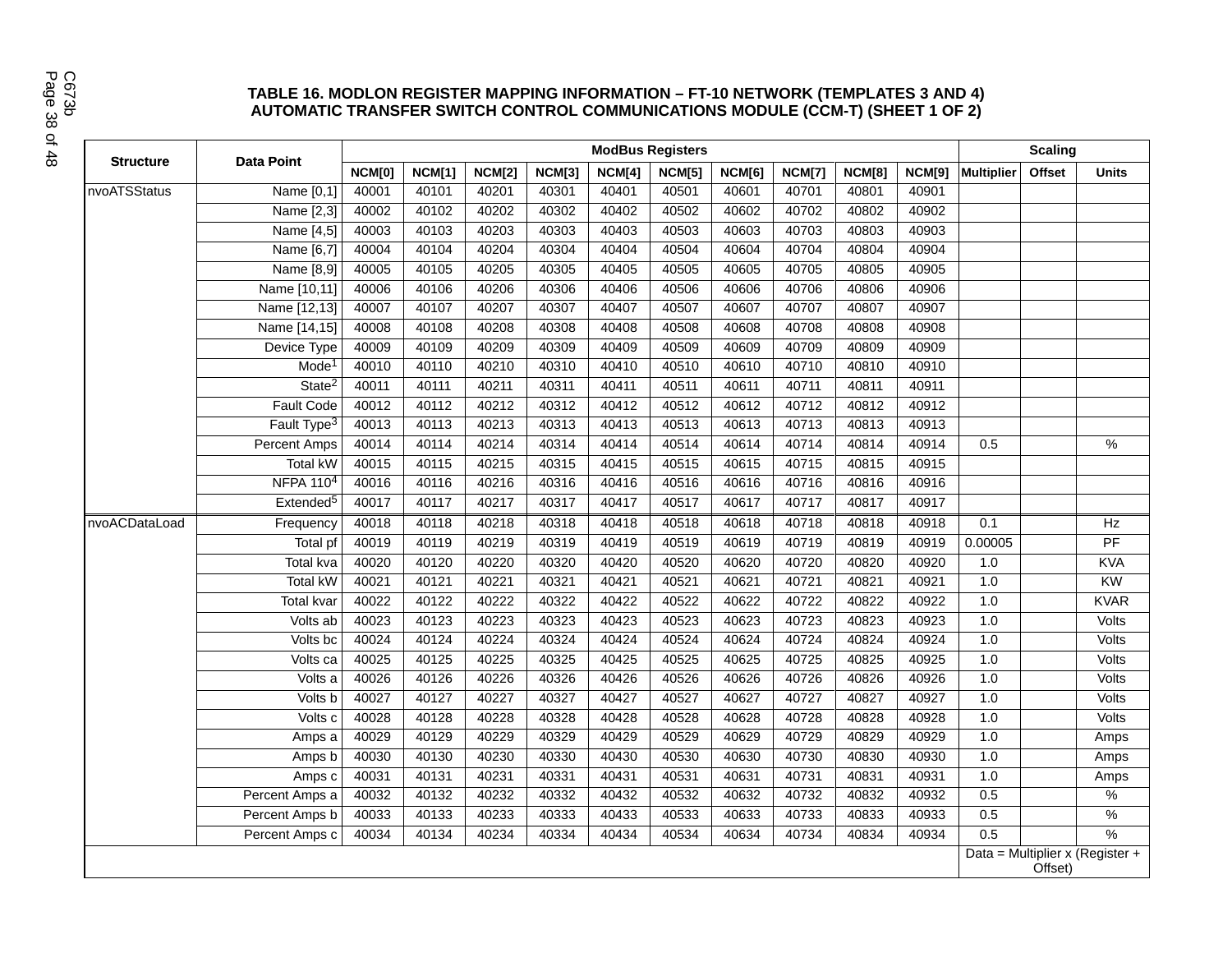#### **TABLE 16. MODLON REGISTER MAPPING INFORMATION – FT-10 NETWORK (TEMPLATES 3 AND 4) AUTOMATIC TRANSFER SWITCH CONTROL COMMUNICATIONS MODULE (CCM-T) (SHEET 2 OF 2)**

|                  |                        |               |               |               |               | <b>ModBus Registers</b> |               |               |               |               |               | <b>Scaling</b>    |        |                                  |
|------------------|------------------------|---------------|---------------|---------------|---------------|-------------------------|---------------|---------------|---------------|---------------|---------------|-------------------|--------|----------------------------------|
| <b>Structure</b> | <b>Data Point</b>      | <b>NCM[0]</b> | <b>NCM[1]</b> | <b>NCM[2]</b> | <b>NCM[3]</b> | NCM[4]                  | <b>NCM[5]</b> | <b>NCM[6]</b> | <b>NCM[7]</b> | <b>NCM[8]</b> | <b>NCM[9]</b> | <b>Multiplier</b> | Offset | <b>Units</b>                     |
| nvoACDataSrc1    | Frequency              | 40035         | 40135         | 40235         | 40335         | 40435                   | 40535         | 40635         | 40735         | 40835         | 40935         | 0.1               |        | Hz                               |
|                  | Total pf               | 40036         | 40136         | 40236         | 40336         | 40436                   | 40536         | 40636         | 40736         | 40836         | 40936         | 0.00005           |        | $\overline{PF}$                  |
|                  | Total kva              | 40037         | 40137         | 40237         | 40337         | 40437                   | 40537         | 40637         | 40737         | 40837         | 40937         | 1.0               |        | <b>KVA</b>                       |
|                  | <b>Total kW</b>        | 40038         | 40138         | 40238         | 40338         | 40438                   | 40538         | 40638         | 40738         | 40838         | 40938         | 1.0               |        | KW                               |
|                  | <b>Total kvar</b>      | 40039         | 40139         | 40239         | 40339         | 40439                   | 40539         | 40639         | 40739         | 40839         | 40939         | 1.0               |        | <b>KVAR</b>                      |
|                  | Volts ab               | 40040         | 40140         | 40240         | 40340         | 40440                   | 40540         | 40640         | 40740         | 40840         | 40940         | 1.0               |        | Volts                            |
|                  | Volts bc               | 40041         | 40141         | 40241         | 40341         | 40441                   | 40541         | 40641         | 40741         | 40841         | 40941         | 1.0               |        | Volts                            |
|                  | Volts ca               | 40042         | 40142         | 40242         | 40342         | 40442                   | 40542         | 40642         | 40742         | 40842         | 40942         | 1.0               |        | Volts                            |
|                  | Volts a                | 40043         | 40143         | 40243         | 40343         | 40443                   | 40543         | 40643         | 40743         | 40843         | 40943         | 1.0               |        | Volts                            |
|                  | Volts b                | 40044         | 40144         | 40244         | 40344         | 40444                   | 40544         | 40644         | 40744         | 40844         | 40944         | 1.0               |        | Volts                            |
|                  | Volts c                | 40045         | 40145         | 40245         | 40345         | 40445                   | 40545         | 40645         | 40745         | 40845         | 40945         | 1.0               |        | Volts                            |
|                  | Amps a                 | 40046         | 40146         | 40246         | 40346         | 40446                   | 40546         | 40646         | 40746         | 40846         | 40946         | 1.0               |        | Amps                             |
|                  | Amps b                 | 40047         | 40147         | 40247         | 40347         | 40447                   | 40547         | 40647         | 40747         | 40847         | 40947         | 1.0               |        | Amps                             |
|                  | Amps c                 | 40048         | 40148         | 40248         | 40348         | 40448                   | 40548         | 40648         | 40748         | 40848         | 40948         | 1.0               |        | Amps                             |
|                  | Percent Amps a         | 40049         | 40149         | 40249         | 40349         | 40449                   | 40549         | 40649         | 40749         | 40849         | 40949         | 0.5               |        | $\%$                             |
|                  | Percent Amps b         | 40050         | 40150         | 40250         | 40350         | 40450                   | 40550         | 40650         | 40750         | 40850         | 40950         | 0.5               |        | $\frac{1}{2}$                    |
|                  | Percent Amps c         | 40051         | 40151         | 40251         | 40351         | 40451                   | 40551         | 40651         | 40751         | 40851         | 40951         | 0.5               |        | %                                |
| nvoACDataSrc2    | Frequency              | 40052         | 40152         | 40252         | 40352         | 40452                   | 40552         | 40652         | 40752         | 40852         | 40952         | 0.1               |        | Hz                               |
|                  | Total pf               | 40053         | 40153         | 40253         | 40353         | 40453                   | 40553         | 40653         | 40753         | 40853         | 40953         | 0.00005           |        | PF                               |
|                  | Total kva              | 40054         | 40154         | 40254         | 40354         | 40454                   | 40554         | 40654         | 40754         | 40854         | 40954         | 1.0               |        | <b>KVA</b>                       |
|                  | <b>Total kW</b>        | 40055         | 40155         | 40255         | 40355         | 40455                   | 40555         | 40655         | 40755         | 40855         | 40955         | 1.0               |        | KW                               |
|                  | Total kvar             | 40056         | 40156         | 40256         | 40356         | 40456                   | 40556         | 40656         | 40756         | 40856         | 40956         | 1.0               |        | <b>KVAR</b>                      |
|                  | Volts ab               | 40057         | 40157         | 40257         | 40357         | 40457                   | 40557         | 40657         | 40757         | 40857         | 40957         | 1.0               |        | Volts                            |
|                  | $\overline{Vol}$ ts bc | 40058         | 40158         | 40258         | 40358         | 40458                   | 40558         | 40658         | 40758         | 40858         | 40958         | 1.0               |        | Volts                            |
|                  | Volts ca               | 40059         | 40159         | 40259         | 40359         | 40459                   | 40559         | 40659         | 40759         | 40859         | 40959         | 1.0               |        | Volts                            |
|                  | Volts a                | 40060         | 40160         | 40260         | 40360         | 40460                   | 40560         | 40660         | 40760         | 40860         | 40960         | 1.0               |        | Volts                            |
|                  | Volts b                | 40061         | 40161         | 40261         | 40361         | 40461                   | 40561         | 40661         | 40761         | 40861         | 40961         | 1.0               |        | Volts                            |
|                  | Volts c                | 40062         | 40162         | 40262         | 40362         | 40462                   | 40562         | 40662         | 40762         | 40862         | 40962         | 1.0               |        | Volts                            |
|                  | Amps a                 | 40063         | 40163         | 40263         | 40363         | 40463                   | 40563         | 40663         | 40763         | 40863         | 40963         | 1.0               |        | Amps                             |
|                  | Amps b                 | 40064         | 40164         | 40264         | 40364         | 40464                   | 40564         | 40664         | 40764         | 40864         | 40964         | 1.0               |        | Amps                             |
|                  | Amps c                 | 40065         | 40165         | 40265         | 40365         | 40465                   | 40565         | 40665         | 40765         | 40865         | 40965         | 1.0               |        | Amps                             |
|                  | Percent Amps a         | 40066         | 40166         | 40266         | 40366         | 40466                   | 40566         | 40666         | 40766         | 40866         | 40966         | 0.5               |        | $\%$                             |
|                  | Percent Amps b         | 40067         | 40167         | 40267         | 40367         | 40467                   | 40567         | 40667         | 40767         | 40867         | 40967         | 0.5               |        | $\%$                             |
|                  | Percent Amps c         | 40068         | 40168         | 40268         | 40368         | 40468                   | 40568         | 40668         | 40768         | 40868         | 40968         | 0.5               |        | %                                |
| Control          | <b>Test</b>            | 40069         | 40169         | 40269         | 40369         | 40469                   | 40569         | 40669         | 40769         | 40869         | 40969         |                   |        |                                  |
|                  | Reset                  | 40070         | 40170         | 40270         | 40370         | 40470                   | 40570         | 40670         | 40770         | 40870         | 40970         |                   |        |                                  |
|                  |                        |               |               |               |               |                         |               |               |               |               |               |                   |        | Data = Multiplr x (Reg + Offset) |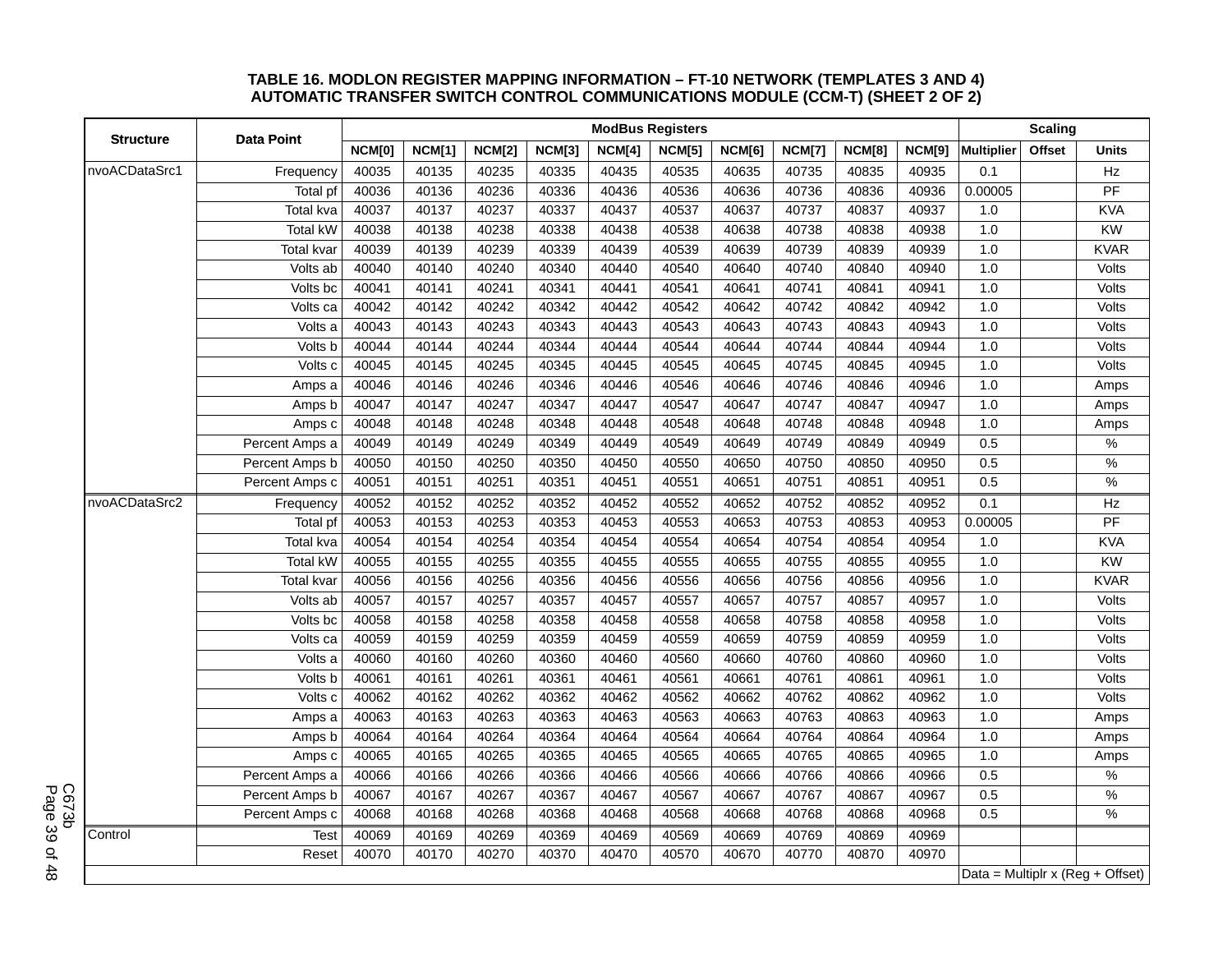Page 40 of 48 C673b

| <sup>1</sup> Mode    |                    |  |  |  |  |  |
|----------------------|--------------------|--|--|--|--|--|
| <b>Digital Value</b> | <b>Description</b> |  |  |  |  |  |
|                      | Test               |  |  |  |  |  |
|                      | Utility/Genset     |  |  |  |  |  |
| 2                    | Utility/Utility    |  |  |  |  |  |
|                      | Genset/Genset      |  |  |  |  |  |

| <sup>2</sup> State   |                          |  |  |  |  |
|----------------------|--------------------------|--|--|--|--|
| <b>Digital Value</b> | <b>Description</b>       |  |  |  |  |
|                      | <b>Neutral Position</b>  |  |  |  |  |
|                      | Source 1 Connected       |  |  |  |  |
| 2                    | Source 2 Connected       |  |  |  |  |
|                      | Source 1 and 2 Connected |  |  |  |  |

| <sup>3</sup> Fault Type |                    |  |  |  |  |
|-------------------------|--------------------|--|--|--|--|
| <b>Digital Value</b>    | <b>Description</b> |  |  |  |  |
|                         | No Faults          |  |  |  |  |
|                         | Warning            |  |  |  |  |

| $4$ NFPA 110       |                |            |  |  |  |  |
|--------------------|----------------|------------|--|--|--|--|
| <b>Description</b> |                | <b>Bit</b> |  |  |  |  |
| Source 1 Connected | 0              | (MSB)      |  |  |  |  |
| Source 2 Connected | 1              |            |  |  |  |  |
| N/A                | $\overline{2}$ |            |  |  |  |  |
| Not In Auto        | 3              |            |  |  |  |  |
| N/A                | 4              |            |  |  |  |  |
| N/A                | 5              |            |  |  |  |  |
| Charger AC Failure | 6              |            |  |  |  |  |
| N/A                | 7              |            |  |  |  |  |
| N/A                | 8              |            |  |  |  |  |
| N/A                | 9              |            |  |  |  |  |
| N/A                | 10             |            |  |  |  |  |
| N/A                | 11             |            |  |  |  |  |
| N/A                | 12             |            |  |  |  |  |
| N/A                | 13             |            |  |  |  |  |
| N/A                | 14             |            |  |  |  |  |
| N/A                | 15             | (LSB)      |  |  |  |  |

| <sup>5</sup> Extended            |                   |       |  |  |  |  |  |
|----------------------------------|-------------------|-------|--|--|--|--|--|
| <b>Bit</b><br><b>Description</b> |                   |       |  |  |  |  |  |
| Source 1 Available               | (MSB)<br>$\Omega$ |       |  |  |  |  |  |
| Source 2 Available               | 1                 |       |  |  |  |  |  |
| Source 1 Connected               | 2                 |       |  |  |  |  |  |
| Source 2 Connected               | 3                 |       |  |  |  |  |  |
| ATS Common Alarm                 | 4                 |       |  |  |  |  |  |
| Not In Auto                      | 5                 |       |  |  |  |  |  |
| Test / Exercise in Progress      | 6                 |       |  |  |  |  |  |
| Low Battery Voltage              | 7                 |       |  |  |  |  |  |
| <b>Load Shed</b>                 | 8                 |       |  |  |  |  |  |
| <b>Transfer Inhibit</b>          | 9                 |       |  |  |  |  |  |
| Retransfer Inhibit               | 10                |       |  |  |  |  |  |
| Fail to Close                    | 11                |       |  |  |  |  |  |
| <b>Fail to Disconnect</b>        | 12                |       |  |  |  |  |  |
| Fail to Synchronize              | 13                |       |  |  |  |  |  |
| <b>Bypass to Source 1</b>        | 14                |       |  |  |  |  |  |
| Bypass to Source 2               | 15                | (LSB) |  |  |  |  |  |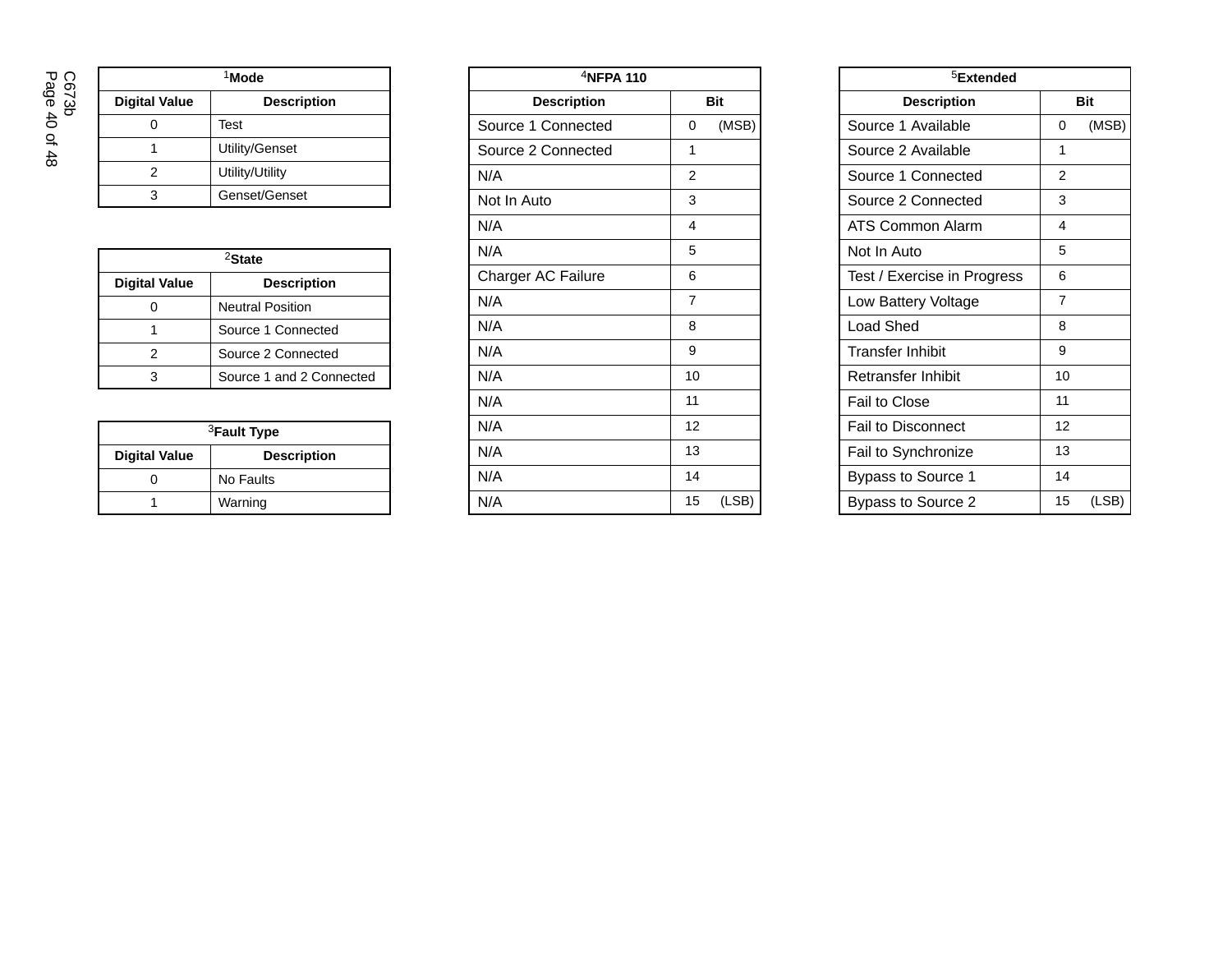|                                                                                                                 |                             | <b>ModBus Registers</b> |               |               |               |               | <b>Scaling</b>    |               |              |
|-----------------------------------------------------------------------------------------------------------------|-----------------------------|-------------------------|---------------|---------------|---------------|---------------|-------------------|---------------|--------------|
| <b>Structure</b>                                                                                                | <b>Data Point</b>           | <b>GCM[0]</b>           | <b>GCM[1]</b> | <b>GCM[2]</b> | <b>GCM[3]</b> | <b>GCM[4]</b> | <b>Multiplier</b> | <b>Offset</b> | <b>Units</b> |
| Status                                                                                                          | state <sup>1</sup>          | 41001                   | 41101         | 41201         | 41301         | 41401         |                   |               |              |
|                                                                                                                 | Extended <sup>4</sup>       | 41002                   | 41102         | 41202         | 41302         | 41402         |                   |               |              |
|                                                                                                                 | fault_type <sup>2</sup>     | 41003                   | 41103         | 41203         | 41303         | 41403         |                   |               |              |
|                                                                                                                 | fault_code*                 | 41012                   | 41112         | 41212         | 41312         | 41412         |                   |               |              |
|                                                                                                                 | Percent kw                  | 41026                   | 41126         | 41226         | 41326         | 41426         | 0.5               |               | &            |
| AC Data (Load)                                                                                                  | volts_a                     | 41014                   | 41114         | 41214         | 41314         | 41414         |                   |               | <b>VAC</b>   |
|                                                                                                                 | volts_b                     | 41015                   | 41115         | 41215         | 41315         | 41415         |                   |               | <b>VAC</b>   |
|                                                                                                                 | volts_c                     | 41016                   | 41116         | 41216         | 41316         | 41416         |                   |               | <b>VAC</b>   |
|                                                                                                                 | freq                        | 41017                   | 41117         | 41217         | 41317         | 41417         | 0.1               |               | Hz           |
|                                                                                                                 | amps_a                      | 41018                   | 41118         | 41218         | 41318         | 41418         |                   |               | Α            |
|                                                                                                                 | amps b                      | 41019                   | 41119         | 41219         | 41319         | 41419         |                   |               | Α            |
|                                                                                                                 | amps_c                      | 41020                   | 41120         | 41220         | 41320         | 41420         |                   |               | A            |
|                                                                                                                 | total_pf                    | 41024                   | 41124         | 41224         | 41324         | 41424         | 0.00005           |               |              |
|                                                                                                                 | total_kw                    | 41025                   | 41125         | 41225         | 41325         | 41425         |                   |               | kW           |
| Engine Data                                                                                                     | oil press                   | 41029                   | 41129         | 41229         | 41329         | 41429         | 0.1               |               | <b>KPA</b>   |
|                                                                                                                 | oil_temp<br>(see Note 2)    | 41030                   | 41130         | 41230         | 41330         | 41430         | 0.1               |               | Deg Kelvin   |
|                                                                                                                 | Coolant temp                | 41031                   | 41131         | 41231         | 41331         | 41431         | 0.1               |               | Deg Kelvin   |
|                                                                                                                 | Misc Temp 1<br>(see Note 4) | 41033                   | 41133         | 41233         | 41333         | 41433         | 0.1               |               | Deg Kelvin   |
|                                                                                                                 | Misc Temp 2<br>(see Note 4) | 41034                   | 41134         | 41234         | 41334         | 41434         | 0.1               |               | Deg Kelvin   |
|                                                                                                                 | battery_volts               | 41035                   | 41135         | 41235         | 41335         | 41435         | 0.1               |               | <b>VDC</b>   |
|                                                                                                                 | Engine runtime<br>(low)     | 41036                   | 41136         | 41236         | 41336         | 41436         | 0.1               |               | h.           |
|                                                                                                                 | Engine runtime<br>(high)    | 41037                   | 41137         | 41237         | 41337         | 41437         | 1000              |               | $\sf h$      |
|                                                                                                                 | engine_starts               | 41038                   | 41138         | 41238         | 41338         | 41438         |                   |               |              |
|                                                                                                                 | engine_rpm                  | 41039                   | 41139         | 41239         | 41339         | 41439         | 0.1               |               | rpm          |
| <b>Genset Control</b>                                                                                           | Start/Stop                  | 41040                   | 41140         | 41240         | 41340         | 41440         |                   |               |              |
|                                                                                                                 | Reset                       | 41041                   | 41141         | 41241         | 41341         | 41441         |                   |               |              |
|                                                                                                                 | <b>Emergency Stop</b>       | 41042                   | 41142         | 41242         | 41342         | 41442         |                   |               |              |
| * Fault codes are listed in the genset Operator's/Service Manuals.<br>Data = Multiplier $x$ (Register + Offset) |                             |                         |               |               |               |               |                   |               |              |

### **TABLE 17. MODLON REGISTER MAPPING INFORMATION – TEMPLATE 5 (TP/XF-78 MAPPING) POWERCOMMAND GENSET**

#### NOTES:

 1. For the Data Points Engine Runtime, the Total kwh and Total Fuel for the two registers designated as high and low are put together as an unsigned double integer. This is accomplished by multiplying the value in the high register by 65536 and adding it to the value in the low register. Most software packages automatically perform this calculation if the value is simply identified as an unsigned double integer.

2. Value not supported in the 3200 controller.

- 3. Value not supported in the 3100 controller.
- 4. Value not supported.

 5. With 3100 and 2100 controllers, the units are hours. With the 3200 controller, the units are seconds. The multiplier is always 0.1. For all 3100 controllers, the values given are based on using EEPROM firmware, version 2.0 or greater. The values for Engine Runtime and Total kwh are not available on QST-30 gensets.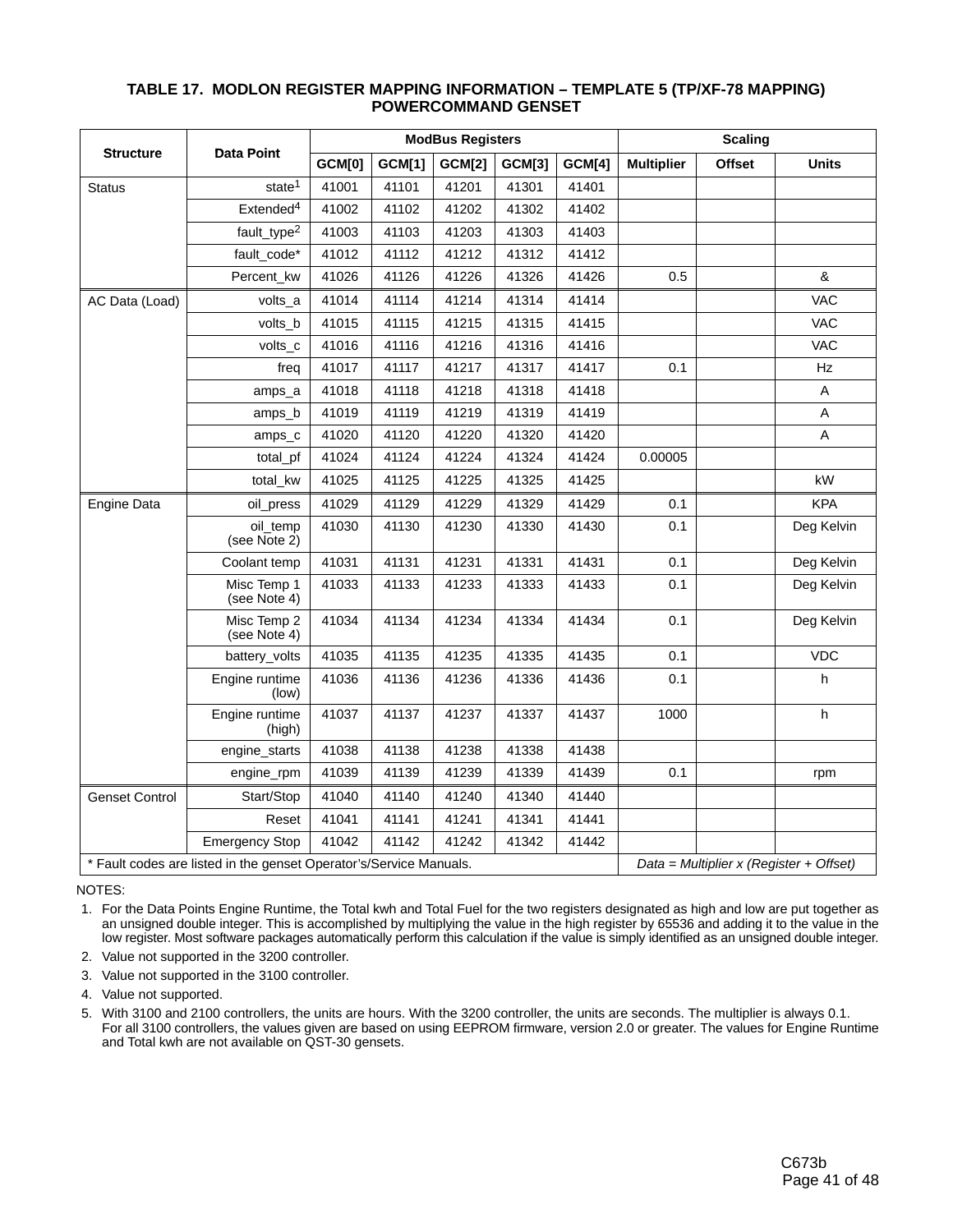| <sup>1</sup> State   |                      |  |  |  |  |
|----------------------|----------------------|--|--|--|--|
| <b>Digital Value</b> | <b>Description</b>   |  |  |  |  |
|                      | Power Up             |  |  |  |  |
|                      | Stopped              |  |  |  |  |
| 2                    | Cranking             |  |  |  |  |
| 3                    | Running              |  |  |  |  |
|                      | Shutdown with Run    |  |  |  |  |
| 5                    | Shutdown without Run |  |  |  |  |

| $2$ Status                  |                |                 |                 |                 |  |  |  |
|-----------------------------|----------------|-----------------|-----------------|-----------------|--|--|--|
| <b>Data Point</b>           | <b>Bit</b>     | <b>PCC 2100</b> | <b>PCC 3100</b> | <b>PCC 3200</b> |  |  |  |
| Common Alarm                | (LSB)<br>0     | N/A             | X               | N/A             |  |  |  |
| Load Dump                   | 1              | N/A             | X               | N/A             |  |  |  |
| <b>Genset CB Position</b>   | 2              | N/A             | X               | N/A             |  |  |  |
| <b>Leading Power Factor</b> | 3              | $\times$        | X               | $\times$        |  |  |  |
| Ready To Load               | 4              | N/A             | X               | N/A             |  |  |  |
| Control Switch - Run        | 5              | X               | X               | X               |  |  |  |
| Control Switch - Auto       | 6              | X               | X               | X               |  |  |  |
| <b>Genset Start Delay</b>   | $\overline{7}$ | N/A             | X               | N/A             |  |  |  |
| <b>Genset Stop Delay</b>    | 8              | N/A             | X               | N/A             |  |  |  |
| Load Demand                 | 9              | N/A             | X               | N/A             |  |  |  |
| <b>Paralleling Genset</b>   | 10             | N/A             | X               | N/A             |  |  |  |
| <b>Remote Start</b>         | 11             | N/A             | N/A             | N/A             |  |  |  |
| <b>Right Coolant Sensor</b> | 12             | N/A             | N/A             | N/A             |  |  |  |
| Exhaust 1 Installed         | 13             | N/A             | X               | N/A             |  |  |  |
| Exhaust 2 Installed         | 14             | N/A             | X               | N/A             |  |  |  |
| Genset CB Inhibit           | 15<br>(MSB)    | N/A             | X               | N/A             |  |  |  |

| <sup>3</sup> Fault Type |                    |  |  |  |  |
|-------------------------|--------------------|--|--|--|--|
| <b>Digital Value</b>    | <b>Description</b> |  |  |  |  |
|                         | Normal             |  |  |  |  |
|                         | Warning            |  |  |  |  |
|                         | Shutdown           |  |  |  |  |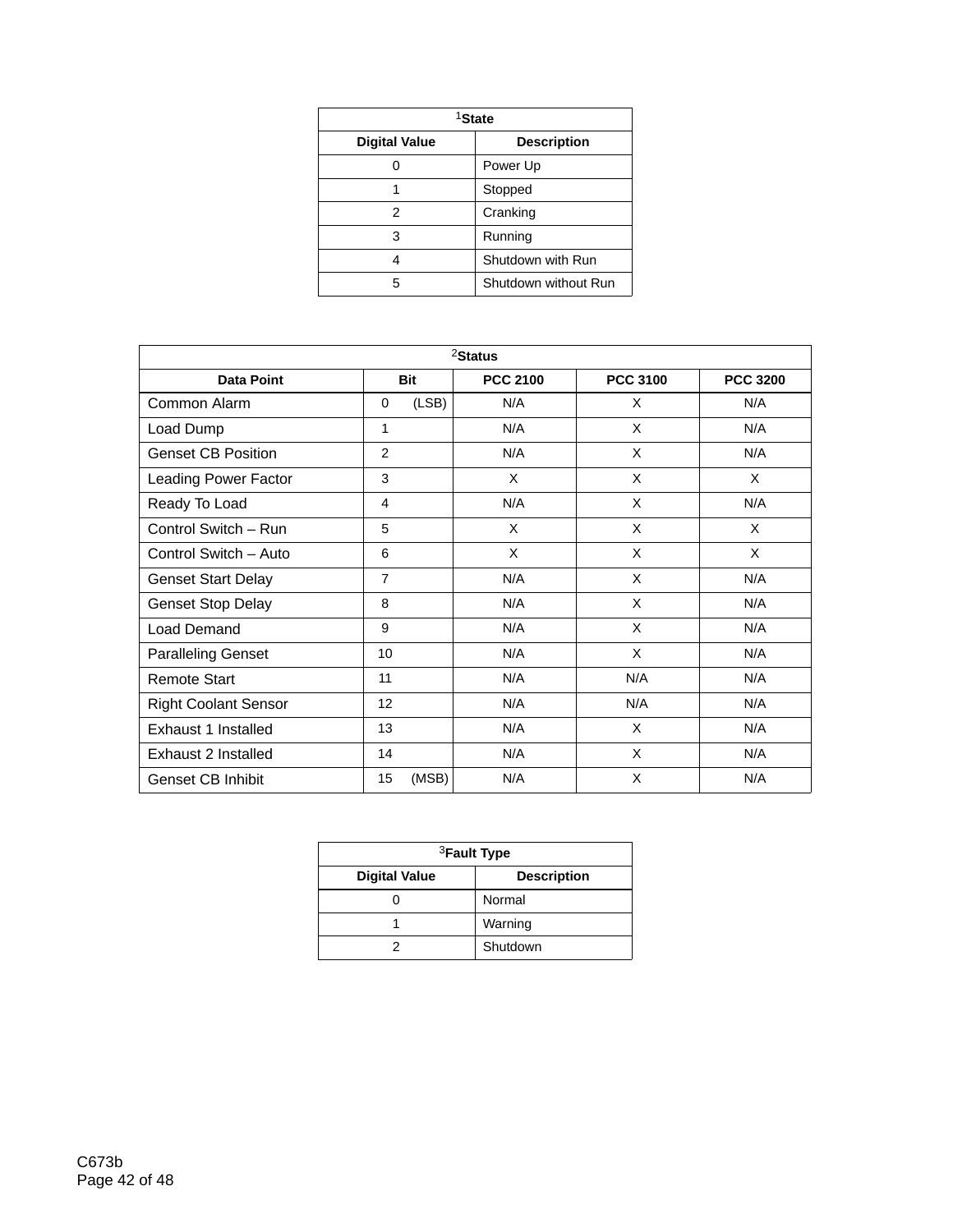| <b>Structure</b>     |                    |        | <b>ModBus Register</b> |  |  |  |
|----------------------|--------------------|--------|------------------------|--|--|--|
|                      | Data Point         | DIM[0] | <b>DIM[1]</b>          |  |  |  |
| Node Status          | relay 1, relay 2   | 42001  | 42101                  |  |  |  |
|                      | relay 3, relay 4   | 42002  | 42102                  |  |  |  |
|                      | relay 5, relay 6   | 42003  | 42103                  |  |  |  |
|                      | relay 7, relay 8   | 42004  | 42104                  |  |  |  |
|                      | relay 9, relay 10  | 42005  | 42105                  |  |  |  |
|                      | relay 11, relay 12 | 42006  | 42106                  |  |  |  |
|                      | relay 13, relay 14 | 42007  | 42107                  |  |  |  |
|                      | relay 15, relay 16 | 42008  | 42109                  |  |  |  |
|                      | input 1, input 2   | 42009  | 42109                  |  |  |  |
|                      | input 3, input 4   | 42010  | 42110                  |  |  |  |
|                      | input 5, input 6   | 42012  | 42112                  |  |  |  |
|                      | input 7, input 8   | 42013  | 42113                  |  |  |  |
| <b>Relay Control</b> | All 16 Relays      | 42011  | 42111                  |  |  |  |

#### **TABLE 18. MODLON REGISTER MAPPING INFORMATION – TEMPLATE 5 (TP/XF-78 MAPPING) DIGITAL INPUT/OUTPUT MODULE**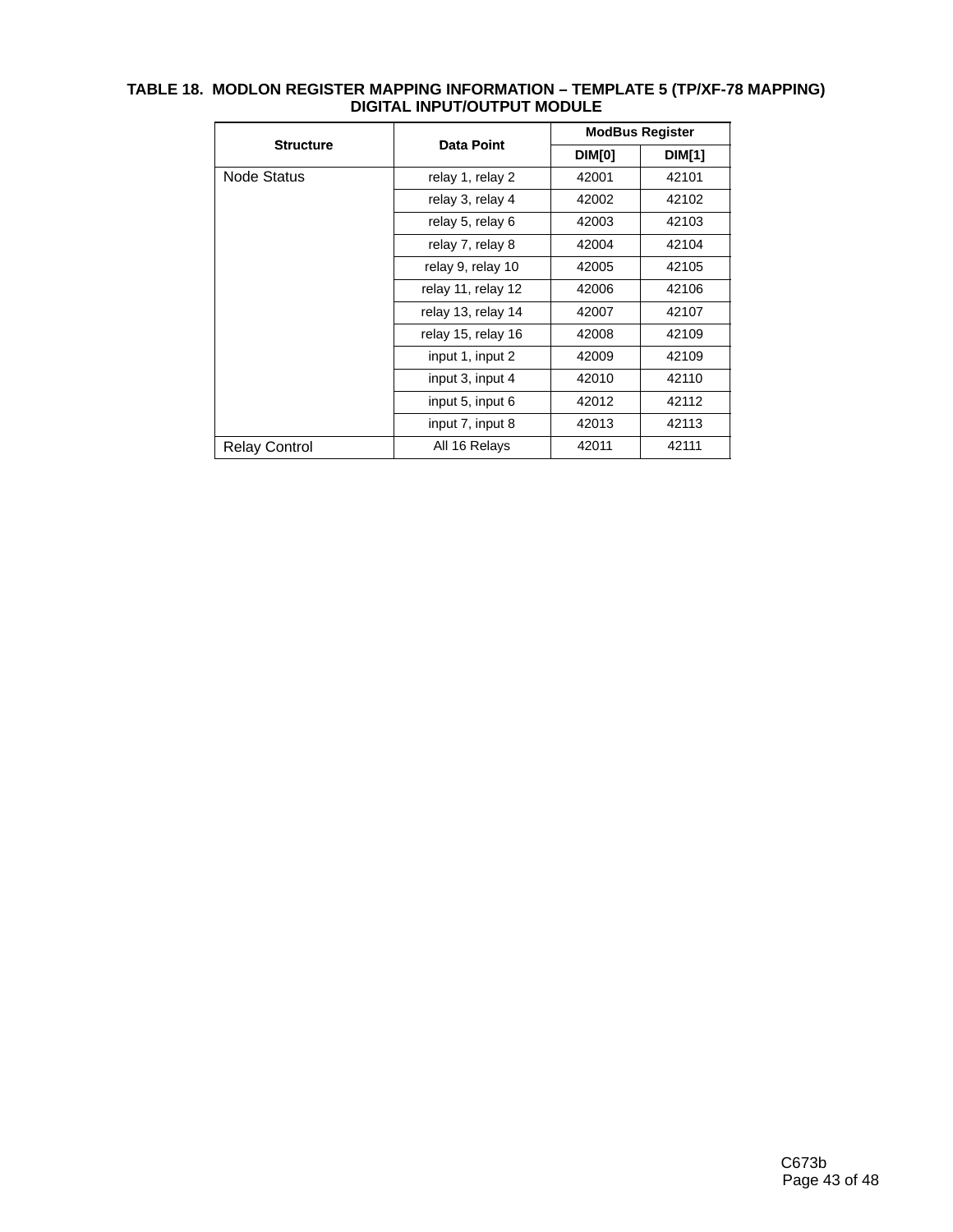| <b>Structure</b>     | <b>Data Point</b>          | <b>ModBus Register</b> |               |               | <b>Scaling</b> |        |                   |               |                                         |
|----------------------|----------------------------|------------------------|---------------|---------------|----------------|--------|-------------------|---------------|-----------------------------------------|
|                      |                            | CCM[0]                 | <b>CCM[1]</b> | <b>CCM[2]</b> | <b>CCM[3]</b>  | CCM[4] | <b>Multiplier</b> | <b>Offset</b> | <b>Units</b>                            |
| <b>Node Status</b>   | inputs 116                 | 40001                  | 40101         | 40201         | 40301          | 40401  |                   |               |                                         |
|                      | inputs 17.32               | 40002                  | 40102         | 40202         | 40302          | 40402  |                   |               |                                         |
|                      | relay 1, relay 2           | 40003                  | 40103         | 40203         | 40303          | 40403  |                   |               |                                         |
|                      | relay 3, relay 4           | 40004                  | 40104         | 40204         | 40304          | 40404  |                   |               |                                         |
| AC Data (Load)       | volts a                    | 40005                  | 40105         | 40205         | 40305          | 40405  |                   |               | <b>VAC</b>                              |
|                      | volts_b                    | 40006                  | 40106         | 40206         | 40306          | 40406  |                   |               | <b>VAC</b>                              |
|                      | volts_c                    | 40007                  | 40107         | 40207         | 40307          | 40407  |                   |               | <b>VAC</b>                              |
|                      | freq                       | 40008                  | 40108         | 40208         | 40308          | 40408  | 0.1               |               | Hz                                      |
|                      | amps_a                     | 40009                  | 40109         | 40209         | 40309          | 40409  |                   |               | Α                                       |
|                      | amps_b                     | 40010                  | 40110         | 40210         | 40310          | 40410  |                   |               | Α                                       |
|                      | amps_c                     | 40011                  | 40111         | 40211         | 40311          | 40411  |                   |               | A                                       |
|                      | percent amps a             | 40012                  | 40112         | 40212         | 40312          | 40412  | 0.5               |               | $\%$                                    |
|                      | percent amps b             | 40013                  | 40113         | 40213         | 40313          | 40413  | 0.5               |               | $\%$                                    |
|                      | percent_amps_c             | 40014                  | 40114         | 40214         | 40314          | 40414  | 0.5               |               | $\%$                                    |
|                      | total_pf                   | 40015                  | 40115         | 40215         | 40315          | 40415  | 0.00005           |               |                                         |
|                      | total_kw                   | 40016                  | 40116         | 40216         | 40316          | 40416  |                   |               | kW                                      |
|                      | percent_kw                 | 40017                  | 40117         | 40217         | 40317          | 40417  | 0.005             |               | $\%$                                    |
|                      | total kvar                 | 40018                  | 40118         | 40218         | 40318          | 40418  |                   |               | kVAR                                    |
|                      | total_mwh                  | 40019                  | 40119         | 40219         | 40319          | 40419  |                   |               | <b>MWh</b>                              |
| <b>Engine Data</b>   | Coolant temp               | 40020                  | 40120         | 40220         | 40320          | 40420  | 0.1               |               | Deg Kelvin                              |
| (Genset Only)        | Oil temp                   | 40021                  | 40121         | 40221         | 40321          | 40421  | 0.1               |               | Deg Kelvin                              |
|                      | Misc temp1<br>(See Note 4) | 40022                  | 40122         | 40222         | 40322          | 40422  | 0.1               |               | Deg Kelvin                              |
|                      | oil_press                  | 40023                  | 40123         | 40223         | 40323          | 40423  | 0.1               |               | <b>KPA</b>                              |
|                      | battery_volts              | 40026                  | 40126         | 40226         | 40326          | 40426  | 0.1               |               | <b>VDC</b>                              |
| Spare Analog         | spare2                     | 40024                  | 40124         | 40224         | 40324          | 40424  | 0.1               |               | User-Defined                            |
| <b>Relay Control</b> | Control1                   | 40027                  | 40127         | 40227         | 40327          | 40427  |                   |               |                                         |
|                      | Control <sub>2</sub>       | 40028                  | 40128         | 40228         | 40328          | 40428  |                   |               |                                         |
|                      |                            |                        |               |               |                |        |                   |               | Data = Multiplier x (Register + Offset) |

#### **TABLE 19. MODLON REGISTER MAPPING INFORMATION – TEMPLATE 5 (TP/XF-78 MAPPING) CONTROLS COMMUNICATION MODULE**

NOTES:

 1. For the Data Points Engine Runtime, the Total kwh and Total Fuel for the two registers designated as high and low are put together as an unsigned double integer. This is accomplished by multiplying the value in the high register by 65536 and adding it to the value in the low register. Most software packages automatically perform this calculation if the value is simply identified as an unsigned double integer.

2. Value not supported in the 3200 controller.

3. Value not supported in the 3100 controller.

4. Value not supported.

 5. With 3100 and 2100 controllers, the units are hours. With the 3200 controller, the units are seconds. The multiplier is always 0.1. For all 3100 controllers, the values given are based on using EEPROM firmware, version 2.0 or greater. The values for Engine Runtime and Total kwh are not available on QST-30 gensets.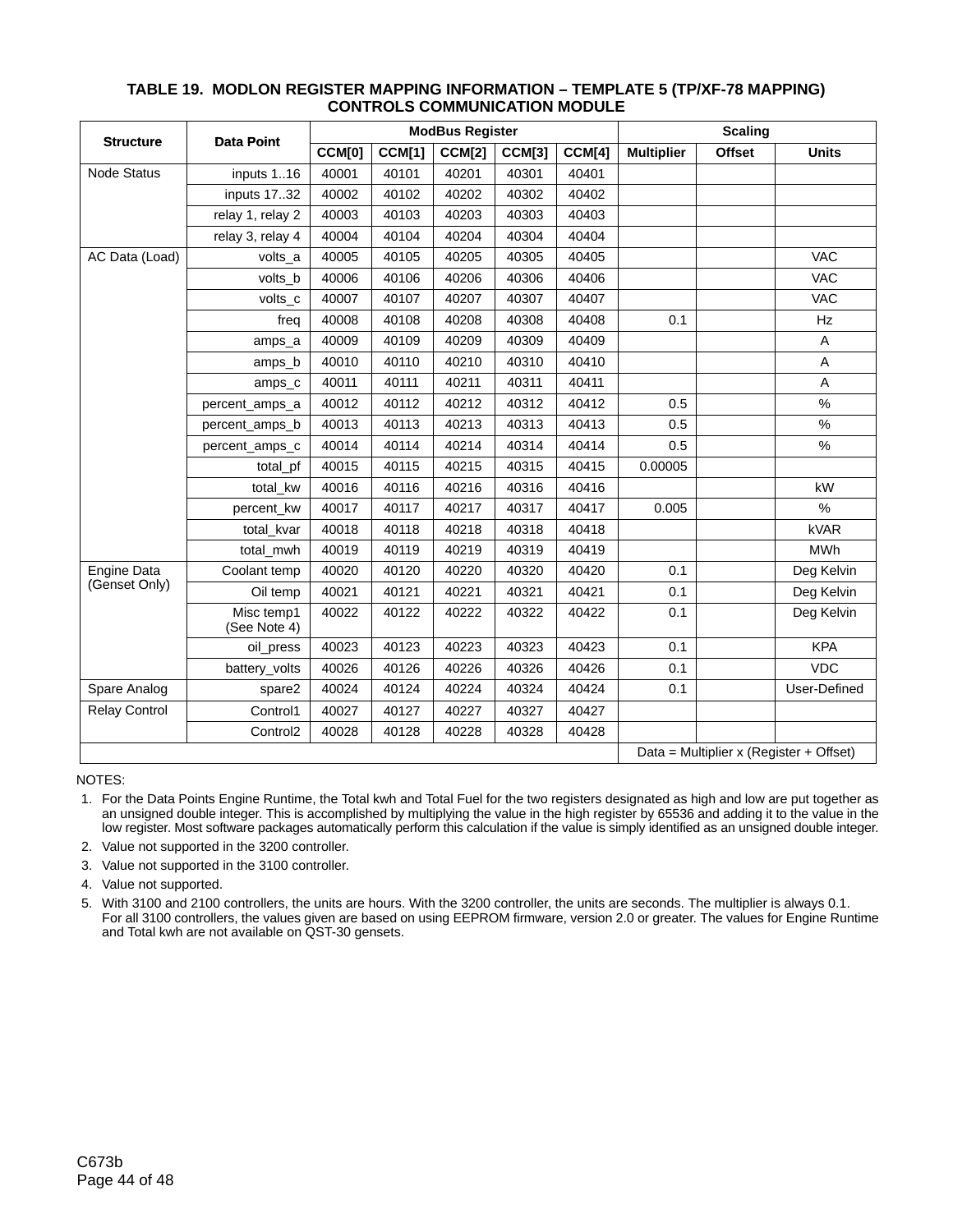# **Appendix A. ModLon II with LonWorks Troubleshooting Guide**

## **GENERAL**

This appendix provides information on how to set up the ModLon II with LonWorks and includes some general solutions to problems that may arise. When using the ModLon II with LonWorks, always make sure that the communication configurations are set correctly.

# **MODLON II WITH LONWORKS**

The first step is to make sure that the name of the ModLon II stencil template is the same as the name of the xif template and that it also matches the dipswitch setting on the ModLon II gateway. For example, if you are using xif Template3, make sure that the stencil is also Template3 and that the ModLon II dipswitch is set to 0010.

After dragging the stencil into the work space, the Enter Device Name dialog box shown in Figure 20 is displayed.

Click on the "Next" button to view the Specify Device Template dialog box (see Figure 21).

| <b>New Device Wizard</b> |                                                                                                                                                           |
|--------------------------|-----------------------------------------------------------------------------------------------------------------------------------------------------------|
|                          | <b>Enter Device Name</b><br>Template1<br>Device Name:<br>modlon1_nci<br>Template Name:<br>를<br>Number of Devices to Create:<br><b>V</b> Commission Device |
|                          | Cancel<br>$N$ ext ><br>Help<br>< Back                                                                                                                     |

**FIGURE 20. ENTER DEVICE NAME DIALOG BOX**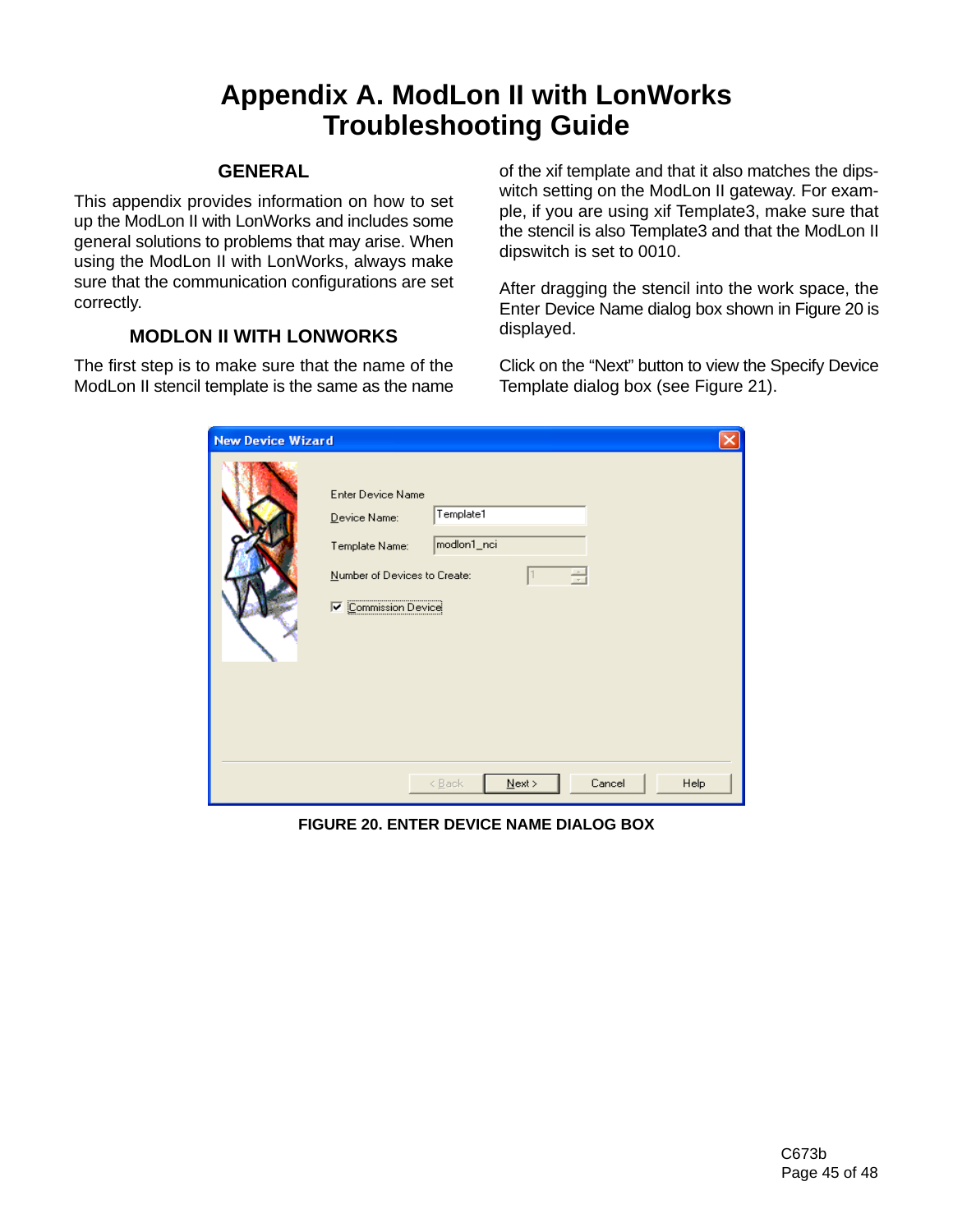| <b>New Device Wizard</b>             |                                                            |      |
|--------------------------------------|------------------------------------------------------------|------|
| Specify Device Template              |                                                            |      |
| Current Template:                    |                                                            |      |
| Device Name[s]:                      | Template1                                                  |      |
| <b>External Interface Definition</b> |                                                            |      |
| ○ Upload From Device                 |                                                            |      |
| C Load XIF<br>Eile:                  | C:\manisha_g\shortstk_renumodlon\modlon1_<br>Browse        |      |
|                                      | modlon1_nci<br>Template Name:                              |      |
| C Existing Template                  | LNS Network Interface<br>Name:<br>$\overline{\phantom{m}}$ |      |
|                                      |                                                            |      |
|                                      | $\leq$ Back<br>Cancel<br>Next                              | Help |

**FIGURE 21. SPECIFY DEVICE TEMPLATE DIALOG BOX**

If it is necessary to change a template name so that they both match, IT IS IMPORTANT to note that you will have to change the xif file by browsing to the one that was installed by using the LonWorks Support Files.zip file. The example used here is the Template1.xif located at:

C:\LonWorks\Import\Cummins\FTT–10 Devices\ModLonII\Template1.xif

**NOTE:** The location of the LonWorks directory installed by the LonWorks Support Files.zip file should be in the same root directory that LonMaker for Windows was installed.

| <b>New Device Wizard</b>                                                 |      |  |  |
|--------------------------------------------------------------------------|------|--|--|
| Specify Device Template<br>Current Template:                             |      |  |  |
| Device Name(s):<br>Template1                                             |      |  |  |
| <b>External Interface Definition</b>                                     |      |  |  |
| C Upload From Device                                                     |      |  |  |
| Browse<br>C:\LonWorks\Import\Cummins\FTT-10 Device<br>© Load×IF<br>Eile: |      |  |  |
| Template1<br>Template Name:                                              |      |  |  |
| LNS Network Interface<br>Existing Template<br>Name:                      |      |  |  |
|                                                                          |      |  |  |
| $\leq$ Back<br>$N$ ext ><br>Cancel                                       | Help |  |  |

**FIGURE 22. SELECTING THE APPROPRIATE XIF FILE**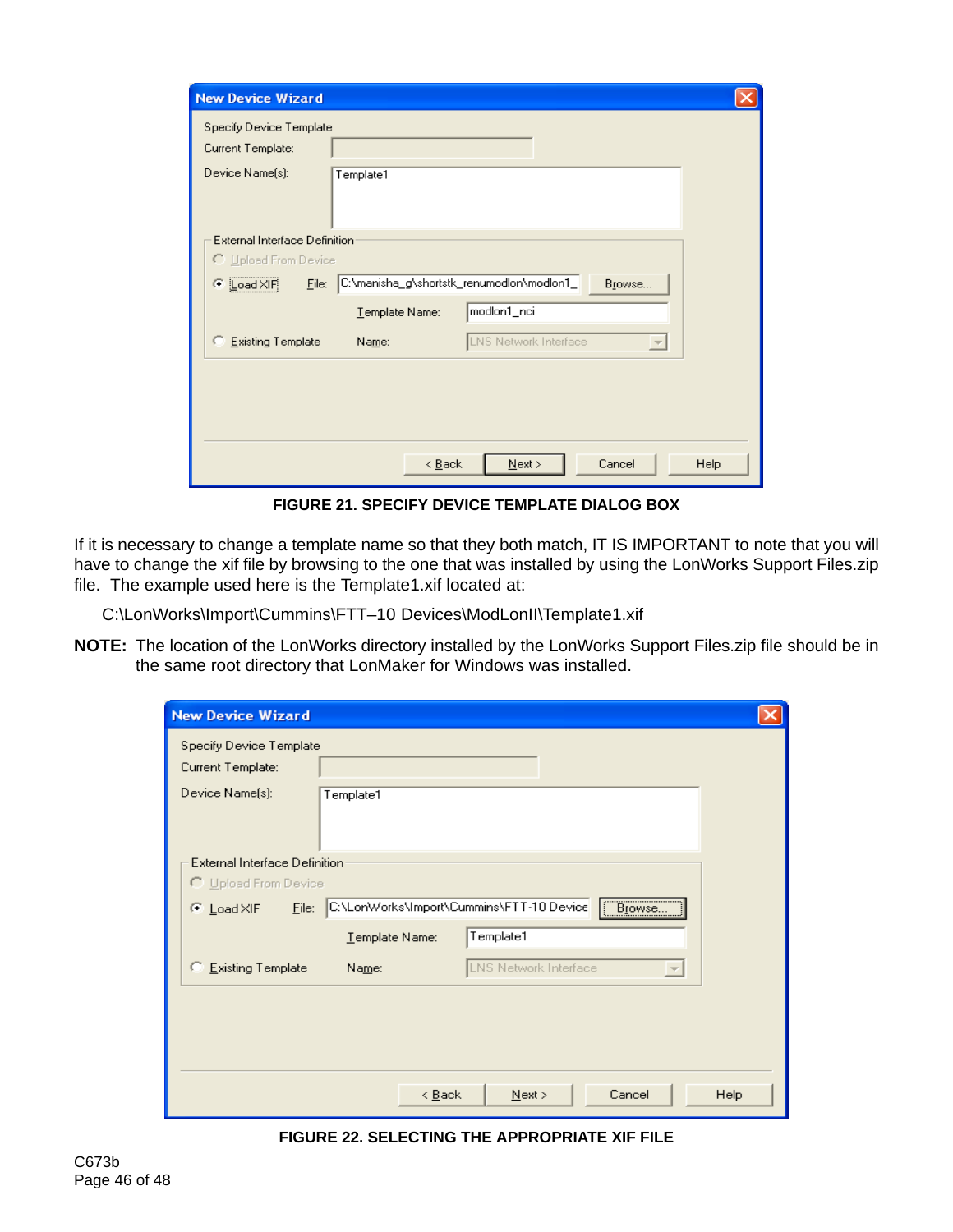The rest of the windows will have the same function that the rest of the devices normally use. It will not be necessary to load the ModLonII.nxe file unless there is an "Application Error" with the ModLon (see the next section).

## **TROUBLESHOOTING**

- 1. Make sure that the stencil template, xif template, and the ModLon II dipswitch settings all match. If you decide to change the dipswitch setting, it is important to:
	- a. Decommission the device
	- b. Disconnect the power
	- c. Change the dipswitch setting
	- d. Reconnect the power.
- 2. If an "Applicationless" error (see Figure 23) occurs while trying to commission the ModLon II, it will be necessary to load the ModLon II.nxe file to the device. Just commission the device and load the ModLon II nxe file. Make sure that the xif file is the same as the stencil drawing.
- 3. If the error message "Cannot Communicate with Device" is displayed while commissioning the ModLon II, it is most likely because it was already commissioned under a different template and was not decommissioned while on-

line. This error message is also displayed if one of the steps in #1 above was not followed.

When this error occurs, the "Cannot Communicate with Device" error message is displayed and the Service light of the ModLon II **does not** blink at a slow steady pace. The simplest fix is to make sure that the Stencil Template and the Template.xif names are the same. It is always important to decommission the device, disconnect the power, and then reconnect the power to the ModLon before switching it to a different template.

## **MODLON II WRITE COMMANDS**

The ModLon II is a single write device; it does not allow for multiple writes. When sending write commands via the ModBus, the ModLon II must fully complete the write command on the LonWorks side before another ModBus write command can be implemented. Therefore, ModBus write commands must be about 625 ms apart. This time may increase, depending on network configurations that use routers and depending on the number and types of channels being used.

Writing ModBus commands faster than 625 ms can cause the ModLon II to lock up. To unlock it, either cycle power to the device or else press the Reset button.

| Echelon LonMaker |                                                                                                                                                                                               |  |  |  |
|------------------|-----------------------------------------------------------------------------------------------------------------------------------------------------------------------------------------------|--|--|--|
|                  | The device is applicationless, or is not associated with a program record. (Subsystem: NS,<br>#5)                                                                                             |  |  |  |
|                  | The target device does not have a valid application loaded. To correct this problem,<br>right-click on the device and select the "Load" option. Then, if necessary, repeat this<br>operation. |  |  |  |
|                  | <b>Test Device</b>                                                                                                                                                                            |  |  |  |

**FIGURE 23. "THE DEVICE IS APPLICATIONLESS" ERROR MESSAGE**